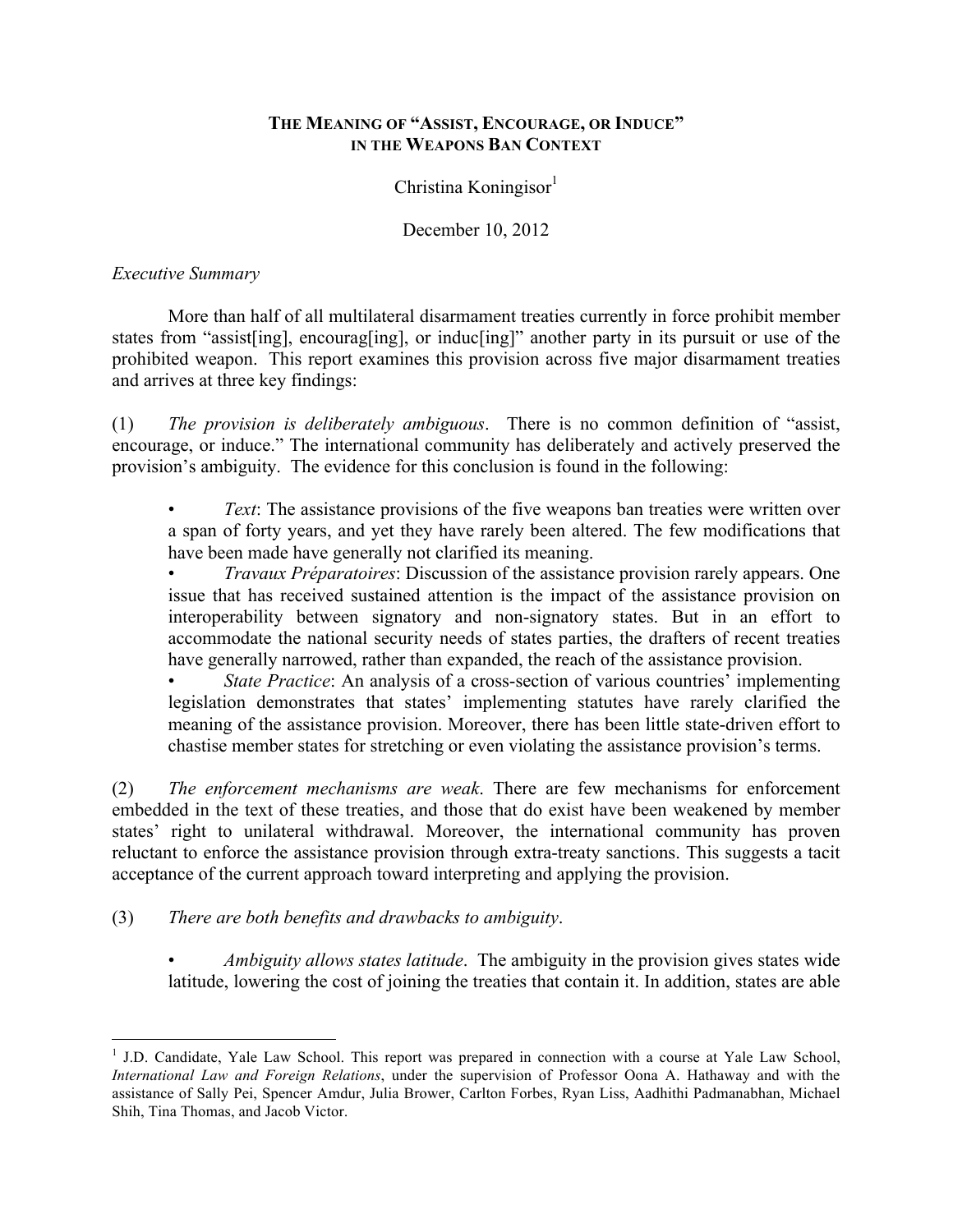to contract around the assistance provision—for example, a signatory state may engage in joint military operations with a non-signatory.

• *The United States has taken advantage of the provision's ambiguity*. In the United States, the provision has been interpreted differently in different contexts. When considering a bill to expand nuclear assistance to India, Congress applied a narrow understanding of the provision. Conversely, when faced with opposition to the passage of the Chemical Weapons Convention, advocates of the bill painted the provision as broad and powerful.

• *There are drawbacks to ambiguity*. The ambiguity in the provision enables states to circumvent the purpose of the treaties.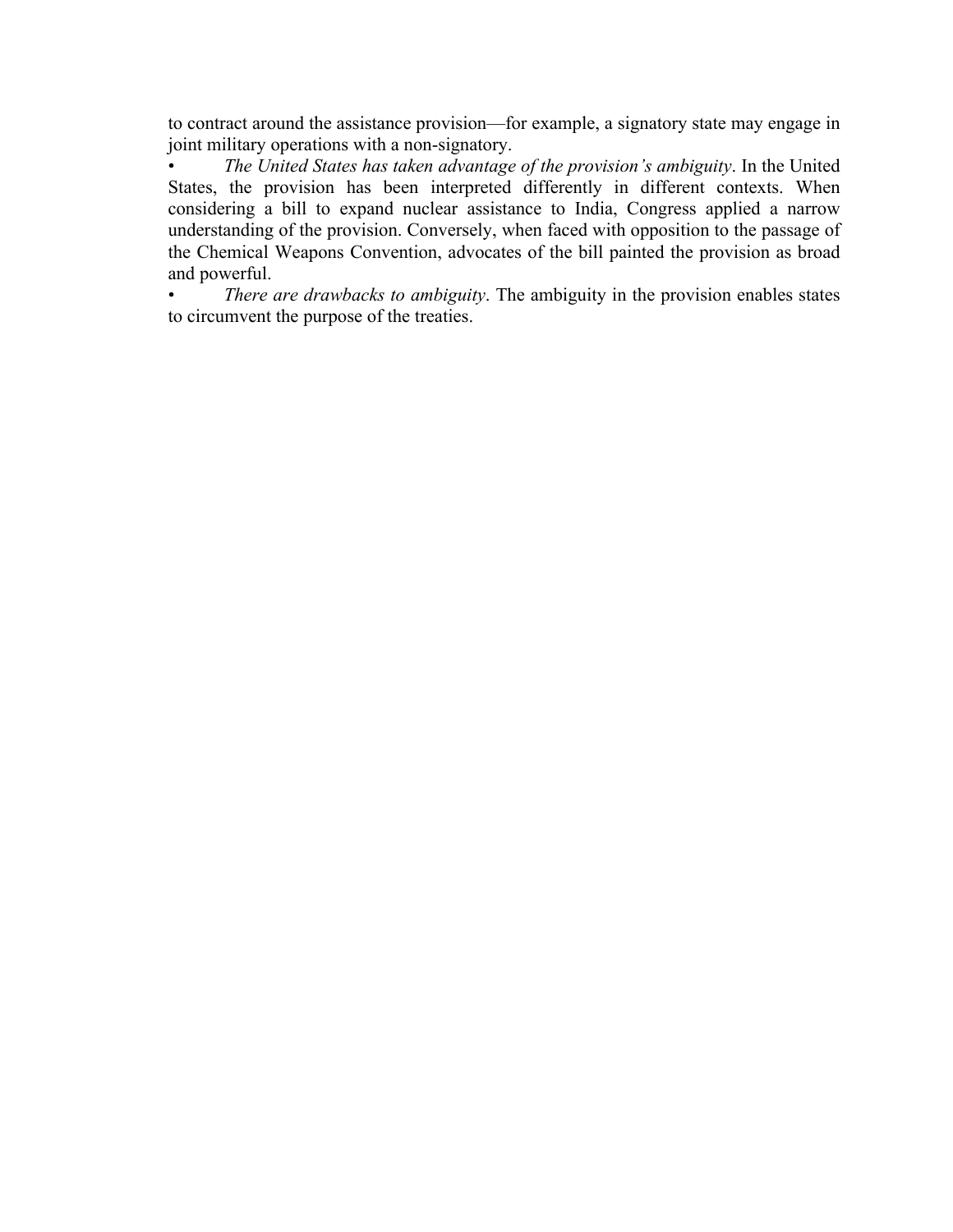# **Contents**

| I. |             |                  |  |  |
|----|-------------|------------------|--|--|
|    |             |                  |  |  |
|    |             | 1.               |  |  |
|    |             | 2.               |  |  |
|    |             | 3 <sub>1</sub>   |  |  |
|    |             |                  |  |  |
|    |             | 1.               |  |  |
|    |             | $\overline{2}$ . |  |  |
|    |             | 3.               |  |  |
|    |             |                  |  |  |
|    |             | 1.               |  |  |
|    |             | $\overline{2}$ . |  |  |
|    |             | 3 <sub>1</sub>   |  |  |
|    |             |                  |  |  |
|    |             | $\mathbf{1}$ .   |  |  |
|    |             | 2.               |  |  |
|    |             | 3 <sub>1</sub>   |  |  |
|    | $E_{\perp}$ |                  |  |  |
|    |             | 1                |  |  |
|    |             | $\overline{2}$ . |  |  |
|    |             | 3 <sub>1</sub>   |  |  |
|    |             |                  |  |  |
|    |             |                  |  |  |
|    |             |                  |  |  |
|    |             |                  |  |  |
|    |             |                  |  |  |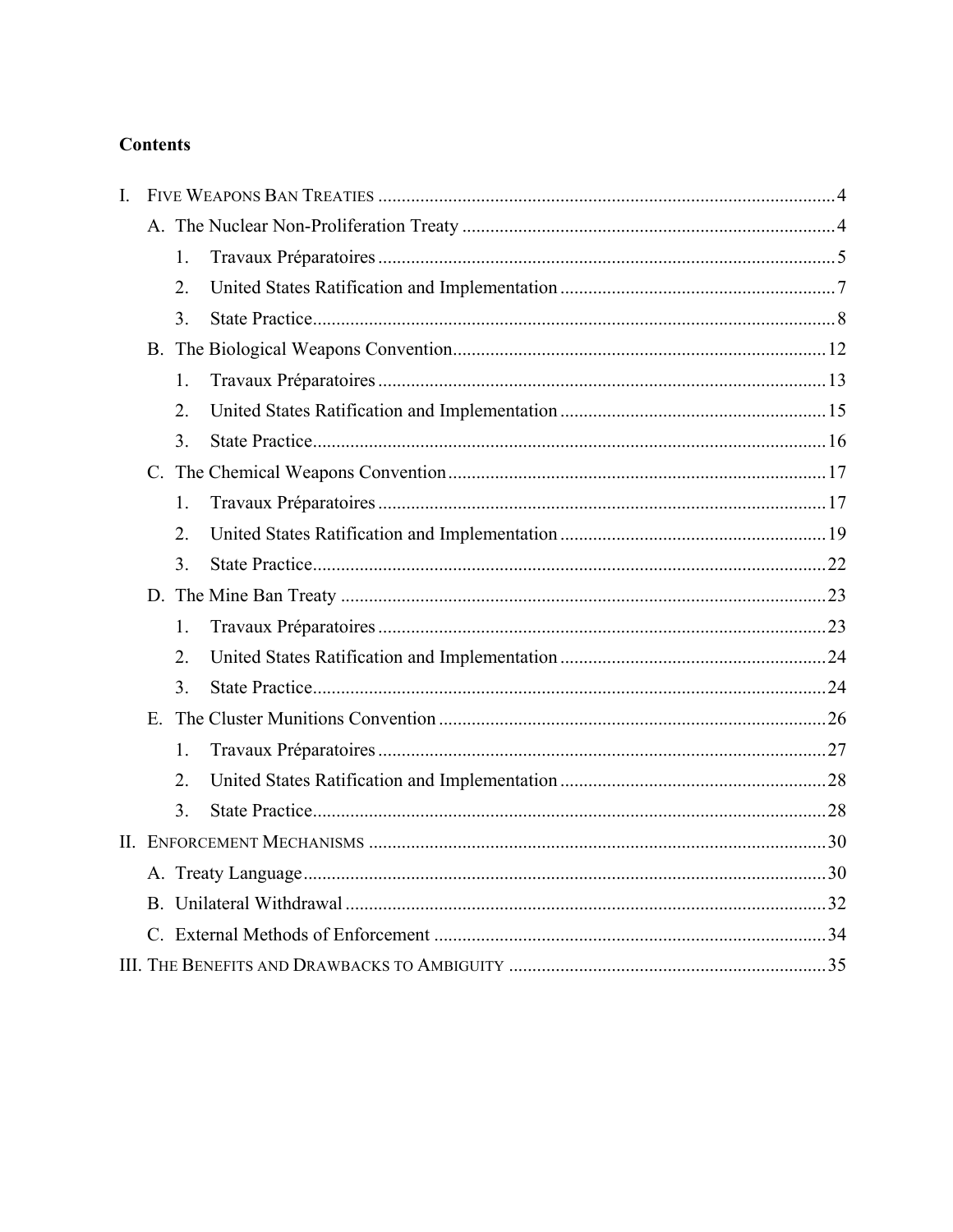This report examines the meaning of the phrase "assist, encourage, or induce" in the context of modern weapons-ban treaties. More than half of all multilateral disarmament treaties currently in force prohibit member states from "assist [ing], encourag [ing], or inducting]" another party in its pursuit or use of the prohibited weapon.2 Yet despite the prevalence of these assistance provisions,<sup>3</sup> there is no common definition of "assist, encourage, or induce" in the context of the multilateral disarmament treaty.<sup>4</sup> This report concludes that this is deliberate. It argues that the international community has actively preserved the provision's ambiguity.

The discussion surveys five major weapons ban treaties<sup>5</sup>: the 1968 Nuclear Non-Proliferation Treaty (NPT)<sup>6</sup>; the 1972 Biological Weapons Convention<sup>7</sup>; the 1993 Chemical Weapons Convention  $(CWC)^8$ ; the 1997 Mine Ban Treaty<sup>9</sup>; and the 2008 Convention on Cluster Munitions.<sup>10</sup> It analyzes the text, *travaux préparatoires*, domestic legislative history, and state

<sup>&</sup>lt;sup>2</sup> According to the United Nations Disarmament Treaties Database, there are 22 multilateral disarmament treaties currently in force. Eleven of these treaties contain an assistance provision. UNITED NATIONS OFFICE FOR DISARMAMENT AFFAIRS, DISARMAMENT TREATIES DATABASE, http://disarmament.un.org/treaties/ (last visited Oct. 20, 2012) [hereinafter DISARMAMENT TREATIES DATABASE].<br><sup>3</sup> This memorandum uses the term "assistance provision" interchangeably with "assist, encourage, or induce."

<sup>&</sup>lt;sup>4</sup> The meaning of "assistance" is not well-defined in international law. However, Article 16 of the Draft Articles on Responsibility of States for Intentionally Wrongful Acts may offer some guidance. It provides that "[a] state which aids or assists another State in the commission of an internationally wrongful act by the latter is internationally responsible for doing so if: (a) That State does so with knowledge of the circumstances of the internationally wrongful act; and (b) The act would be internationally wrongful if committed by that state." Int'l L. Comm'n, *Draft Articles on Responsibility of States for Internationally Wrongful Acts*, art. 16, *in Report of the International Law Commission on the Work of Its Fifty-third Session*, U.N. GAOR, 56th Sess., Supp. No. 10, at 47, U.N. Doc. A/56/10 (2001).

<sup>&</sup>lt;sup>5</sup> This report examines the five category-specific weapons ban treaties that are global, currently in force, and contain an assistance provision. The United Nations lists twenty-four multilateral disarmament treaties in its database of disarmament treaties. DISARMAMENT TREATIES DATABASE, *supra* note 2. Only twenty-two of these treaties are currently in force. Of those treaties, only twelve contain an assistance provision. Five of those eleven treaties are regional treaties. Of the remaining seven treaties, only five govern a specific and entire category of weapon—nuclear weapons, biological weapons, chemical weapons, anti-personnel mines, and cluster munitions. The remaining two treaties prohibit certain environmental modification techniques, Convention on the Prohibition of Military or Any Other Hostile Use of Environmental Modification Techniques, May 18, 1977, 31 U.S.T. 333, 1108 U.N.T.S. 151, and the placement of nuclear weapon on the sea-bed floor. Treaty on the Prohibition of the Emplacement of Nuclear Weapons and Other Weapons of Mass Destruction on the Seabed and the Ocean Floor and in the Subsoil Thereof (Seabed Convention), Feb. 11, 1971, 23 U.S.T. 701, 955 U.N.T.S. 115.

<sup>6</sup> Treaty on the Non-Proliferation of Nuclear Weapons, July 1, 1968, 21 U.S.T. 483, 729 U.N.T.S. 161 [hereinafter Non-Proliferation Treaty]. This memorandum will also refer to this treaty as the Non-Proliferation Treaty or the NPT.

<sup>&</sup>lt;sup>7</sup> Convention on the Prohibition of the Development, Production and Stockpiling of Bacteriological (Biological) and Toxin Weapons and on their Destruction, Apr. 10, 1972, 26 U.S.T. 583, 1015 U.N.T.S. 163 [hereinafter Biological Weapons Convention]. This memorandum will also refer to this treaty as the Biological Weapons Convention or the BWC.

<sup>8</sup> Convention on the Prohibition of the Development, Production, Stockpiling and Use of Chemical Weapons and on Their Destruction, Jan. 13, 1993, S. Treaty Doc. No. 103-21, 1974 U.N.T.S. 45 [hereinafter Chemical Weapons

Convention]. This memorandum will also refer to this treaty as the Chemical Weapons Convention or the CWC.<br><sup>9</sup> Convention on the Prohibition of the Use, Stockpiling, Production and Transfer of Anti-Personnel Mines and on their Destruction, Sept. 18, 1997, 2056 U.N.T.S. 211 [hereinafter Mine Ban Treaty]. This memorandum will also refer to this treaty as the Mine Ban Treaty.

<sup>&</sup>lt;sup>10</sup> Convention on Cluster Munitions, Dec. 3, 2008, 48 I.L.M. 357 [hereinafter Cluster Munitions Convention]. This memorandum will also refer to this treaty as the Cluster Munitions Convention.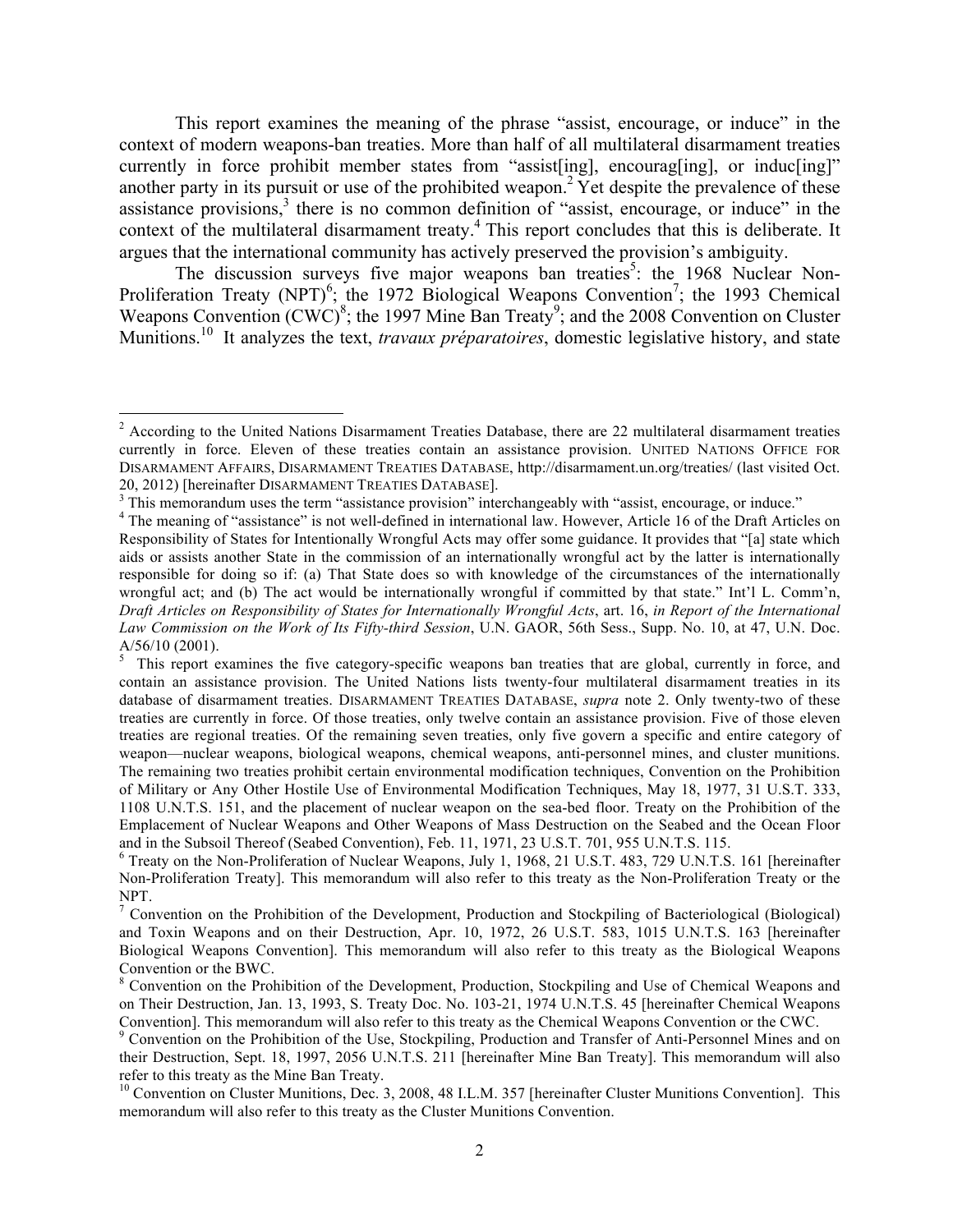practice for each treaty.<sup>11</sup> It then considers mechanisms for enforcing each assistance provision, as well as the policy implications of preserving a vague conception of the provision's scope.

The assistance provisions of these five weapons ban treaties were written over a span of forty years. The drafters had time to observe the impact of the previous treaties and to make adjustments accordingly. And yet the assistance provision has rarely been altered. Moreover, the few modifications that have been sustained have generally expanded the reach of the provision rather than clarified its meaning.<sup>12</sup> This suggests that the international community has been reluctant to lend a specific meaning to the words "assist, encourage, or induce."

The *travaux préparatoires* of these five treaties support this conclusion. The travaux of the earlier weapons ban treaties contain only limited discussion of meaning or scope of the provision.13 Only more recently, as powerful states have declined to embrace new disarmament agreements,<sup>14</sup> have drafters of weapons ban treaties directly addressed the scope of the assistance provision.<sup>15</sup> But even these discussions have been largely confined to the question of interoperability between signatory and non-signatory states.<sup>16</sup> And in an effort to accommodate the national security needs of party states, the drafters of these later treaties have generally narrowed, rather than expanded, the reach of the assistance provision.<sup>17</sup>

Examples of state practice further support the conclusion that the "assist, encourage, or induce" provision is deliberately under-defined. Analysis of a cross-section of implementing

<sup>&</sup>lt;sup>11</sup> The 1969 Vienna Convention on the Law of Treaties divides sources that may be used for the purpose of treaty interpretation into two categories. Article 31 describes the first category, which consists of primary sources, including the treaty text, preamble, and annexes, as well as any subsequent agreements between the parties. This 'primary source' category also provides that "there should be taken into account, together with the context . . . [a]ny subsequent practice in the application of the treaty which establishes the agreement of the parties regarding its interpretation." Vienna Convention on the Law of Treaties, art. 31, May 23, 1969, 1155 U.N.T.S. 330 [hereinafter Vienna Convention]. Under Article 32, when primary sources fail to clarify the meaning of any particular treaty provision, the Convention provides, "[r]ecourse may be had to supplementary means of interpretation, including the preparatory work of the treaty and the circumstances of its conclusion." This Article establishes the basis for relying on *travaux préparatoires* as a valid method of treaty interpretation. *Id.* art. 32. Although the United States has not ratified the Vienna Convention, it views many of the Convention's provisions as codifications of customary international law on the law of treaties. *Vienna Convention on the Law of Treaties*, U.S. DEP'T OF STATE, http://www.state.gov/s/l/treaty/faqs/70139.htm (last visited Oct. 25, 2012). Indeed, domestic law supports the practice of relying on the Vienna Convention's categories for treaty interpretation. The Supreme Court has explicitly stated that "The practice of treaty signatories counts as evidence of the treaty's proper interpretation, since their conduct generally evinces their understanding of the agreement they signed." United States v. Stuart, 489 U.S. 353, 369 (1989). And in a 2006 Senate Foreign Relations Committee report, the committee engaged with questions regarding the proper interpretation of a disarmament treaty's assistance provision by examining the text of the treaty, "its negotiating history," and "the practice of the parties." S. REP. NO. 109-288, at 86 (2006). <sup>12</sup> A comparison between the first assistance provision, opened for signature in 1968, and the most recent assistance

provision, opened for signature in 2008, reveals three major changes. The Cluster Munitions Convention assistance provision (a) governs all prohibits acts rather than just the manufacturing or acquiring of a prohibited weapon; (b) broadens its application to apply to individuals as well as states; and (c) adds a new an article governing interoperability between signatory and non-signatory states. *Compare* Nuclear Non-Proliferation Treaty, *supra* 

<sup>&</sup>lt;sup>13</sup> See infra Subsection I(A)(1), Subsection I(B)(1), Subsection I(C)(1), and Subsection I(D)(1).<br><sup>14</sup> The United States has not ratified the two most recent non-regional, multilateral disarmament treaties: the Mine Ban Treaty, *supra* note 9, and the Cluster Munitions Convention, *supra* note 10. For a list of states parties to these treaties, see DISARMAMENT TREATIES DATABASE, *supra* note 2.<br><sup>15</sup> *See infra* Section I(E)(1).<br><sup>16</sup> *See infra* Section I(E)(1).<br><sup>17</sup> *See infra* Section I(E)(1).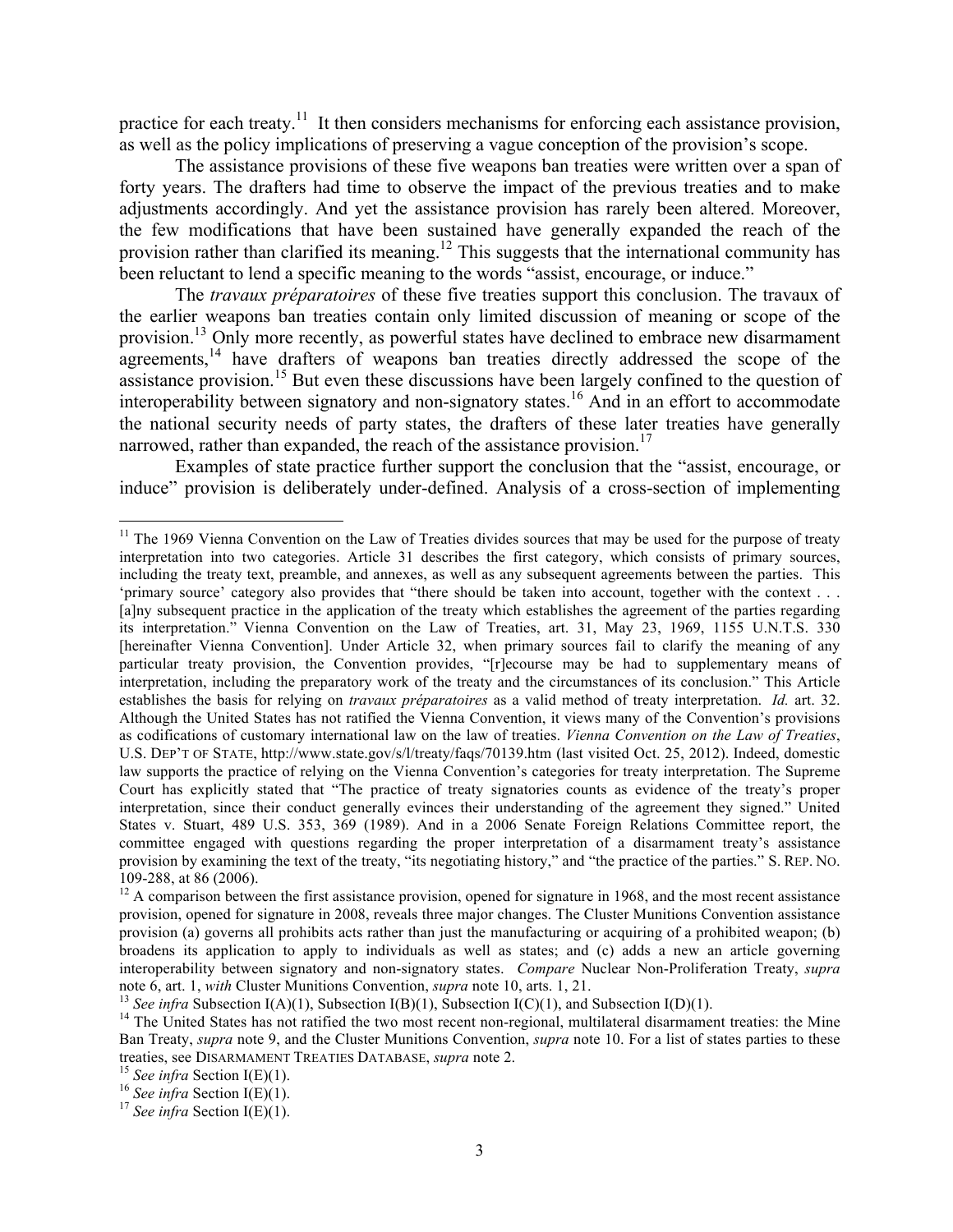legislation demonstrates that states' implementing statutes have rarely clarified the meaning of the assistance provision. This suggests a more global desire to preserve the phrase's current ambiguity. Moreover, there has been little state-driven effort to chastise member states for stretching or even violating the terms of the assistance provision.

The treaties' legislative histories reveal that the United States has also accepted and even exploited the ambiguity of each treaty's assistance provision. The phrase "assist, encourage, or induce" has been repeatedly tailored to fit various needs. When considering a bill to expand nuclear assistance to India, for example, the legislature applied only a narrow understanding of the United States' obligations under the NPT assistance provision.<sup>18</sup> But when faced with opposition to the passage of the CWC, senators supporting the bill painted that treaty's assistance provision as exceedingly broad and powerful.<sup>1</sup>

The benefit of this vagueness is that it strikes a rare balance in international law: it allows states to impose some cost on non-signatory states while still fulfilling their national security needs. States have generally been granted wide latitude in interpreting and applying the assistance provision language. This flexibility has allowed states to ratify weapons ban treaties even when a crucial military ally is not a signatory. Preventing states from contracting around this assistance provision may have a chilling effect on the passage of weapons ban treaties more broadly. The drawback of this approach is that a thinly drawn assistance provision enables states to stretch or even break its boundaries without incurring international condemnation. The provision can serve as an escape hatch for disaffected members. Member states may circumvent the central purpose of the treaty by exploiting the ambiguity of the phrase "assist, encourage, or induce."

This memorandum proceeds in three parts. Part I examines the treaty text, *travaux préparatoires*, legislative history, and examples of state practice of the Nuclear Non-Proliferation Treaty, the Biological Weapons Convention, the Chemical Weapons Convention, the Mine Ban Treaty, and the Cluster Munitions Convention. Part II examines the internal and external enforcement mechanisms of these treaties. Finally, Part III considers the benefits and drawbacks of maintaining a deliberately vague definition of the assistance provision.

# **I. FIVE WEAPONS BAN TREATIES**

#### **A. The Nuclear Non-Proliferation Treaty**

Article I of the Nuclear Non-Proliferation Treaty provides:

Each nuclear-weapon State Party to the Treaty<sup>20</sup> undertakes not to transfer to any recipient whatsoever nuclear weapons or other nuclear explosive devices or control over such weapons or explosive devices directly, or indirectly; and not in

<sup>&</sup>lt;sup>18</sup> *See infra* Section I(A)(3).<br><sup>19</sup> *See infra* Section I(C)(2).<br><sup>20</sup> The Nuclear Non-Proliferation Treaty divides nations into two categories: nuclear weapons states, encompassing all states that "manufactured and exploded a nuclear weapon or other nuclear explosive device prior to January 1, 1967," and non-nuclear weapons states, commonly understood to include both those states that had not acquired a nuclear weapon by the 1967 deadline and those states that have not ratified the treaty. Non-Proliferation Treaty, *supra* note 6, arts. 1-3; Steven G. Stransky, *The Nuclear Nonproliferation Treaty and Pakistan: Interpreting Nuclear Security Assistance Prohibitions*, 23 FLA. J. INT'L L. 1, 16-17 (2011).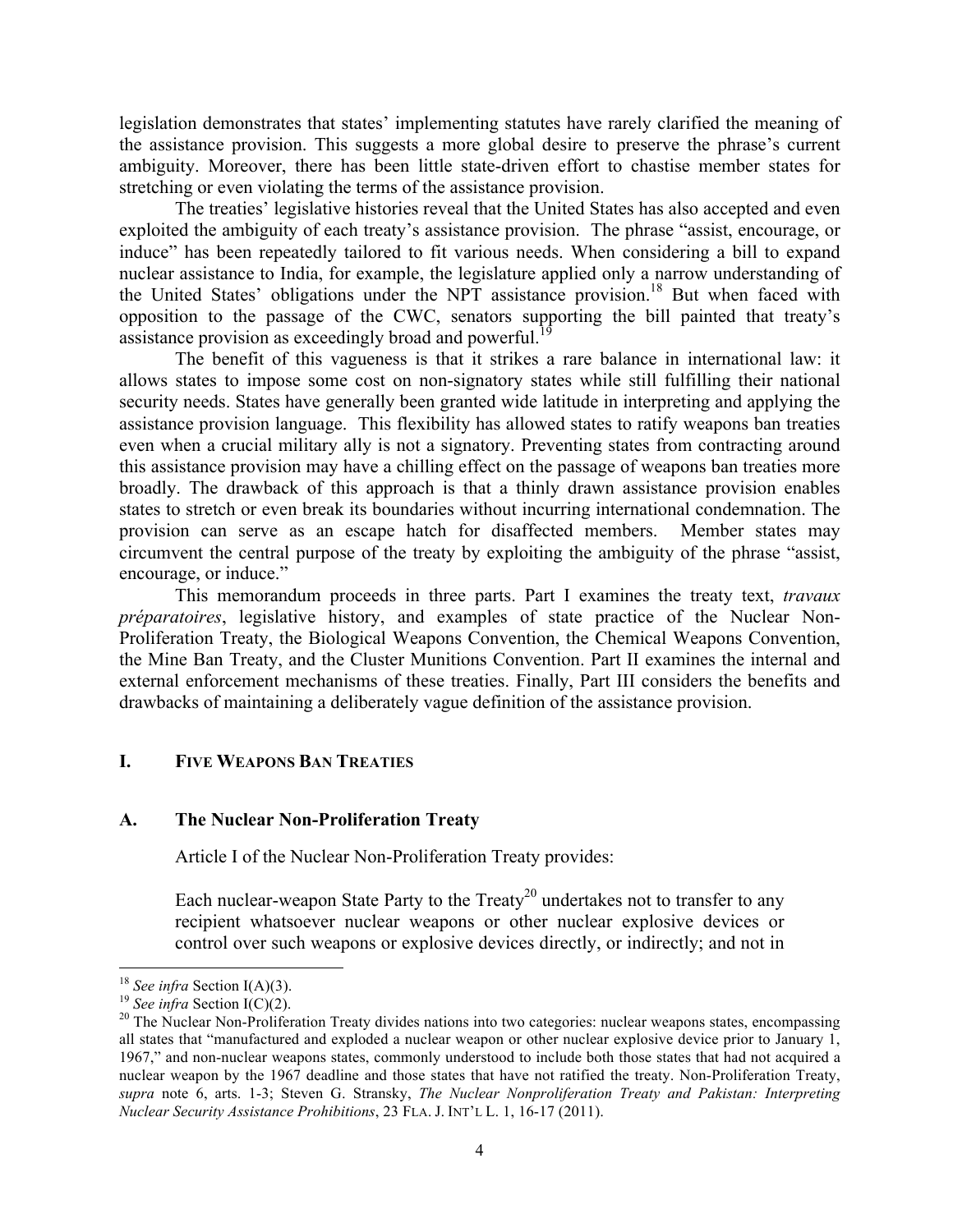any way to assist, encourage, or induce any non-nuclear-weapon State to manufacture or otherwise acquire nuclear weapons or other nuclear explosive devices, or control over such weapons or explosive devices.<sup>21</sup>

Article II commits non-nuclear weapons state parties to the treaty to not "seek or receive any assistance in the manufacture of nuclear weapons or other nuclear explosive devices."<sup>22</sup> Article III § 2 commits state parties to "undertake<sup>[]</sup> not to provide . . . equipment or material especially designed or prepared for the processing, use or production of special fissionable material, to any non-nuclear-weapon State for peaceful purposes, unless the source or special fissionable material shall be subject to the safeguards required by this Article.<sup> $23$ </sup>

This treaty marks the first appearance of the weapons ban assistance provision.<sup>24</sup> But the treaty itself provides no definition or clarification of the meaning of the phrase "assist, encourage, or induce" in either Article I or the related assistance provisions in Articles II and III. The treaty leaves large swaths of state behavior unregulated. For example, nothing in the treaty prohibits a non-nuclear weapon state from assisting another state in manufacturing nuclear weapons, nor does it prohibit a nuclear weapon state from receiving such assistance. Moreover, the NPT assistance provisions place restrictions on only state action, not on the action of individuals.

To shed light on the meaning of the assistance provisions, this report turns first to the *travaux préparatoires*, then to the domestic ratification process and state practice. Together, these sources reveal that there was no common understanding of this first assistance provision at the time of drafting, and that states have subsequently applied a fairly narrow interpretation of the provision's scope. They also reveal that the international community has repeatedly failed to respond to outright violations of the Article I assistance provision.

#### *1. Travaux Préparatoires*

Though the 1968 Nuclear Non-Proliferation Treaty marked the first appearance of the phrase "assist, encourage, or induce" in the weapons-ban context, this assistance provision received only "limited attention" during treaty negotiations.<sup>25</sup> Most of the work defining the scope of the assistance provision was left for states to complete after ratification. The limited travaux sources that do exist, however, suggest the drafters' failed to arrive at a common understanding of the meaning of the Articles I and II assistance prohibitions.

The origins of the assistance provision can be traced back to Cold-War efforts to reconcile competing NPT drafts drawn up by the United States and the Soviet Union.<sup>26</sup> The United States' August 17, 1965 draft prohibited a nuclear weapon state from "assist[ing]" any non-nuclear weapon state "in the manufacture of nuclear weapons."<sup>27</sup> In contrast, the Soviet Union draft, submitted a few weeks later, contained a broader prohibition, forbidding states

<sup>&</sup>lt;sup>21</sup> Non-Proliferation Treaty, *supra* note 6, art. 1.<br>
<sup>22</sup> *Id.* art. 2<br>
<sup>23</sup> *Id.* art. 3(2).<br>
<sup>24</sup> This report defines the weapons ban assistance provision as a disarmament treaty provision requiring the party state not "assist, encourage, or induce" another state or individual to engage in certain prohibited acts.<br><sup>25</sup> Stransky, *supra* note 20, at 30.

<sup>&</sup>lt;sup>26</sup> Stransky, *supra* note 20, at 30.<br><sup>27</sup> *Id.* (quoting U.S. ARMS CONTROL AND DISARMAMENT AGENCY, INTERNATIONAL NEGOTIATIONS ON THE TREATY ON THE NONPROLIFERATION OF NUCLEAR WEAPONS 133-34 (1969) [hereinafter NEGOTIATIONS].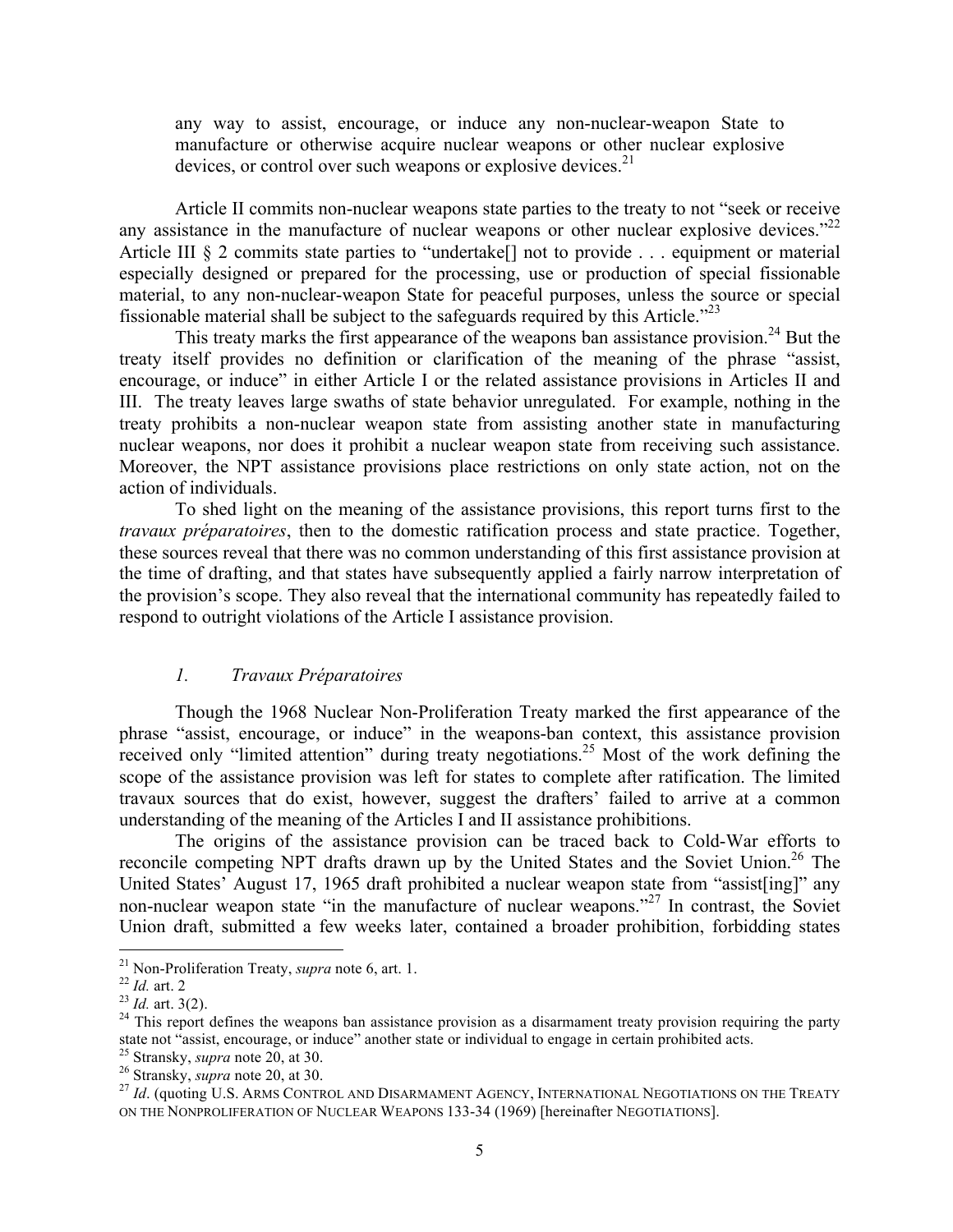from providing assistance with "*preparations* for the manufacture" of nuclear weapons," including the transmission of "manufacturing . . . information or documentation."<sup>28</sup> It is unclear how many causal steps in the nuclear weapons manufacturing process that the phrase "preparations for the manufacture" was intended to encompass.

A third amended draft, submitted by the United States in March of 1966, attempted to accommodate the Soviet Union's more expansive conception of the assistance provision. This new draft prohibited a nuclear weapon state from providing a non-nuclear weapon state with "(a) assistance in the manufacture of nuclear weapons, in preparation for such manufacture . . .; or (b) encouragement or inducement to manufacture . . . nuclear weapons.<sup>229</sup>

By the time the treaty was opened for signature, however, the Soviet-sponsored prohibition on assistance with "preparations for the manufacture" had been dropped from Article I. In light of the earlier drafts, the words "induce" and "encourage" may have been viewed as an acceptable stand-in for the vaguer and potentially farther-reaching phrase "preparations for the manufacture." They may have been intended to expand the scope of the provision beyond direct assistance, but not so far as to reach the vast expanse of causal steps that may constitute assistance with "preparations for the manufacture" of nuclear weapons. On the other hand, they may instead have been seen as sufficiently broad enough to encompass "preparations for manufacture," in which case the proposed subsection (a) would be redundant. Without a written record, it is impossible to know for certain.

These attempts to untangle the drafters' unstated intent provide some additional insight into the meaning of the assistance provision. But the travaux as a whole demonstrate the state parties' established only a limited understanding of the scope of the NPT at the time of ratification. For example, the text of the treaty itself fails to prohibit a non-nuclear weapon state from *providing* nuclear assistance, and a nuclear weapons state from *receiving* it. Yet in the months before the treaty was ratified, both the United States and the Soviet Union—the two key states in the negotiation process—signaled an intention for the treaty to govern these activities.

The United States representative to the Eighteen Nation Drafting Committee<sup>30</sup> stated on February 27, 1968 that "it seems clear that a non-nuclear-weapon State which accepts the treaty's restrictions on itself would have no reason to assist another country not accepting the same restrictions to gain advantage from this fact."<sup>31</sup> And if a non-nuclear state were to attempt to provide assistance to a state that was not party to the treaty, "the presumption would immediately arise that these acts had the purpose of developing nuclear weapons for itself, in violation of the treaty."32 The Soviet Union representative, speaking on the same day, made a similar statement. "If a non-nuclear weapon State party to the treaty were to assist another non-

<sup>&</sup>lt;sup>28</sup> *Id.* (quoting NEGOTIATIONS, *supra* note 27, at 136) (emphasis added).<br><sup>29</sup> *Id.* (quoting NEGOTIATIONS, *supra* note 27, at 140). For an explanation of the reconciliation of these drafts, see *id.* at 30-32. The addition of the verbs "encourage" and "induce," absent from both nations' prior drafts, may have been inspired by an effort to adhere more closely to the language of the 1963 Limited Nuclear Test Ban Treaty, which prohibits any party from "causing, encouraging, or in any way participating in" a nuclear weapons test. Treaty Banning Nuclear Weapon Tests in the Atmosphere, in Outer Space, and Under Water, art. 1(2), Aug. 5, 1963, 14 U.S.T. 1313, 480 U.N.T.S. 43.

<sup>&</sup>lt;sup>30</sup> The Eighteen Nation Drafting Committee consisted of five NATO members, five WTO members, and eight neutral and non-aligned countries. It met periodically in Geneva between 1962 and 1969. THOMAS BERNAUER, THE CHEMISTRY OF REGIME FORMATION: EXPLAINING INTERNATIONAL COOPERATION FOR A COMPREHENSIVE BAN ON

CHEMICAL WEAPONS 24 (1993).<br><sup>31</sup> MASON WILLRICH, NON-PROLIFERATION TREATY: FRAMEWORK FOR NUCLEAR ARMS CONTROL 96 (1969)<br>(quoting Statement by United States Representative to ENDC, Feb. 27, 1968, ENDC/PV. 370, at 27-28).

<sup>&</sup>lt;sup>32</sup> *Id.* at 97 (quoting Statement by United States Representative to ENDC, Feb. 27, 1968, ENDC/PV. 370, at 27-28).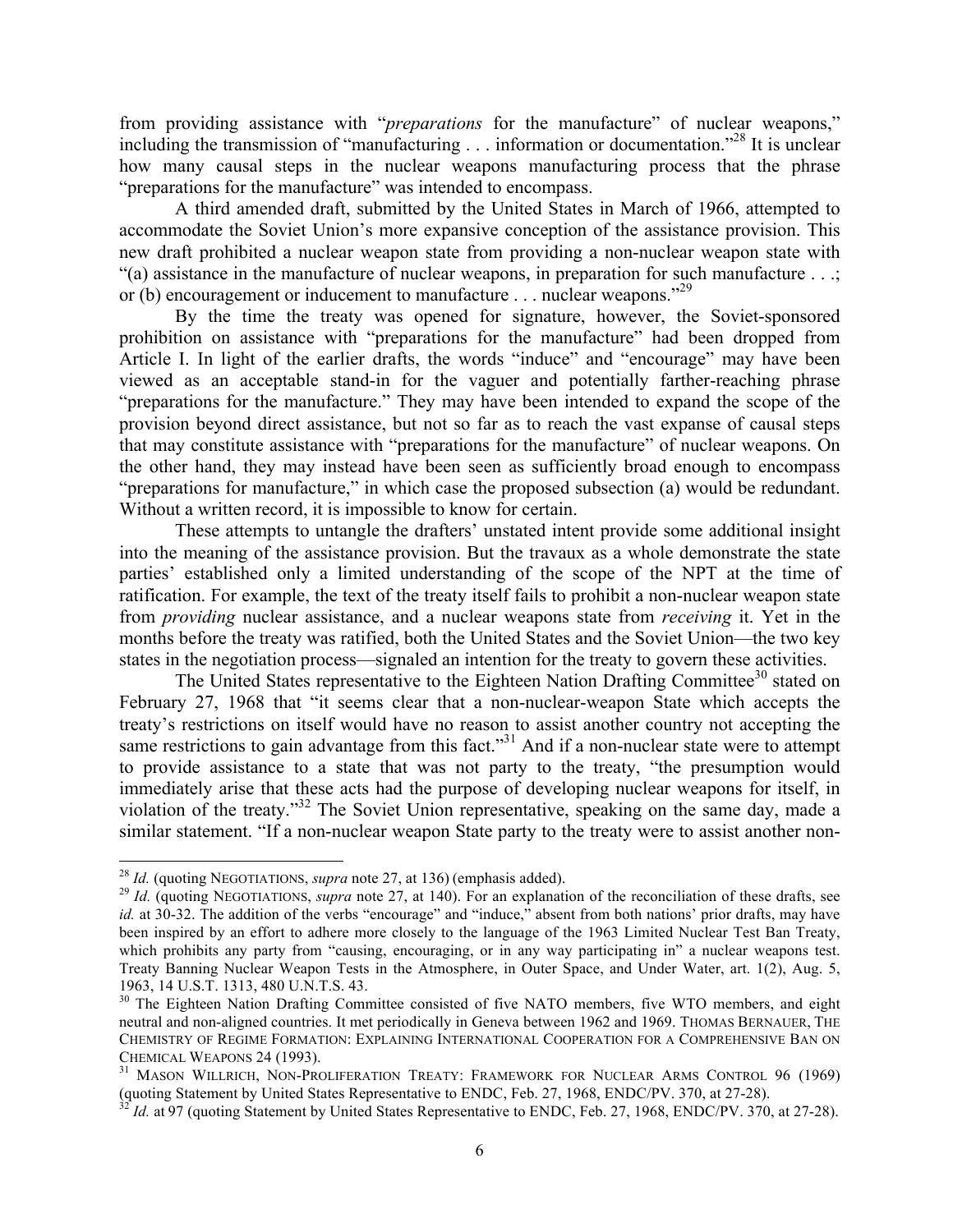nuclear-weapon State to manufacture, produce, or acquire nuclear weapons," he testified, "such a case . . . would be regarded as a violation of the treaty."<sup>33</sup> Five months later, however, when the treaty was opened for signature, the treaty language remained unaltered. This discrepancy between the superpowers' clear intent regarding the provision and the ambiguity of the final text of treaty underscores the extent to which the scope of this first assistance provision remained undefined.

# *2. United States Ratification and Implementation*

The NPT was received in the Senate in on July 9, 1968.<sup>34</sup> While President Johnson pushed for the treaty to move quickly through the legislative body, the Soviet invasion of Czechoslovakia in August ultimately dampened domestic support for ratification.<sup>35</sup> The Senate did not give its advice and consent until March of 1969, after President Nixon had taken office.36 Because of this delay, the Senate Foreign Relations Committee reported the treaty out of committee twice: once in 1968, and again in 1969.

In its 1968 report, the Committee quoted Secretary of State Rusk's testimony that "the treaty deals only with what is prohibited, not with what is permitted."37 Secretary Rusk implied that any activity not explicitly banned by these articles was allowed. He then proceeded to lay out the ways in which the United States may continue to provide assistance to its allies, including providing consultations and planning with allies on nuclear defense, as well as arrangements for deployment of nuclear weapons within allied territory.<sup>38</sup> The assistance provision would not, the committee report summarized, "inhibit the United States from meeting its responsibilities under existing nuclear weapons arrangements within the Western alliance, from deploying its nuclear forces around the world, or from transferring nuclear weapons or control over them in a war situation."<sup>39</sup>

The 1969 committee report reiterated that the assistance provisions in Articles I and II would not prohibit the United States from fulfilling its defense obligations. This second report cited the Chairman of the Joint Chiefs of Staff's testimony that the treaty does not "disrupt any existing defense alliances in which the United States is pledged to assist in protecting the political independence and territorial integrity of other nations."<sup>40</sup> In its commentary, the Committee emphasized that it "also wishe[d] to make the record unmistakably clear that the treaty in no way affects the right of the United States to enter into agreements to station nuclear weapons under U.S. control on the soil of an ally."<sup>41</sup>

 $^{33}$  *Id.* (quoting Statement by Soviet Union Representative to ENDC, Feb. 27, 1968, ENDC/PV. 370, at 28).<br><sup>34</sup> See Thomas: Treaties, LIBRARY OF CONGRESS, http://thomas.loc.gov/home/thomas.php (entry for Treaty no. 90-24) (last visited Oct. 23, 2012).

<sup>&</sup>lt;sup>35</sup> EXECUTIVE SESSIONS OF THE SENATE FOREIGN RELATIONS COMMITTEE, HISTORICAL SERIES, S. PRT. NO. 111-23, at 255 (1968), *available at* http://www.fas.org/irp/congress/2010\_rpt/sfrc-v20.pdf.<br><sup>36</sup> *Id.*<br><sup>37</sup> S. REP. NO. 90-9, at 3 (1968).<br><sup>38</sup> S. REP. NO. 90-9, at 3 (1968).<br><sup>39</sup> S. REP. NO. 90-9, at 3 (1968).<br><sup>40</sup> S. REP. NO.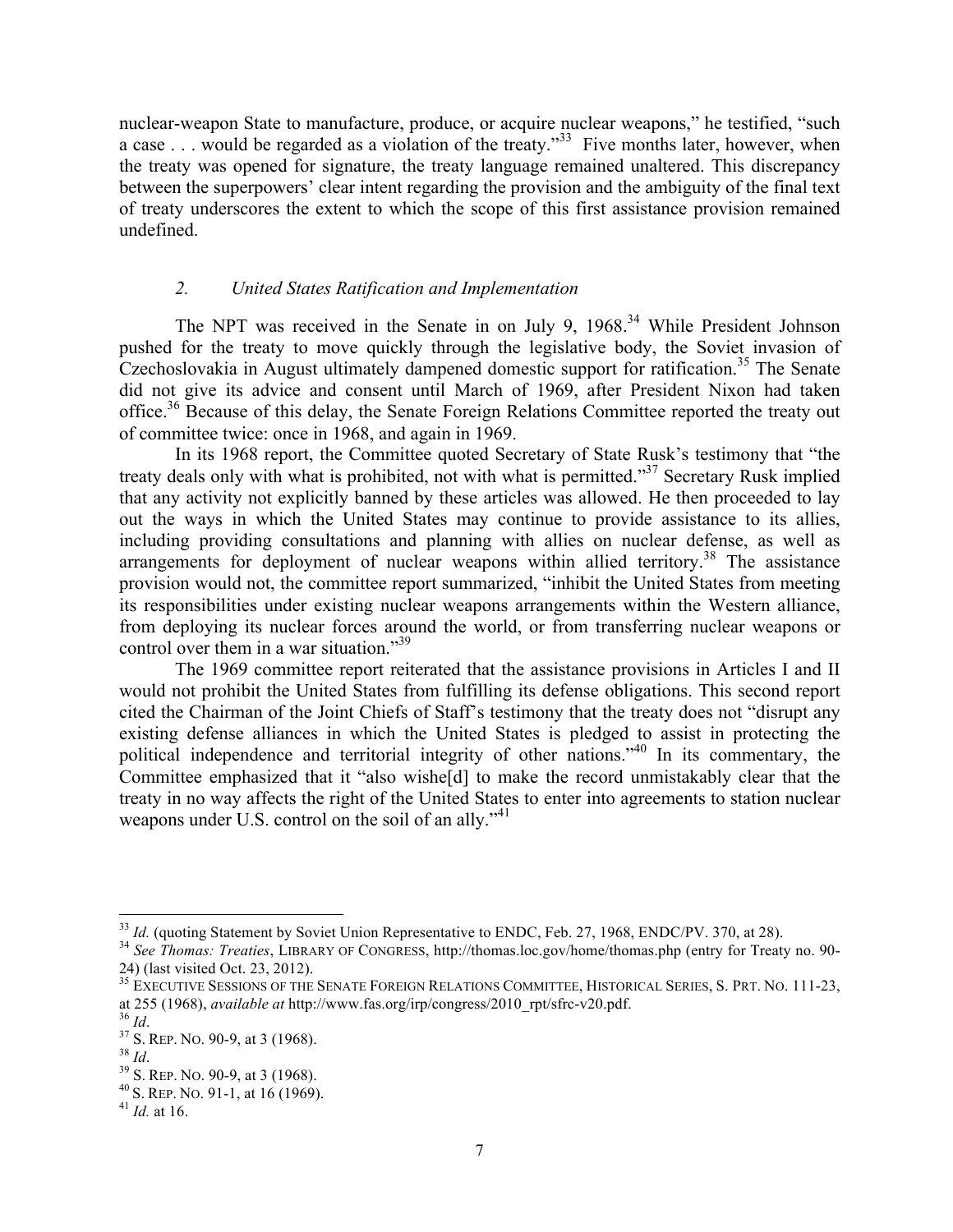Collectively, these reports demonstrate that the Senate had been repeatedly assured that the assistance provision did not intrude on the United States' national security needs.<sup>42</sup> This position contradicted the broader understanding of the NPT conveyed during the negotiation process. The United States likely tailored its interpretation of the NPT to meet the requirements of these different audiences. On the global stage, it made sense for the United States to advocate for a broad and far-reaching treaty. But in front of Congress, the most pressing matter was likely easing the senators' national security concerns. This marked the Senate's first occasion to consider the meaning of "assist, encourage, or induce" in the disarmament treaty context. It had been asked to interpret an assistance provision that—notwithstanding the broad understandings suggested by the United States and the Soviet Union during negotiation—was vaguely worded; the NPT travaux offered little further clarification. This allowed the government wide latitude in how it would interpret this first assistance provision. These early committee reports signaled the United States intended to pursue a narrow understanding of the Articles I and II assistance obligations.

# *3. State Practice*

States have widely ignored the NPT assistance provisions. Four "non-nuclear" states— India, Pakistan, North Korea, and Israel—currently possess nuclear capabilities.<sup>43</sup> South Africa successfully developed a bomb before relinquishing its nuclear program.<sup>44</sup> Iran is widely believed to be in the process of developing a nuclear weapons program, although the evidence is inconclusive. <sup>45</sup> And many other countries have pursued a nuclear weapons program at some point, including Argentina, Brazil, Egypt, Iraq, Japan, Libya, Sweden, and South Korea.<sup>46</sup> Iran, if it is pursuing a nuclear weapons program in violation of the NPT, joins Libya, North Korea and Iraq as some of the few countries that have pursued a nuclear weapons program while a

<sup>&</sup>lt;sup>42</sup> The treaty did not explicitly require implementing legislation. However, the Nuclear Non-Proliferation Act of 1978, which tightened the criteria for nuclear cooperation, employs language that closely mirrors the NPT. Nuclear Non-Proliferation Act of 1978, 42 U.S.C. § 2153b(a)(5) (2006). The legislative history of this bill, however, does not contain any further discussion of the meaning of the assistance provision language.

<sup>43</sup> Hans M. Kristensen, *Status of World Nuclear Forces*, FED'N OF AM. SCIENTISTS (2012), http://www.fas.org/programs/ssp/nukes/nuclearweapons/nukestatus.html.

<sup>44</sup> Angela Kane, High Rep. for Disarmament Affairs, United Nations, Remarks at the 2012 World Conference Against Atomic and Hydrogen Bombs: Public Participation in Disarmament 1 (Aug. 9, 2012), http://www.un.org/disarmament/HomePage/HR/docs/2012/2012-08-09-HR\_Nagasaki\_A+H\_Bomb\_rally.pdf.<br><sup>45</sup> PAUL K. KERR, CONG. RESEARCH SERV., RL34544, IRAN'S NUCLEAR PROGRAM: STATUS 31-33 (2012).<br><sup>46</sup> For a discussion of Argenti

NITIKIN, PAUL K. KERR & STEVEN A. HILDRETH, CONG. RESEARCH SERV., RL31559, PROLIFERATION CONTROL REGIMES: BACKGROUND AND STATUS 8 (2010). For a discussion of Egypt's nuclear weapons program, see James Martin Ctr. for Nonproliferation Studies at the Monterey Inst. of Int'l Studies, *Country Profiles: Egypt*, NUCLEAR THREAT INITIATIVE, http://www.nti.org/country-profiles/egypt/ [hereinafter James Martin Ctr., *Egypt*] (last visited Nov. 2, 2012). For a discussion of Japan's nuclear weapon program, see James Martin Ctr. for Nonproliferation Studies at the Monterey Inst. of Int'l Studies, *Country Profiles: Japan,* NUCLEAR THREAT INITIATIVE, http://www.nti.org/country-profiles/japan/ [hereinafter James Martin Ctr., *Japan*] (last visited Nov. 2, 2012). For a discussion of Libya's nuclear weapons program, see James Martin Ctr. for Nonproliferation Studies at the Monterey Inst. of Int'l Studies, *Country Profiles: Libya*, NUCLEAR THREAT INITIATIVE, http://www.nti.org/countryprofiles/libya/ (last visited Nov. 2, 2012).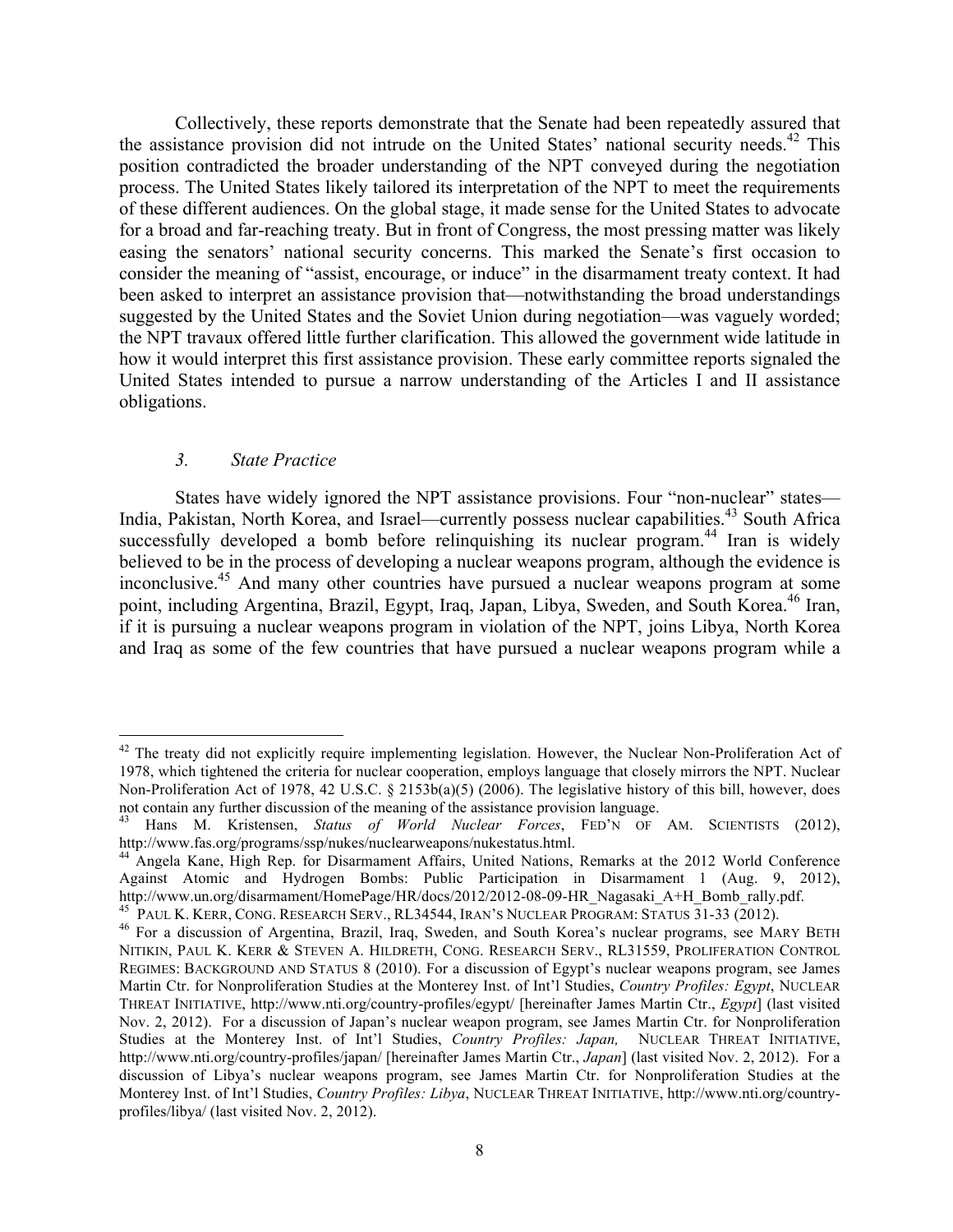party to the treaty.<sup>47</sup> As non signatories, countries such as India, Pakistan, North Korea, and Israel did not technically transgress the terms of the NPT.

However, any nuclear states that assisted these programs did so in violation of Article I.<sup>48</sup> The precise nature of the foreign assistance these countries received is unclear; the programs were cloaked in secrecy. Moreover, the treaty does not prohibit an individual from providing nuclear assistance to a non-nuclear state, further complicating the calculation.<sup>49</sup> A party to the NPT may distance itself from the terms of the assistance provision by casting a state agent who provides nuclear assistance to a foreign country as a rogue actor, operating without the endorsement of the state.

Given the ambiguity surrounding the assistance provision, it is difficult to classify aid as either permissible or impermissible under the terms of Article I. There is no definitive understanding of what acts actually constitute a violation of the NPT. As a result, this report instead looks to examples of nuclear states providing "sensitive nuclear assistance," defined in a recent study as "state-sponsored transfer of key materials and technologies necessary for the construction of nuclear weapons arsenal to a nonnuclear weapon state.<sup>550</sup> This definition is closely aligned with the NPT prohibition against assisting nonnuclear states "to manufacture or otherwise acquire nuclear weapons or other nuclear explosive devices."51 Acts that meet this

 <sup>47</sup> India, Pakistan, and Israel have not joined the NPT. *Status of the Treaty on the Non-Proliferation of Nuclear Weapons*, UNITED NATIONS OFFICE FOR DISARMAMENT AFFAIRS, http://disarmament.un.org/treaties/t/npt (last visited Oct. 21, 2012). South Africa joined the NPT only after it had relinquished its nuclear weapons program. *See* NITIKIN, KERR & HILDRETH, *supra* note 45, at 8. Although North Korea's status as a state party to the NPT has been contested, *see* discussion *infra* Part II(B), it very likely engaged in developing nuclear weapons while a party to the treaty. In 2002, the Bush administration declared North Korea to be in "material breach" of its obligations. MARY BETH NIKITIN, CONG. RESEARCH SERV., RL34256, NORTH KOREA'S NUCLEAR WEAPONS: TECHNICAL ISSUES 2 (2012). Iraq joined the NPT in 1969, but pursued an illicit nuclear weapons program into the early 1990s. James Martin Ctr. for Nonproliferation Studies at the Monterey Inst. of Int'l Studies, *Country Profiles: Iraq*, NUCLEAR THREAT INITIATIVE, http://www.nti.org/country-profiles/iraq/ (last visited Nov. 2, 2012). Libya also maintained a nuclear weapons program after it had joined the NPT in 1975. James Martin Ctr. for Nonproliferation Studies at the Monterey Inst. of Int'l Studies, *Country Profiles: Libya*, NUCLEAR THREAT INITIATIVE, http://www.nti.org/country-profiles/libya/ (last visited Nov. 2, 2012). Argentina pursued its nuclear weapons program before it joined the NPT. James Martin Ctr. for Nonproliferation Studies at the Monterey Inst. of Int'l Studies, *Country Profiles: Argentina*, NUCLEAR THREAT INITIATIVE, http://www.nti.org/country-profiles/argentina/ (last visited Nov. 2, 2012). Brazil pursued its nuclear weapons program before it joined the NPT. James Martin Ctr. for Nonproliferation Studies at the Monterey Inst. of Int'l Studies, *Country Profiles: Brazil*, NUCLEAR THREAT INITIATIVE, http://www.nti.org/country-profiles/brazil/ (last visited Nov. 2, 2012). Sweden pursued its nuclear weapons program before it joined the NPT. Thomas B. Johansson, *Sweden's Abortive Nuclear Weapons Project*, BULL. ATOMIC SCIENTISTS, March 1986, at 31, 31-33. South Korea pursued its nuclear weapons program before it joined the NPT. James Martin Ctr. for Nonproliferation Studies at the Monterey Inst. of Int'l Studies, *Country Profiles: South Korea,* NUCLEAR THREAT INITIATIVE, http://www.nti.org/country-profiles/south-korea/ (last visited Nov. 2, 2012). Egypt pursued its nuclear weapons program before it joined the NPT. James Martin Ctr., *Egypt*, *supra* note 46. Japan pursued its nuclear weapons program before it joined the NPT. James Martin Ctr., *Japan*, *supra* note 46. 48 Non-Proliferation Treaty, *supra* note 6, art. I ("Each nuclear-weapon State Party to the Treaty undertakes not to

transfer to any recipient whatsoever nuclear weapons or other nuclear explosive devices or control over such weapons or explosive devices directly, or indirectly; and not in any way to assist, encourage, or induce any nonnuclear-weapon State to manufacture or otherwise acquire nuclear weapons or other nuclear explosive devices, or control over such weapons or explosive devices.").

<sup>49</sup> *Id.* <sup>50</sup> MATTHEW KROENIG, EXPORTING THE BOMB: TECHNOLOGY TRANSFER AND THE SPREAD OF NUCLEAR WEAPONS 10-11 (2010). <sup>51</sup> Non-Proliferation Treaty, *supra* note 6, art II.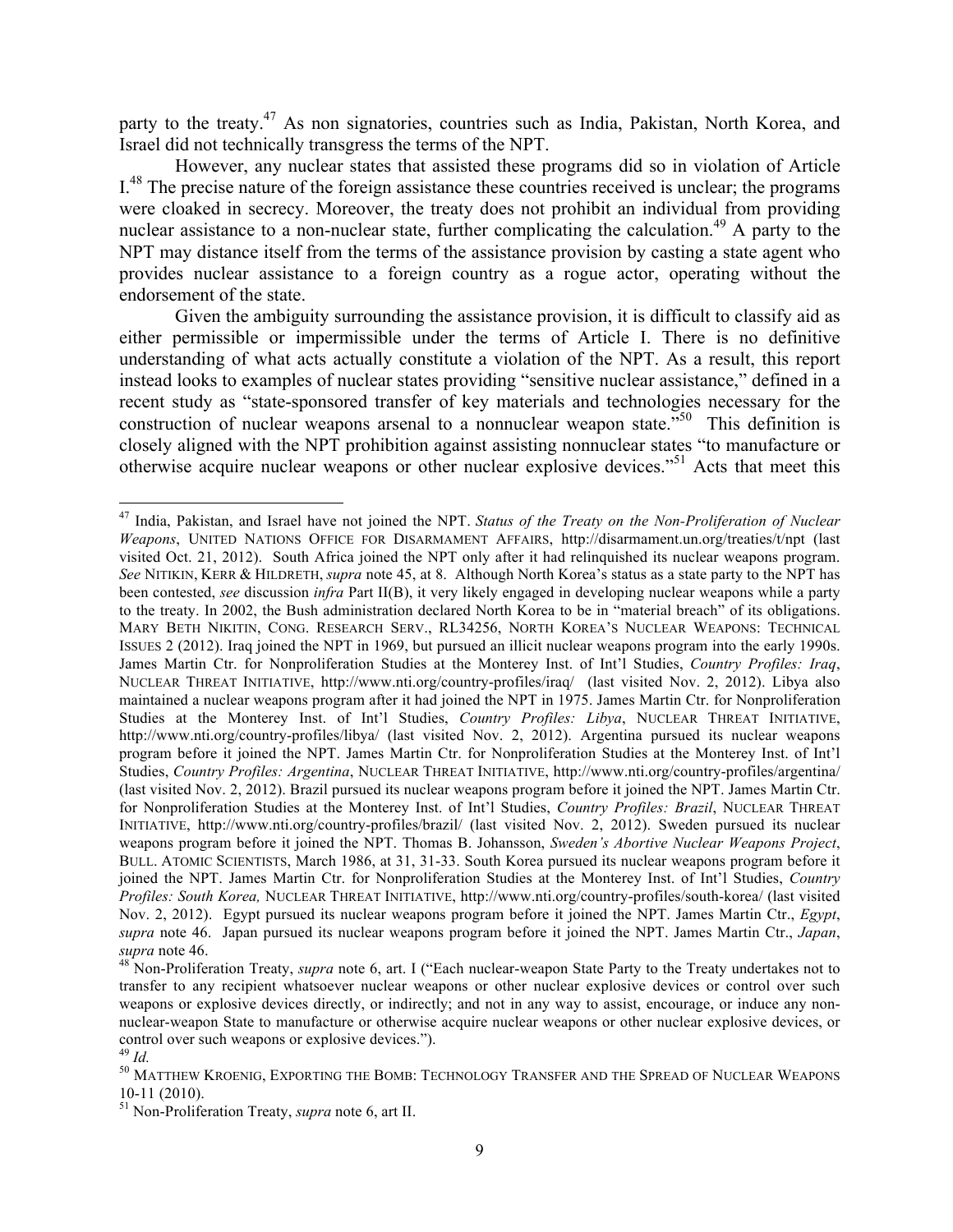standard would likely be found to constitute a violation of the NPT assistance provision. And in lieu of an articulated understanding of what constitutes prohibited assistance, a survey of knowledge and material necessary for constructing nuclear weapons offers a second-best method of analysis.

Kroenig's 2010 study determined that acts meeting this definition include "the international transfer of nuclear weapon designs, weapons-grade fissile material, and sensitive nuclear-fuel cycle facilities to nonnuclear weapon states, and excludes everything else.<sup>552</sup> The study then surveys all nuclear transfers from  $1951$  to  $2000$ ,<sup>53</sup> and finds seven historical examples of nuclear states providing sensitive nuclear assistance to nonnuclear states after the signing of the NPT.<sup>54</sup> France offered plutonium reprocessing assistance to Japan in 1971, to Pakistan in 1974, to Taiwan in 1975, and Egypt in 1980.<sup>55</sup> China provided plutonium reprocessing aid to Pakistan in 1974 and to Algeria in 1986, <sup>56</sup> and it also offered uranium enrichment aid and nuclear weapon designs to Iran in  $1984$ <sup>57</sup> And more recently, reports emerged in 2006 that China had sold unsafeguarded ring magnets, which can be used in centrifuges to enrich uranium, to Pakistan.<sup>58</sup> China is also reported to have provided missile technology and blueprints for a small nuclear weapon to Pakistan.<sup>59</sup>

States have also exploited the space left ungoverned by the narrow scope of the NPT assistance provision. Most recently, a 2006 statute modified the terms of the Atomic Energy Act of 1954 to exempt India from some of its terms. $60$  The statute set the stage for nuclear cooperation agreement, enacted two years later, eliminating many of the restrictions the United States had placed on India for its pursuit of a nuclear weapons program, and reversing a 30-year moratorium on transfers of nuclear fuel and reactors from the United States to India.<sup>61</sup> In the months leading up to the 2006 vote, the obligations imposed by Article I took center stage in the negotiations. And collectively, these preparatory documents stand as the most cogent and explicit articulation to date of the U.S. government's understanding of the scope of the NPT assistance provision.

 $\overline{a}$ 

<sup>&</sup>lt;sup>52</sup> *Id.* at 14.<br>
<sup>53</sup> *Id.* at 50-66.<br>
<sup>54</sup> *Id.*<br>
<sup>55</sup> *Id.*<br>
<sup>57</sup> *Id.*<br>
<sup>57</sup> *Id.*<br>
<sup>58</sup> SHIRLEY A. KAN, CONG. RESEARCH SERV., RL31555, CHINA AND PROLIFERATION OF WEAPONS OF MASS DESTRUCTION AND MISSILES: POLICY ISSUES 3 (2012).<br><sup>59</sup> PAUL K. KERR & MARY BETH NIKITIN, CONG. RESEARCH SERV., RL34248, PAKISTAN'S NUCLEAR WEAPONS:

PROLIFERATION AND SECURITY ISSUES 3 (2012).<br><sup>60</sup> Henry J. Hyde United States-India Peaceful Atomic Energy Cooperation Act of 2006, Pub. L. No. 109-401, 120

Stat. 2726 (2006) (codified at 22 U.S.C. § 8001 (2006)); Recent Legislation, *Foreign Relations Law—Nuclear Nonproliferation—Congress Authorizes the President to Waive Restrictions on Nuclear Exports to India. - Henry J. Hyde United States-India Peaceful Atomic Energy Cooperation Act of 2006*, 120 HARV. L. REV. 2020, 2020-21 (2007) (noting that "President George W. Bush signed into law the Henry J. Hyde United States-India Peaceful Atomic Energy Cooperation Act of 2006 (USIPAECA), implicitly acknowledging India as a nuclear power and opening the door to civil nuclear cooperation between the two nations. . . . The USIPAECA exempts India from certain provisions of the Atomic Energy Act of 1954.").

<sup>&</sup>lt;sup>61</sup> United States-India Nuclear Cooperation Approval and Nonproliferation Enhancement Act, Pub. L. No. 110-369, 122 Stat. 4028 (2006) (codified at 22 U.S.C. § 8001 (2006)); *see also* Jim Yardley, *America and India: The Almost-Special Relationship*, N.Y. TIMES, Nov. 6, 2010, http://www.nytimes.com/2010/11/07/weekinreview/07yardley.html.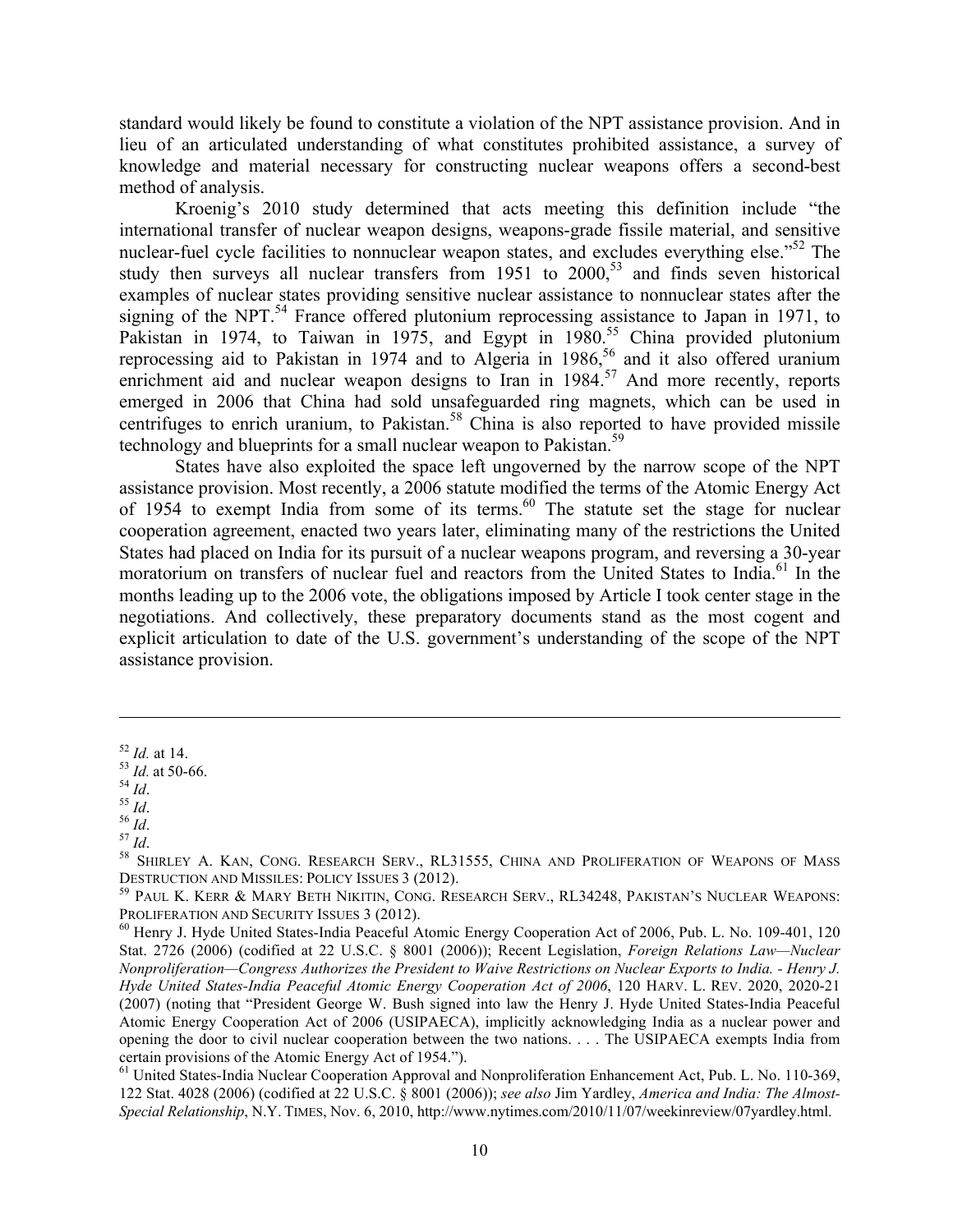The United States-India Nuclear Cooperation Act was reported out of the Senate Committee on Foreign Relations in 2006. During committee hearings, members of the Committee repeatedly asked whether providing uranium to India for peaceful purposes, thereby freeing up the entirety of India's domestic uranium supply for military purposes, violated Article I of the NPT. The State Department argued that such assistance would not transgress the United States' treaty obligations. In a letter quoted at length by the committee, two State Department representatives wrote,

As previously noted, nothing in the NPT, its negotiating history, or the practice of the parties supports the notion that fuel supply to safeguarded reactors for peaceful purposes could be construed as 'assisting in the manufacture of nuclear weapons' for purposes of Article I. Nuclear material and equipment exported by the U.S. would not be involved in any stage of the process of manufacturing nuclear weapons. $62$ 

The Senate Committee on Foreign Relations stated in its report that, while it "accept[ed]" the historical veracity of the administration's assertion that other states had previously provided nuclear fuel assistance to India without being accused of violating the  $NPT<sub>1</sub>$ <sup>63</sup> it did not accept the position that fuel donations for peaceful purposes would never constitute a violation of the treaty. "If it should become evident that U.S. civil nuclear commerce with India is indirectly assisting India's nuclear weapons program by freeing up uranium for nuclear weapons purposes that would otherwise have been devoted to civil pursuits," warned the Committee, "then it would be incumbent upon the United States, under the NPT, to cease those contributing elements of its civil nuclear commerce with India."<sup>64</sup>

The bill likewise forced the House to clarify its views on the obligations imposed by the NPT assistance provision. The House Committee on International Relations expressed in its report on the proposed legislation that the "overriding purpose" of the NPT is to prevent nuclear proliferation.<sup>65</sup> As a result, the treaty's Article IV articulation of states' right to research, produce, and use nuclear energy "for peaceful purposes without discrimination" is necessarily subjugated to the broader prohibitions imposed by Articles I-III.<sup>66</sup> The Committee further recognized that, "because the processes of enriching uranium or separating plutonium for peaceful or military purposes are essentially identical, they inherently pose an enhanced risk of proliferation."<sup>67</sup> The Committee stopped short, however, of finding that the bill violated the treaty. Instead, it articulated the obligations imposed by the NPT assistance provision as follows: "The U.S. cannot recognize a claim by any non-nuclear country of a right to develop or possess a complete nuclear fuel cycle if that country has not provided convincing evidence that its nuclear activities are fully safeguarded from contributing to a nuclear weapons capability."<sup>68</sup> The "assistance" calculation is divorced from the original dual-category scheme of distinguishing between nuclear states and non-nuclear states. It becomes instead contingent upon whether the assistance provided is for peaceful or non-peaceful purposes. This constitutes

<sup>62</sup> S. REP. NO. 109-288, at 86 (2006).<br>
63 *Id.* at 23.<br>
64 *Id.*<br>
65 H.R. REP. NO. 109-590, pt. 1, at 16 (2006).<br>
66 *Id.*<br>
67 *Id.*<br>
68 *Id*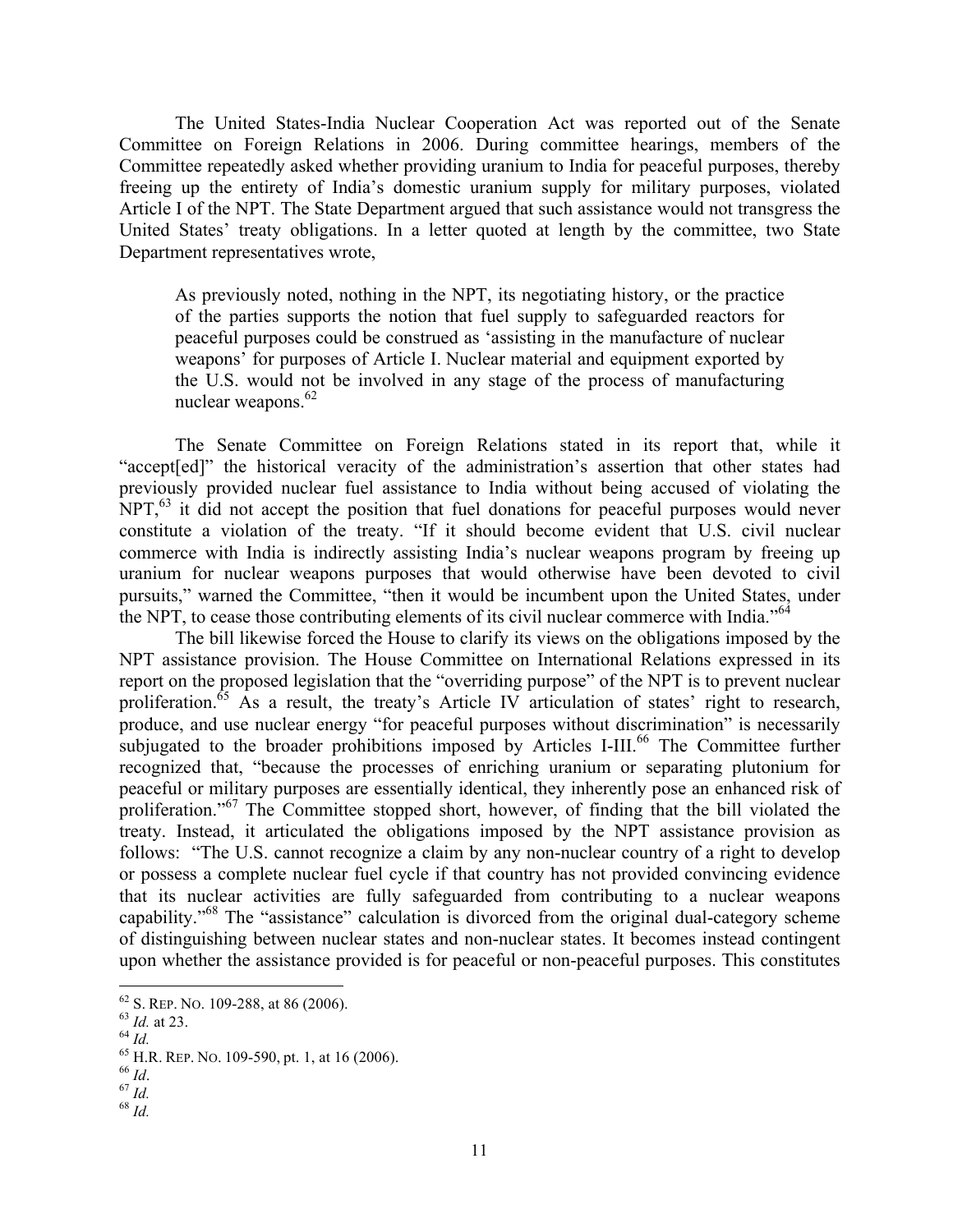a fairly significant reinterpretation of the assistance provision, demonstrating just how disjointed the Senate's understanding of the NPT assistance provision was at the time of this bill's passage.

The text of the final bill reflects a narrow interpretation of the NPT assistance provision. The bill states: "Pursuant to the obligations of the United States under Article I of the NPT, nothing in this title constitutes authority to carry out any civil nuclear cooperation between the United States and a country that is not a nuclear weapon State Party to the NPT that would in any way assist, encourage, or induce that country to manufacture or otherwise acquire nuclear weapons or nuclear explosive devices."<sup>69</sup> Under this view, the assistance provision extends only to prohibit assistance with the "manufactur[ing]" or "acqui[sition]" of nuclear weapons, and no further. India's status as a non-nuclear state is not a factor in the calculation of the NPT obligations.

Nevertheless, the government's efforts to ensure the United States would not violate NPT assistance provision by opening up nuclear trade with India persisted. When Congress finally lifted many restrictions on the transfer of nuclear material to India in 2008, it explicitly provided that "[n]othing in this chapter constitutes authority for any action in violation of an obligation of the United States under the NPT."70 The 2008 bill also directed the president to certify to Congress that the bill "is consistent with the obligation of the United States under the Treaty on the Non-Proliferation of Nuclear Weapons . . . not in any way to assist, encourage, or induce India to manufacture or otherwise acquire nuclear weapons or other nuclear explosive devices."<sup>71</sup> President Bush then stated for the public record that United States did not consider the provision of nuclear material to India as a violation of the NPT assistance provision.<sup>72</sup> When confronted with the need to interpret the obligations imposed by the assistance provision, the United States took advantage of the phrase's ambiguity. It applied only the most constricted understanding of its terms.

### **B. The Biological Weapons Convention**

The Biological Weapons Convention was opened for signature on April 10, 1972, and entered into force on March 26, 1975. Article III of the Convention provides:

Each State Party to this Convention undertakes not to transfer to any recipient whatsoever, directly or indirectly, and not in any way to assist, encourage, or induce any State, group of States or international organizations to manufacture or

 <sup>69</sup> Henry J. Hyde United States-India Peaceful Atomic Energy Cooperation Act of 2006, Pub. L. No. 109-401, § 104(d)(1), 120 Stat. 2726 (2006) (codified at 22 U.S.C. § 8001 (2006)).. <sup>70</sup> 22 U.S.C. § 8004 (2006).

<sup>&</sup>lt;sup>71</sup> United States-India Nuclear Cooperation Approval and Nonproliferation Enhancement Act, Pub. L. No. 110-369, 122 Stat. 4028, 4030 (2008).

<sup>122</sup> Stat. 4028, 4030 (2008). 72 Presidential Determination No. 2009-6, 73 Fed. Reg. 63841, *available at* 22 U.S.C § 8001 (2006); *see also* Mark A. Chinen, *Presidential Certifications in U.S. Foreign Policy Legislation*, 31 N.Y.U. J. INT'L L. & POL. 217, 234 (1999) ("[A] certification forces the President to go on record as having stated that the substantive claims of a certification are true. A President—whether acting in good faith, wanting to avoid the embarrassment of being proven wrong, or simply unwilling to be caught in a lie—will consider carefully whether there are grounds for making such a representation.").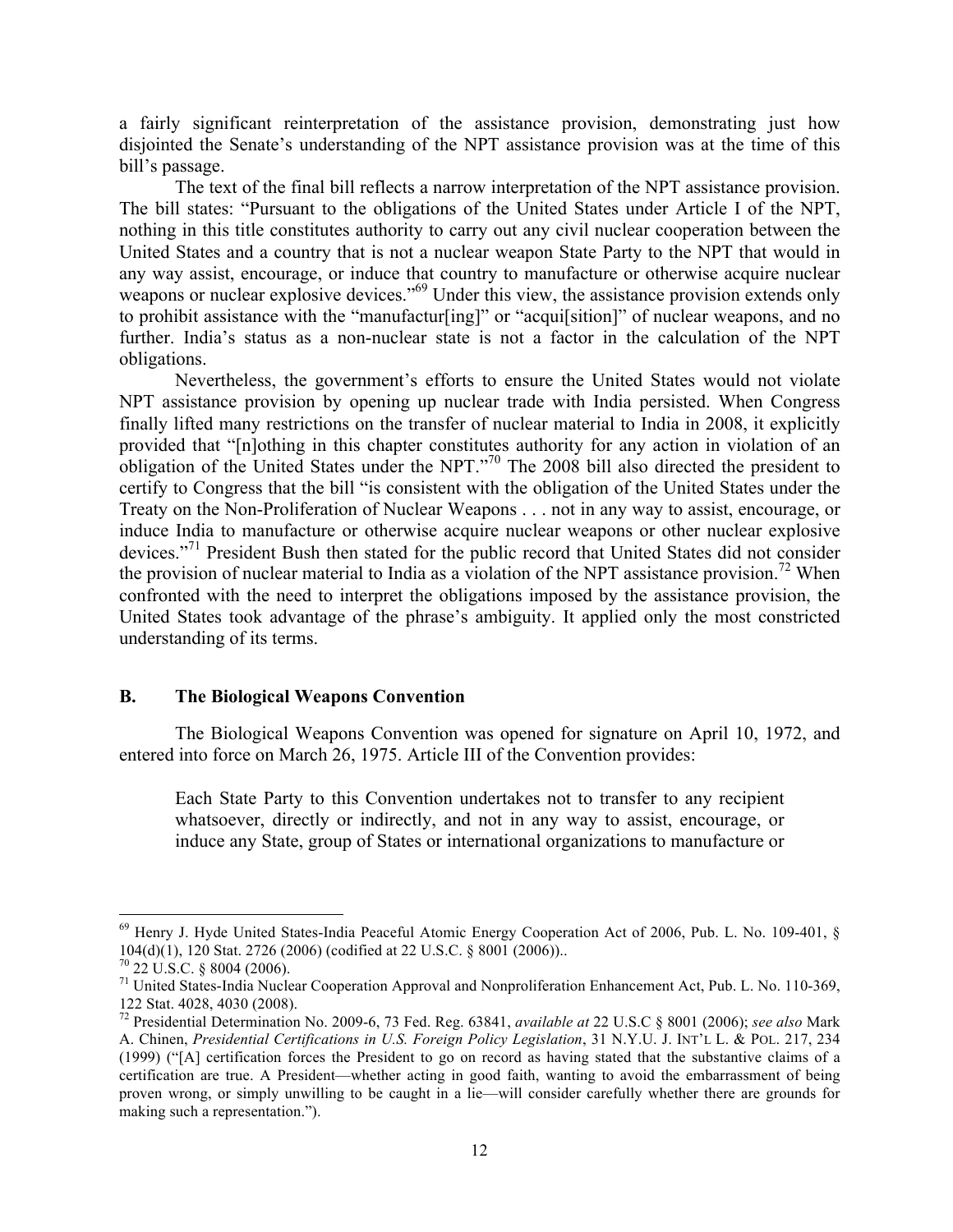otherwise acquire any of the agents, toxins, weapons, equipment or means of delivery specified in article I of the Convention.<sup>73</sup>

The BWC assistance provision preserves the narrow scope of prohibited activities articulated by the NPT. It governs only assistance, encouragement, or inducement of with the manufacturing and acquisition of biological weapons. However, it broadens out the categories of recipients subject to the treaty's terms. Whereas the NPT prohibited assistance only to other states, the BWC prohibits assistance to states, groups of states, and international organizations. Yet despite this alteration to the provision's language, the travaux, domestic ratification, and examples of state practice offer only limited insight into the provision's intended meaning.

#### *1. Travaux Préparatoires*

Following its success with the widely ratified Nuclear Non-Proliferation Treaty, the Eighteen Member Disarmament Committee turned its attention to the problem of biological weapons. The treaty was negotiated over a period of just four years, from 1969 to 1972.<sup>74</sup> This smooth negotiation process was due in part to states' decreasing reliance on biological weapons in warfare.<sup>75</sup> But it was also a result of the treaty's weak enforcement and verification regime.<sup>76</sup> Biological weapons, by definition, contain components that are both ubiquitous and naturally occurring.77 This makes it extremely difficult to distinguish between peaceful and non-peaceful applications of biological components.78 States likely viewed BWC ratification as a relatively low-cost commitment.

This low-stakes view may help explain the absence of any meaningful discussion of the scope of the assistance provision, despite the fact that its language underwent fairly serious revision over the course of negotiations. When England submitted a draft biological weapons convention to the committee on August 18, 1970, the language of its assistance provision tracked the NPT fairly closely. Article II provided that parties to the convention not "assist in or permit the production or acquisition of" biological weapons and equipment to facilitate the use of biological weapons.<sup>79</sup> It also prohibited party states from assisting others with "research" aimed at production" of biological weapons.<sup>80</sup>

A second draft, submitted by a collection of communist states on March 30, 1971, expanded the range of activities covered by this provision. This amended draft prohibited assistance with any "action contrary to the provisions of this Convention."<sup>81</sup> Despite this fairly considerable change, the statement by the Soviet representative that accompanied the draft did

<sup>&</sup>lt;sup>73</sup> Biological Weapons Convention, *supra* note 7, art. 3.<br><sup>74</sup> BERNAUER, *supra* note 30, at 24-25.<br><sup>75</sup> Id. at 24.<br><sup>76</sup> STEVE BOWMAN, CONG. RESEARCH SERV., RL31059, BIOLOGICAL WEAPONS: A PRIMER 15-16 (2001).<br><sup>77</sup> Id.<br><sup></sup> the Prohibition on Biological Methods of Warfare, art. II(a), Aug. 18, 1970, CCD/225/Rev.2, *reprinted in* U.S. CONTROL AND DISARMAMENT AGENCY, DOCUMENTS ON DISARMAMENT 1970, at 429 (1971).<br><sup>80</sup> *Id.* Communist Draft Convention on the Prohibition of the Development, Production, and Stockpiling of

Bacteriological (Biological) Weapons and Toxins and on Their Destruction, art. III, Mar. 30, 1971, CCD/325/Rev. 1, *reprinted in* U.S. CONTROL AND DISARMAMENT AGENCY, DOCUMENTS ON DISARMAMENT 1971, at 192 (1971).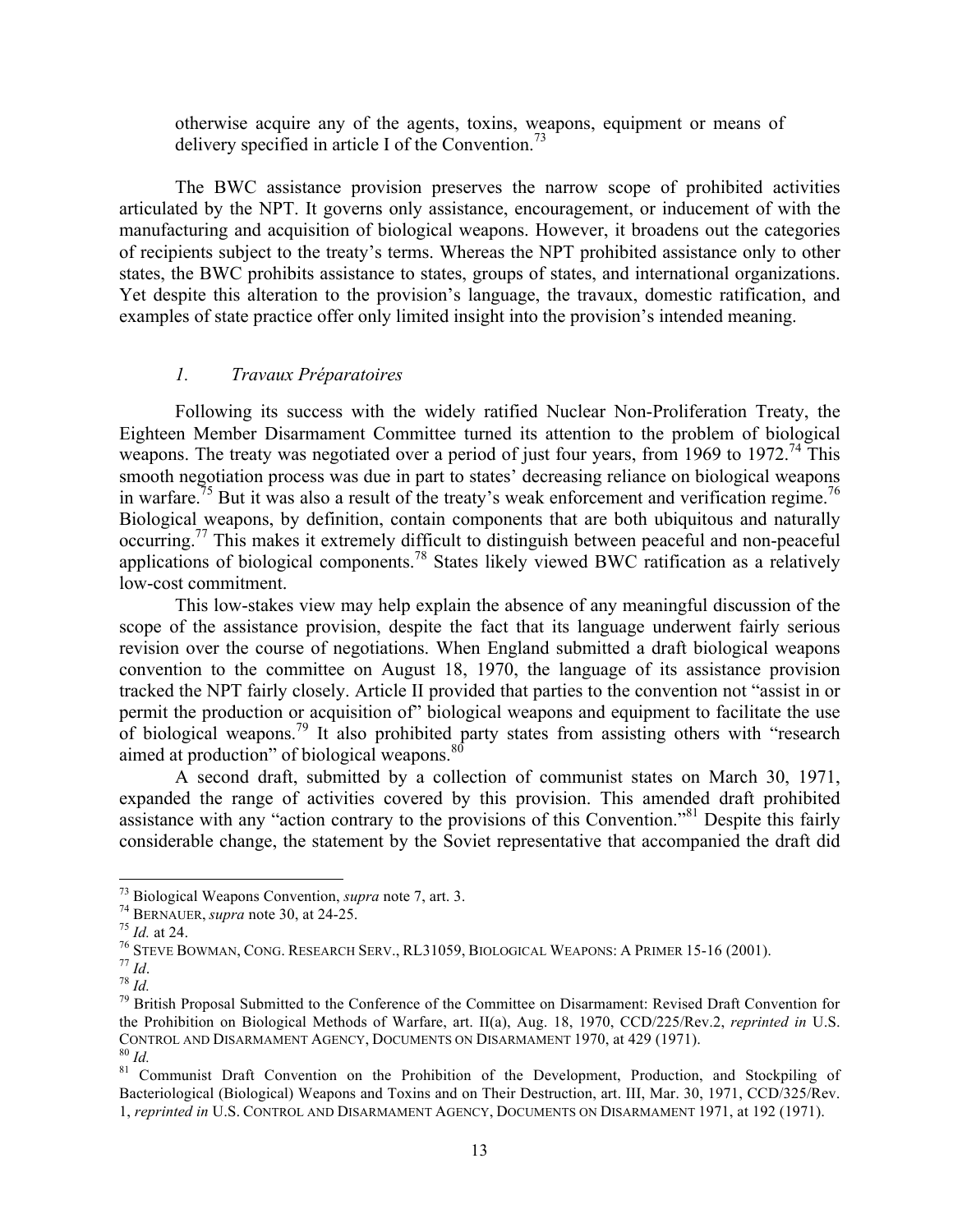not include any explanation of the motivation driving this revision.<sup>82</sup> By the time a third draft convention had been submitted—this time by a collection of communist nations and by the United States—the assistance provision's scope had been contracted to that of its NPT counterpart. This third draft applied its terms to only the "manufacture or . . . acqui[sition]" of biological weapons,<sup>83</sup> rather than to "any action contrary to the provisions in this convention." This constricted language was enshrined in the final text of the treaty.<sup>84</sup>

But perhaps the most notable aspect of the travaux is their silence on the topic of the assistance provision. The Soviet representative to the Conference on the Committee of Disarmament submitted a lengthy explanation of the changes incorporated into this third draft convention, along with reasons for making these changes. Yet this clarifying statement fails even to refer to the alterations made to the Article III assistance provision.<sup>85</sup> The seven review conferences convened after the BWC's entry into force have likewise failed to clarify the bounds of the assistance provision in any meaningful way.<sup>86</sup>

The only hint at the reasons driving the abandonment of a more broadly applicable assistance provision is an oblique reference embedded in the U.S. representative's statement on the language of the third draft: "As a result of the biological and toxin weapons convention, all parties would cease to possess or manufacture weapons. It should therefore be clearly in the interest of all parties that the non-proliferation provisions be as precise and effective as possible."<sup>87</sup> The United States may have pushed for a more constricted range of activities governed by the BWC assistance provision in an effort to sacrifice breadth for clarity. The United States may have calculated that two clearly enumerated prohibitions—assisting with the

<sup>&</sup>lt;sup>82</sup> Statement by the Soviet Representative (Roshchin) to the Conference on the Committee on Disarmament: Chemical and Bacteriological Weapons, Mar. 30, 1971, *reprinted in* DOCUMENTS ON DISARMAMENT 1971, *supra* 

<sup>&</sup>lt;sup>83</sup> Draft Convention on the Prohibition of the Development, Production, and Stockpiling of Bacteriological (Biological) and Toxin Weapons and on Their Destruction, Aug. 5, 1971, CCD/338 (United States version), CCD/337 (USSR, Bulgaria, Czechoslovakia, Hungary, Mongolia, Poland, and Romania version), *reprinted in*  DOCUMENTS ON DISARMAMENT 1971, *supra* note 81, at 457-58 (showing that the U.S. and seven-nation versions are identical except that the latter is entitled "Revised Draft Convention . . .").<br><sup>84</sup> Biological Weapons Convention, *supra* note 7, art. 3.

<sup>&</sup>lt;sup>85</sup> Statement by the Soviet Representative (Roshchin) to the Conference of the Committee on Disarmament: Draft Convention on Bacteriological (Biological) and Toxin Weapons, August 5, 1971, *reprinted in* DOCUMENTS ON

<sup>&</sup>lt;sup>86</sup> The Final Declaration of the First Review Conference merely notes "the importance" of the Article III provisions, Final Declaration of the First Review Conference, BWC/CONF.I/10, Mar. 3-21, 1980. The Second, Third, and Fourth, and Sixth Review Conferences merely established that Article III should not be used to escape the affirmative assistance obligations provided for in Article X. Final Declaration of the Second Review Conference BWC/CONF.II/13/II, Sept. 8-26, 1986; Final Declaration of the Third Review Conference BWC/CONF.III/23, Sept. 9-27, 1991; Final Declaration of the Fourth Review Conference, BWC/CONF.IV/9, Nov. 26-Dec. 6, 1996; Final Declaration of the Sixth Review Conference, BWC/CONF.VI/6, Nov. 20-Dec. 8, 2006. The Fifth Review Conference failed to mention Article III specifically, Final Declaration of the Fifth Review Conference, BWC/CONF.V/17, Nov. 19-Dec. 7, 2001 and Nov. 11-22, 2002. The Final Declaration of the Seventh Conference adds only that state parties should enact "effective national export controls . . . in order to ensure that direct and indirect transfers relevant to the Convention, to any recipient whatsoever, are authorized only when the intended use is for purposes not prohibited under the Convention." Final Declaration of the Seventh Review Conference, BWC/CONF.VII/7, Dec. 5-22, 2011.<br><sup>87</sup> Statement by the United States Representative (Leonard) to the Conference on the Committee on Disarmament:

Draft Convention on Bacteriological (Biological) and Toxin Weapons, Aug. 5, 1971, *reprinted in* DOCUMENTS ON DISARMAMENT 1971, *supra* note 81, at 469-70.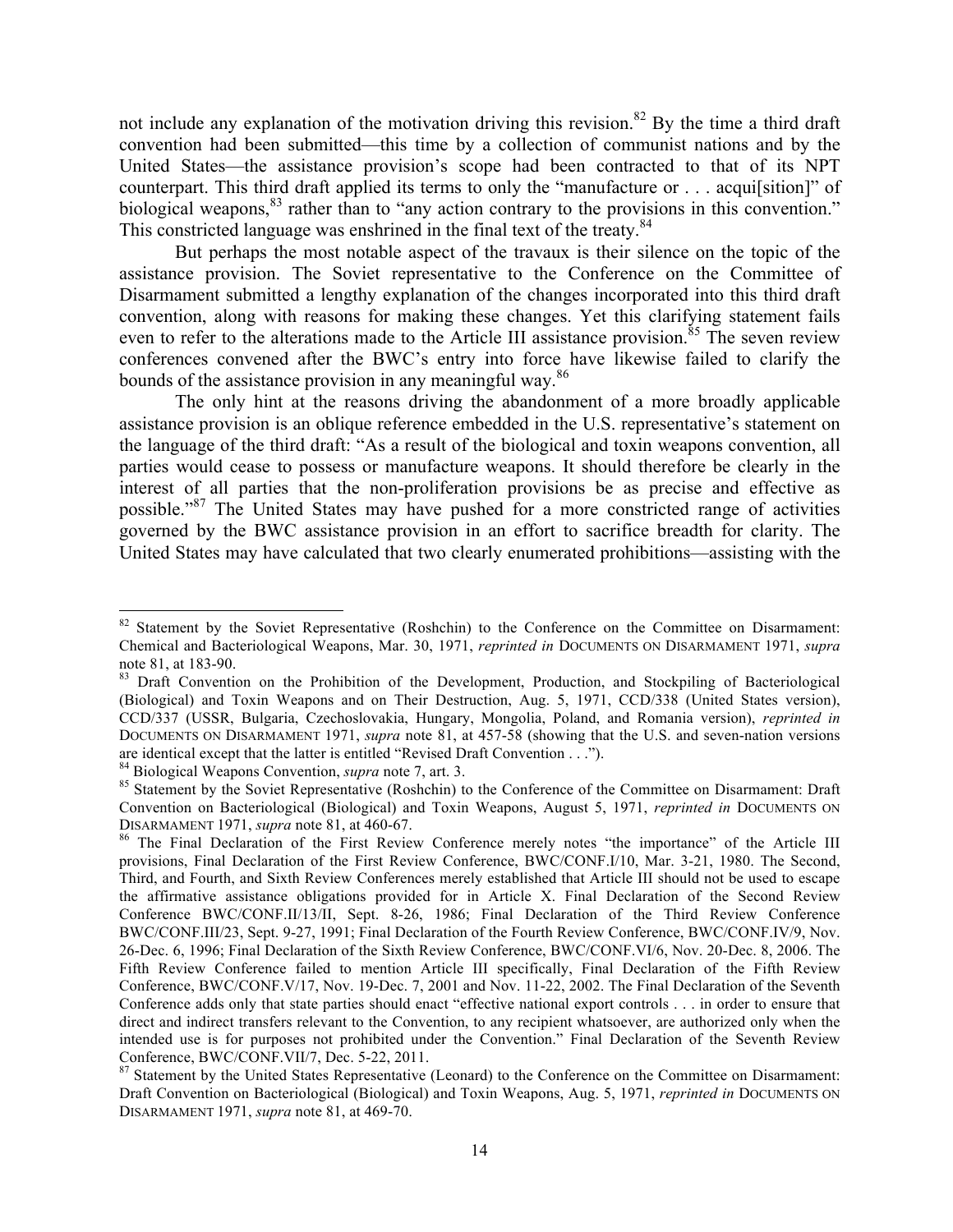manufacturing and assisting with the acquisition—were more likely to be enforced than a vague ban on "all actions" contrary to the treaty.<sup>88</sup>

#### *2. United States Ratification and Implementation*

The United States announced on November 25, 1969, that it had unilaterally renounced the use of all biological weapons in wartime and that it would destroy any remaining biological weapons stockpiles.<sup>89</sup> Yet although the duties imposed by the Biological Weapons Convention were entirely consistent with the United States' articulated position, the treaty still took nearly three years to ratify. This delay was due in part to the United States' failure to ratify the 1925 Geneva Protocol, which served as a direct predecessor to the BWC.<sup>90</sup> There was concern in the Senate that the Protocol would prohibit the military from relying on herbicides and riot control agents.<sup>91</sup> As a result, much of the Senate discussion of the BWC revolved around the national security implications of both the Geneva Protocol and the Biological Weapons Convention.<sup>92</sup> The scope of the Article III assistance provision received little attention throughout the course of the Senate Foreign Relations Committee hearings.<sup>93</sup>

The language of the legislation implementing the treaty, the Biological Weapons Anti-Terrorism Act of 1989,<sup>94</sup> closely tracks the BWC Article III assistance provision.<sup>95</sup> The text of the bill thus provides little additional insight into the government's conception of the bill's assistance provision. But the bill's legislative history emphasizes the applicability of the assistance provision to parties other than states, specifically to domestic companies and to individual citizens. Whereas the travaux and legislative history of the NPT addressed the assistance provision in fairly broad and state-driven terms, by the time the BWC implementing legislation was considered, Congress was ready to apply the assistance provision to the private sector and the individual U.S. citizen.

<sup>&</sup>lt;sup>88</sup> The United States would later retreat from this push to clarify the terms of the provision, favoring instead a more vague understanding, one that could be conformed to meet shifting national security needs. *See supra* Subsection I.A.2.<br><sup>89</sup> See S. REP. No. 93-36, at 1 (1974).

<sup>&</sup>lt;sup>90</sup> See Protocol for the Prohibition of the Use in War of Asphyxiating, Poisonous or Other Gases, and of *Bacteriological Methods of Warfare; Convention on the Prohibition of the Development, Production, and Stockpiling of Bacteriological (Biological) and Toxin Weapons, and On Their Destruction; S. Res. 48, Relating to a Comprehensive Interpretation for the Geneva Protocol: Hearing Before the S. Comm. on Foreign Relations*, 93d

<sup>&</sup>lt;sup>91</sup> *Id.* at 5 (statement of Sen. Humphrey).<br><sup>92</sup> *Id.* at 28-30 (statement of Dr. Fred C. Ikle, Director, Arms Control and Disarmament Agency).<br><sup>92</sup> *Id.*<br><sup>94</sup> Biological Weapons Anti-Terrorism Act of 1989, 18 U.S.C. § this long delay in passing implementing legislation. There was some debate within the international community as to whether the BWC even required implementing legislation. The head of the U.S. delegation to the BWC negotiations, however, concluded that the Article IV obligation that states "take any necessary measures to prohibit and prevent" the spread of biological weapons requires party states to pass implementing legislation criminalizing the manufacture or possession of biological weapons. S. REP. NO. 101-210, at 4 (1989).<br><sup>95</sup> One notable exception is that the domestic legislation contains an added scienter requirement. The domestic bill

provides that "[w]hoever knowingly develops, produces, stockpiles, transfers, acquires, retains, or possesses any biological agent, toxin, or delivery system for use as a weapon, or knowingly assists a foreign state or any organization to do so . . . shall be fined under this title or imprisoned for life or any term of years, or both. Biological Weapons Anti-Terrorism Act of 1989, 18 U.S.C. § 175(a) (2006).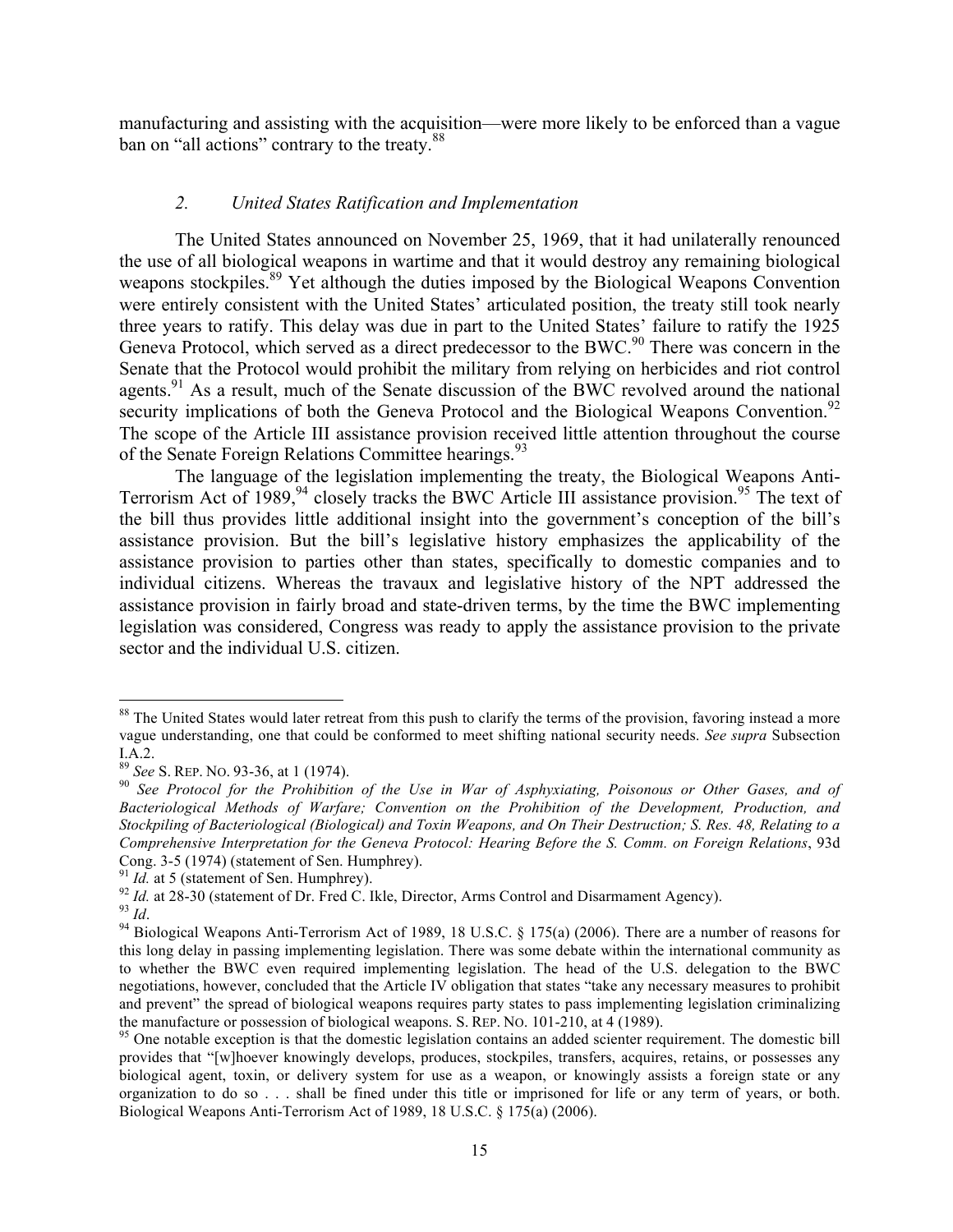The Senate Judiciary Committee Report, for example, lists "authoriz[ing] the punishment of those who attempt to help foreign nations acquire" biological weapons among the bill's central aims.<sup>96</sup> There is currently no "comprehensive law that forbids Americans from helping foreign nations acquire biological weapons,"<sup>97</sup> the report continues, and the proposed Act is "intended to close th<sup>[is]</sup> dangerous loophole<sup>[]</sup>.<sup>"98</sup> The report then refers to the specific problem that the "U.S. and other western companies may have aided the efforts of a number of third world countries to develop chemical weapons" as a reason to support the bill's passage.<sup>99</sup>

Yet despite this effort to define the scope of the assistance provision's applicability, the legislative history of both the BWC and the Biological Weapons Anti-Terrorism Act fail to clarify its meaning. On the eve of the collapse of the Soviet Union, the United States had not yet clarified its understanding of the phrase "assist, encourage, or induce."

#### *3. State Practice*

The BWC contains no mechanisms for enforcement or verification of compliance with its provisions.<sup>100</sup> Nor does it bind the population of a state party to the treaty. However, Article IV mandates that each party "take any necessary measures to prohibit and prevent" the use and spread of biological weapons.<sup>101</sup> The international community has generally understood this to mean that states parties must establish implementing legislation criminalizing the acts prohibited in the treaty.102

Despite this consensus, however, many domestic statutes implementing the treaty fail to contain an assistance provision. They criminalize only direct involvement with biological weapons, not the provision of aid to a state or individual seeking to acquire or use the prohibited weapon. Australia's 1976 Act implementing the BWC, for example, provides only that "[i]t is unlawful to develop, produce, stockpile, or otherwise acquire or retain" the prohibited weapon.<sup>103</sup> England's 1974 Biological Weapons Act, although not explicitly acknowledged as legislation implementing the BWC, criminalizes only the development, stockpiling, production, acquisition, or retaining of biological agents or toxins.<sup>104</sup> Spain's Penal Code likewise fails to criminalize the provision of assistance with biological weapons.<sup>105</sup> Like the United States, these states have deliberately shied away from defining the scope of the BWC assistance provision.

<sup>&</sup>lt;sup>96</sup> S. REP. NO. 101-210, at 1 (1989).<br><sup>97</sup> *Id.* at 6.<br><sup>98</sup> *Id.*<br><sup>99</sup> *Id.* (citing the testimony of Rep. Bruce Morrison).<br><sup>109</sup> Biological Weapons Convention, *supra* note 7.<br><sup>101</sup> *Id.* art. 4.<br><sup>102</sup> Final Declaration http://www.austlii.edu.au/au/legis/cth/consol\_act/cwa1976243/s8.html.<br>
Biological Weapons Act, 1974, c.6 (Eng.), http://www.opbw.org/nat\_imp/leg\_reg/uk/BIOLOGICAL%20WEAPONS%20ACT%201974.pdf.  $^{105}$  Crimes Against the Collective Security, title XVII, s 3 (C.P.),

http://www.opbw.org/nat\_imp/leg\_reg/spain/Penal\_Code.pdf.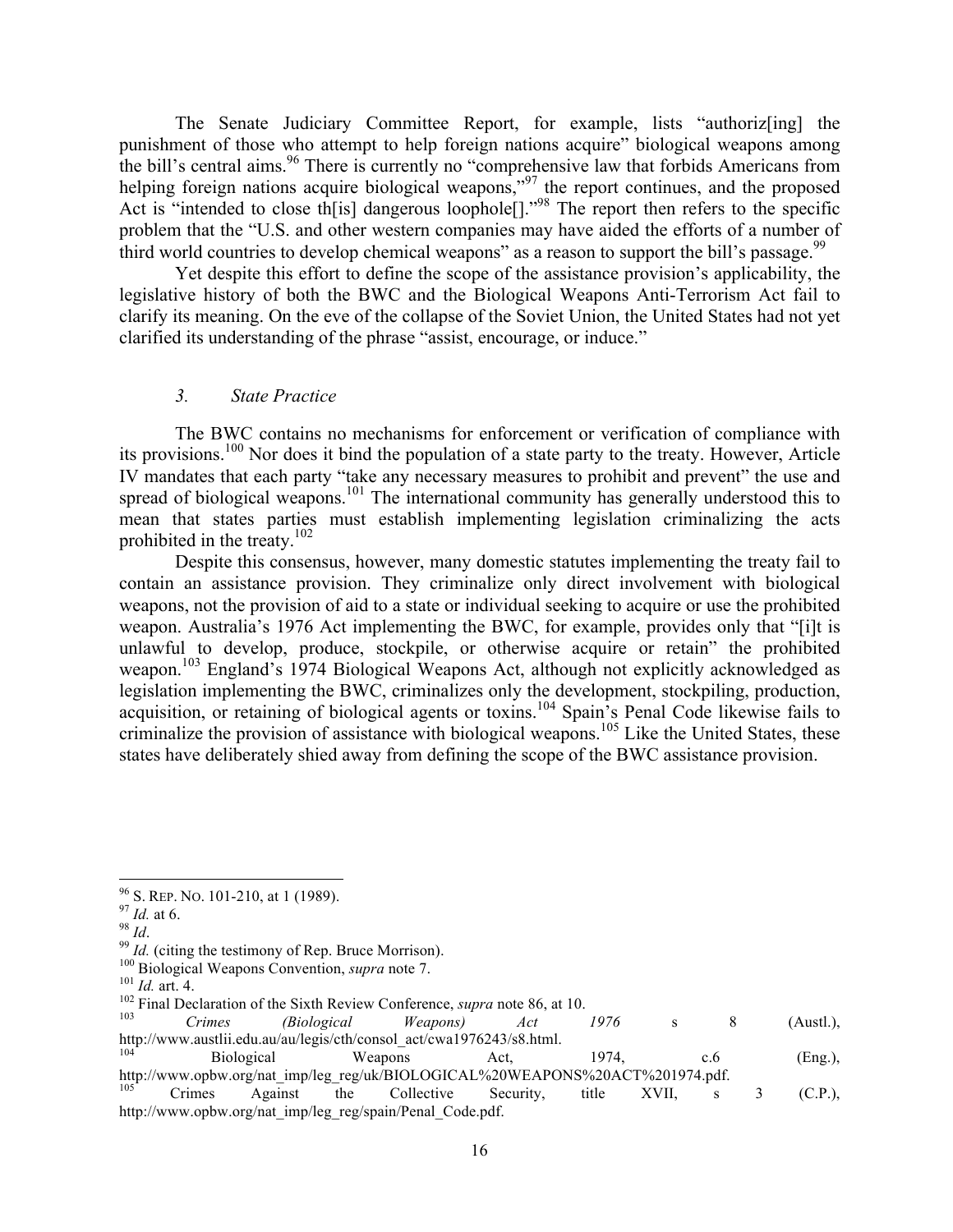### **C. The Chemical Weapons Convention**

Article I of the Chemical Weapons Convention provides that "[e]ach State Party to this Convention undertakes never under any circumstances . . . to assist, encourage or induce, in any way, anyone to engage in any activity prohibited to a State Party under this Convention."<sup>106</sup> This assistance provision departs from previous provisions in two major ways. First, it expands the scope of prohibited activity. The NPT and the BWC prohibit a state from providing or receiving assistance with the "manufactur[ing]" or "acqui[sition]" of a prohibited weapon, $107$ whereas the CWC provides more broadly that state parties must not "assist, encourage or induce, in any way, anyone to engage in any activity prohibited to a State Party under this Convention."<sup>108</sup>

Second, like the BWC, the CWC abandons the state-driven framework of the NPT, broadening the reach of the provision to apply to any individual engaged in prohibited activity. The effect of this modification is that the CWC assistance provision has the potential to reach a much broader range of state action.<sup>109</sup> Nonetheless, although the CWC assistance provision modifies the language of the NPT—and created a new blueprint for weapons ban treaties to follow—the text of the treaty still fails to significantly clarify the meaning of "assist, encourage, or induce."<sup>110</sup>

Secondary sources, on the other hand, do offer substantial insight into the drafters' vision for the provision. The CWC *travaux préparatoires* suggest that the CWC drafters intended the provision to reach only direct assistance, rather than indirect acts. The domestic legislative history serves as an instructive illustration of the political advantages of maintaining a flexible understanding of the provision. And examples of state practice highlight the lack of incentive to clarify preemptively the assistance provision's terms.

## *1. Travaux Préparatoires*

Following the conclusion of NPT negotiations in 1968, the Eighteen Nation Disarmament Committee turned its attention to the question of biological and chemical weapons. Plans to fuse prohibitions on both weapons into one treaty were tabled when it became clear, "in part" or "among other reasons," that chemical weapons would be far more difficult to eliminate as a tool of warfare than biological weapons.<sup>111</sup> Biological weapons had

<sup>&</sup>lt;sup>106</sup> Chemical Weapons Convention, *supra* note 8, at art. 1.<br><sup>107</sup> Non-Proliferation Treaty, *supra* note 6, at art. 1; Biological Weapons Convention, *supra* note 7, at art. 3.<br><sup>108</sup> Id.<br><sup>109</sup> For example, the NPT does

weapons stockpile, Non-Proliferation Treaty, *supra* note 6, while the CWC prohibits assistance with any prohibited activity, including with maintaining or securing an existing chemical weapons cache, Chemical Weapons Convention, *supra* note 8, at art. 1.<br><sup>110</sup> A widely-cited commentary to the CWC clarifies that assistance in the context of the treaty "can be given by

material or intellectual support, e.g., supply of chemicals or technology needed for the production of chemical weapons, but also financial resources, technological-scientific know-how or provision of specialized personnel, military instructors, etc. to anybody who is resolved to commit such prohibited activity or by support in the concealment of such activities." It also defines encouragement or inducement as "contributing to the emergence of the resolve of anybody to commit a prohibited activity by instigating, promising assistance *etc*." However, the authors of the commentary do not indicate the sources on which they relied to reach this conclusion. WALTER KRUTZSCH & RALF TRAPP, A COMMENTARY ON THE CHEMICAL WEAPONS CONVENTION 15-16 (1994).<br><sup>111</sup> BERNAUER, *supra* note 30, at 24.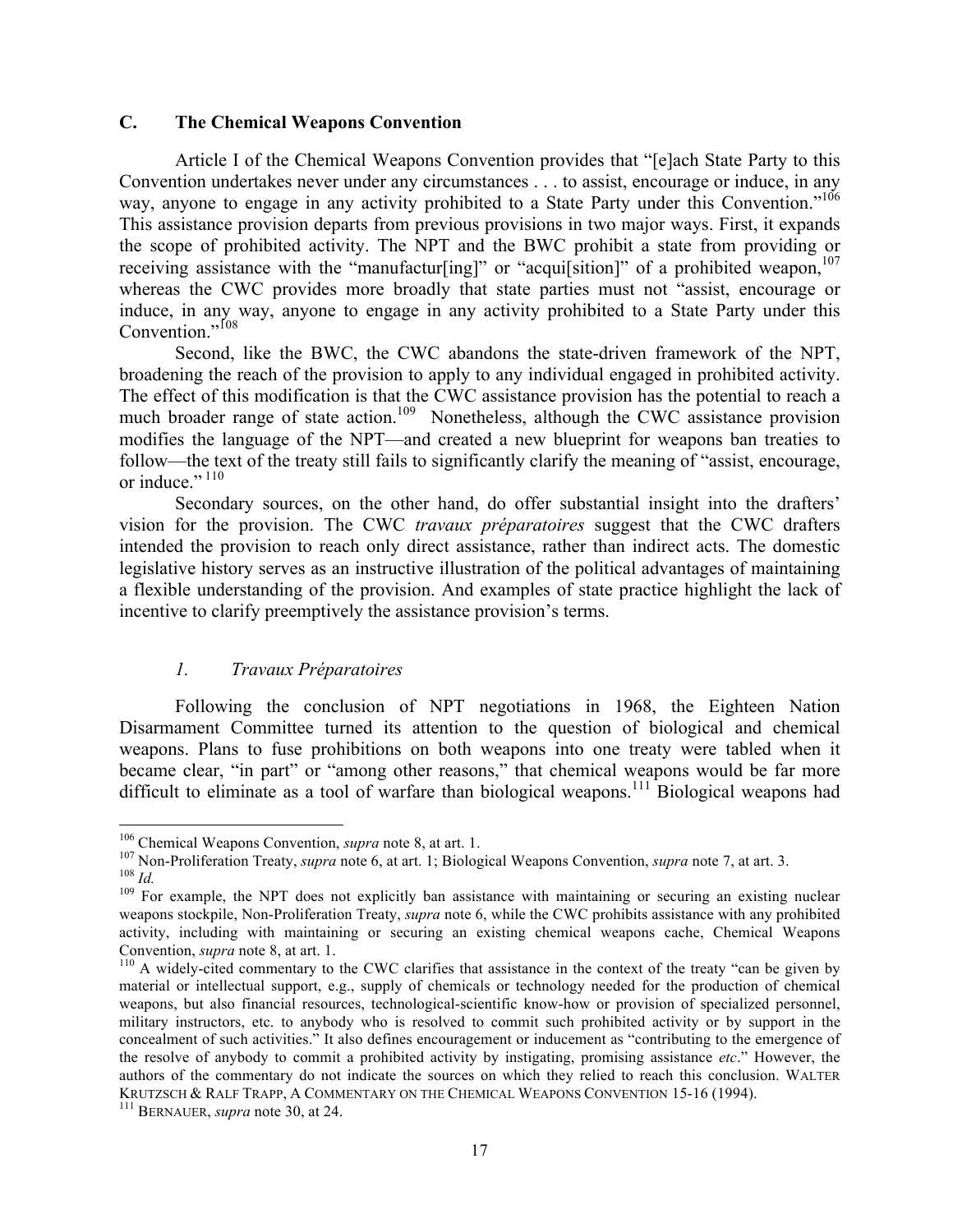been rarely deployed in warfare on a significant scale.<sup>112</sup> Chemical weapons, on the other hand, had been employed in both World War I and World War II, and the United States and the Soviet Union had both amassed extensive chemical weapons caches during the Cold War.<sup>113</sup> As a result, the Biological Weapons Convention entered into force in March 1975.<sup>114</sup> But the Chemical Weapons Convention would not enter into force for another twenty-two years.<sup>115</sup>

Efforts to obtain international consensus on the chemical weapons question proceeded slowly, and draft conventions were submitted over the course of many years.<sup>116</sup> On March 28, 1972, a group of communist nations submitted a draft that prohibited assistance to "any State, group of States or international organizations to manufacture or otherwise acquire" chemical agents or weapons.<sup>117</sup> This language echoed the text of the BWC assistance provision. Ten years later, a draft version submitted by the U.S.S.R. reflected a broadened view of the scope of the assistance provision. This 1982 draft is aligned more closely with the final version of the treaty, requiring that "[e]ach State Party to the Convention undertakes . . . [n]ot to assist anyone, or to encourage or induce anyone, directly or indirectly, to engage in activities prohibited by the Convention."118 This draft marks an early—possibly the first—appearance of the use of "anyone" instead of any state or group of states.

But it is also significant that the treaty draft included the word "indirectly." The final incarnation of the CWC in 1993 converts "indirectly" to "in any way," so that the assistance provision enshrined in the treaty provides a member state must not "assist, encourage or induce, in any way, anyone to engage in any activity prohibited to a State Party under this Convention."119 This deliberate erasure of the word "indirectly" may have contemporary implications. Weapons-ban signatory states are currently engaged in a contentious debate over the scope of the provision. Following the ratification of the Mine Ban Treaty, for example, some states declared that the assistance provision applied only to "direct" assistance, not indirect assistance. Australia issued a declaration that explicitly stated it would interpret the word "assist" to mean "the actual and direct physical participation in any activity prohibited by the

<sup>112</sup> *Id.* <sup>113</sup> *Basic Facts on Chemical Disarmament*, ORG. FOR THE PROHIBITION OF CHEMICAL WEAPONS, http://www.opcw.org/news-publications/publications/history-of-the-chemical-weapons-convention/#c4127 (last visited Nov. 10, 2012). Iraq also employed chemical weapons against its Kurdish citizens in 1988. *Id.* 

<sup>&</sup>lt;sup>114</sup> BERNAUER, supra note  $30$ , at  $25$ .<br><sup>115</sup> Status of the Convention on the Prohibition of the Development, Production, Stockpiling and Use of Chemical *Weapons and on their Destruction*, UNITED NATIONS OFFICE FOR DISARMAMENT AFFAIRS, http://disarmament.un.org/treaties/t/cwc (last visited Nov. 10, 2012).

<sup>&</sup>lt;sup>116</sup> In 1969, the drafting process was delegated to a multilateral negotiating body known variously as the Committee on Disarmament and the Conference on Disarmament. BERNAUER, *supra* note 30, at 25. Membership in the Conference has shifted over time, but by 1993 the Committee consisted of the five nuclear states and 34 additional countries. *Id*. In 1980, the task was further relegated to a special working group for chemical weapons disarmament, the Ad Hoc Committee on Chemical Weapons. *Id.* at 26. <sup>116</sup> *Id.* 117 Communist Draft Convention on the Prohibition of the Development, Production, and Stockpiling of Chemical <sup>117</sup>

Weapons and on Their Destruction, Mar. 28, 1972, CCD/361, *reprinted in* U.S. CONTROL AND DISARMAMENT AGENCY, DOCUMENTS ON DISARMAMENT 1972, at 121 (1974).<br><sup>118</sup> Basic Provisions of a Convention on the Prohibition of the Development, Production and Stockpiling of

Chemical Weapons and on Their Destruction, CD/294, July 21, 1982 (U.S.S.R. version). 119 Chemical Weapons Convention, *supra* note 8, art. I.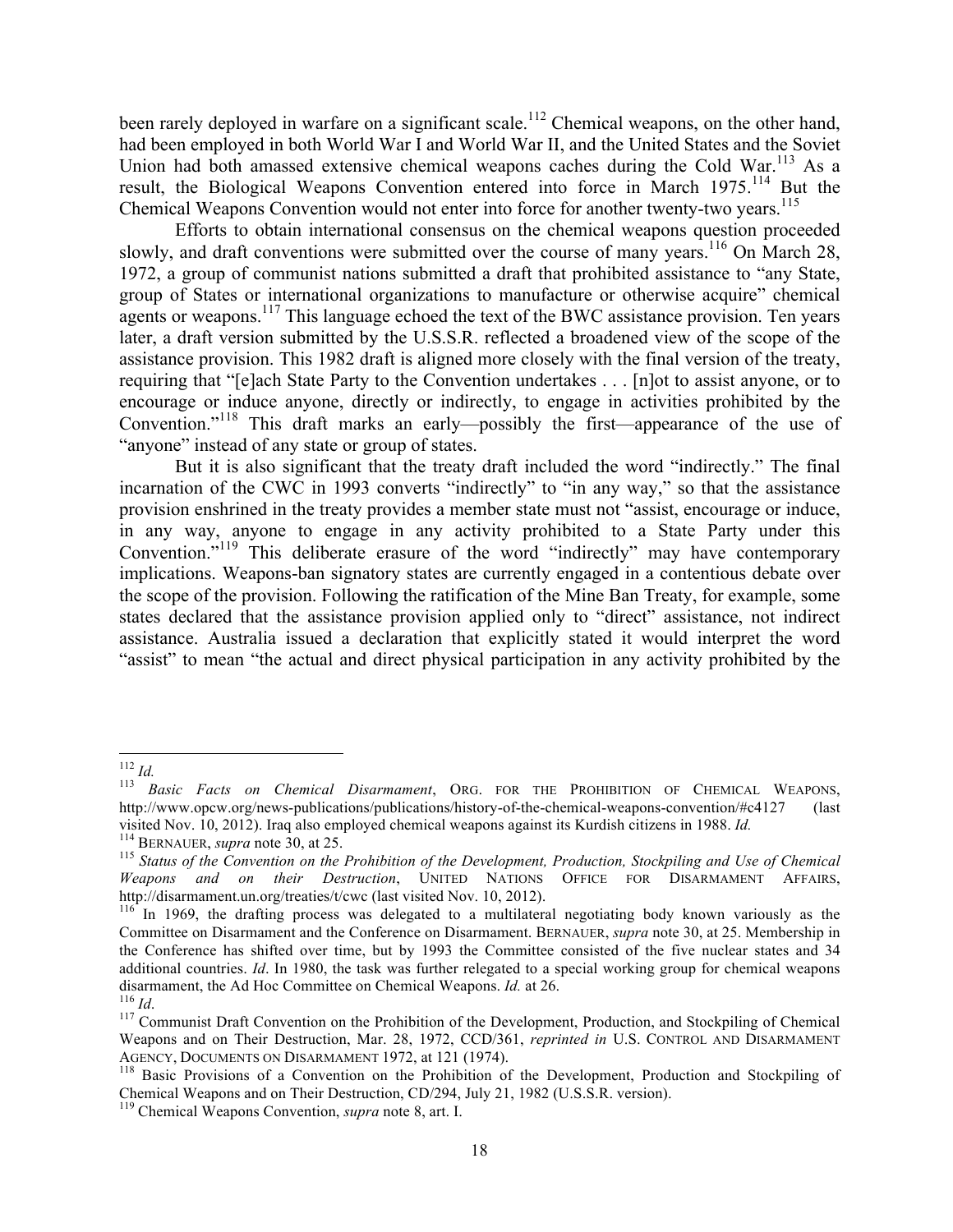Convention but does not include permissible indirect support."<sup>120</sup> Others have criticized this interpretation.<sup>121</sup>

The Mine Ban Treaty *travaux* do not specifically address the question of direct versus indirect assistance. But the CWC provision served as the model for subsequent assistance provisions.<sup>122</sup> And there is precedent for looking to earlier treaties for clarification if the language is clearly inherited from that agreement.<sup>123</sup> In this case, the meaning of the CWC assistance provision may have bearing on the meaning of subsequent provisions. Eliminating the word "indirect" from the provision was a calculated decision on the part of the CWC drafters. And it may weigh on the side of those who argue that the provision extends only to acts of direct assistance.

By 1984, the committee had drawn up its own draft convention, one that served as the basis for a "rolling text," or a draft version of the treaty that would be periodically amended and expanded over time.<sup>124</sup> After various obstacles and setbacks—including the United States' decision to produce binary chemical weapons after an eighteen-year moratorium<sup>125</sup>—the United States and the Soviet Union agreed to a bilateral chemical weapons treaty in 1990.<sup>126</sup> This may have helped pave the way for a multilateral version to be introduced.<sup>127</sup>

# *2. United States Ratification and Implementation*

The scope of the CWC assistance provision was discussed in length during Senate deliberations on the treaty.<sup>128</sup> Resolving the lingering ambiguity in the assistance provision was

<sup>&</sup>lt;sup>120</sup> UNITED NATIONS TREATY COLLECTION, CONVENTION ON THE PROHIBITION OF THE USE, STOCKPILING, PRODUCTION AND TRANSFER OF ANTI-PERSONNEL MINES AND ON THEIR DESTRUCTION, http://treaties.un.org/pages/viewdetails.aspx?src=treaty&mtdsg\_no=xxvi-5&chapter=26&lang=en (last visited Nov. 10, 2012) (declaration of Australia).<br><sup>121</sup> STUART MASLEN, 1 COMMENTARIES ON ARMS CONTROL TREATIES: THE CONVENTION ON THE PROHIBITION OF

THE USE, STOCKPILING, PRODUCTION, AND TRANSFER OF ANTI-PERSONNEL MINE BANS AND ON THEIR DESTRUCTION 92-93 (2004) ("Given the clarity of the language contained in Article  $1(1)(c)$ —to 'assist, encourage, or induce *in any way*'—it is not clear how [Australia's Declaration] can be legally sustained. Reservations are prohibited by Article 19 of the Anti-Personnel Mine Ban Convention.").

 $p_{122}$  The language of the CWC assistance provision is significantly different from the BWC assistance provision. *Compare* Chemical Weapons Convention, *supra* note 8, art. 1, *with* Biological Weapons Convention, *supra* note 7, art. 3. Moreover the CWC assistance provision is nearly identical to both the Mine Ban Treaty assistance provision, Mine Ban Treaty, *supra* note 9, art. 1, and the Cluster Munitions Convention assistance provision, *see* Cluster Munitions Convention, *supra* note 10, art. 1.<br><sup>123</sup> *See, e.g.*, Southern Bluefin Tuna Case (N.Z. & Austl. v. Japan), ¶ 58, Award on Jurisdiction and Admissibility,

<sup>39</sup> I.L.M. 382 (UNCLOS Arb. Trib. 2000) ("It is plain that the wording of Article 16(1) and (2) has its essential origins in the terms of Article XI of the Antarctic Treaty; the provisions are virtually identical. In view of the States that concluded the Antarctic Treaty – divided as they were between some States that adhered to international adjudication and arbitration and a Great Power that then ideologically opposed it—it is obvious that these provisions are meant to exclude compulsory jurisdiction.").

<sup>124</sup> J.P. Perry Robinson, *Origins of the Chemical Weapons Convention*, *in* SHADOWS AND SUBSTANCE 50 (Benoit Morel & Kyle Olson eds., 1993).<br>
<sup>125</sup> BERNAUER, *supra* note 30, at 27.<br>
<sup>126</sup> *Id.*<br>
<sup>127</sup> *Id.* at 28.<br>
<sup>128</sup> Surprisingly, the assistance provision received little attention while the treaty was in committee. The Comm

on Foreign Relations held intermittent hearings throughout March, April, May, and June of 1994. *See THOMAS: Treaties*, LIBRARY OF CONGRESS, http://thomas.loc.gov/home/thomas.php (entry for Treaty No. 103-21) (last visited Oct. 28, 2012). There was virtually no discussion in these hearings of the scope of this assistance provision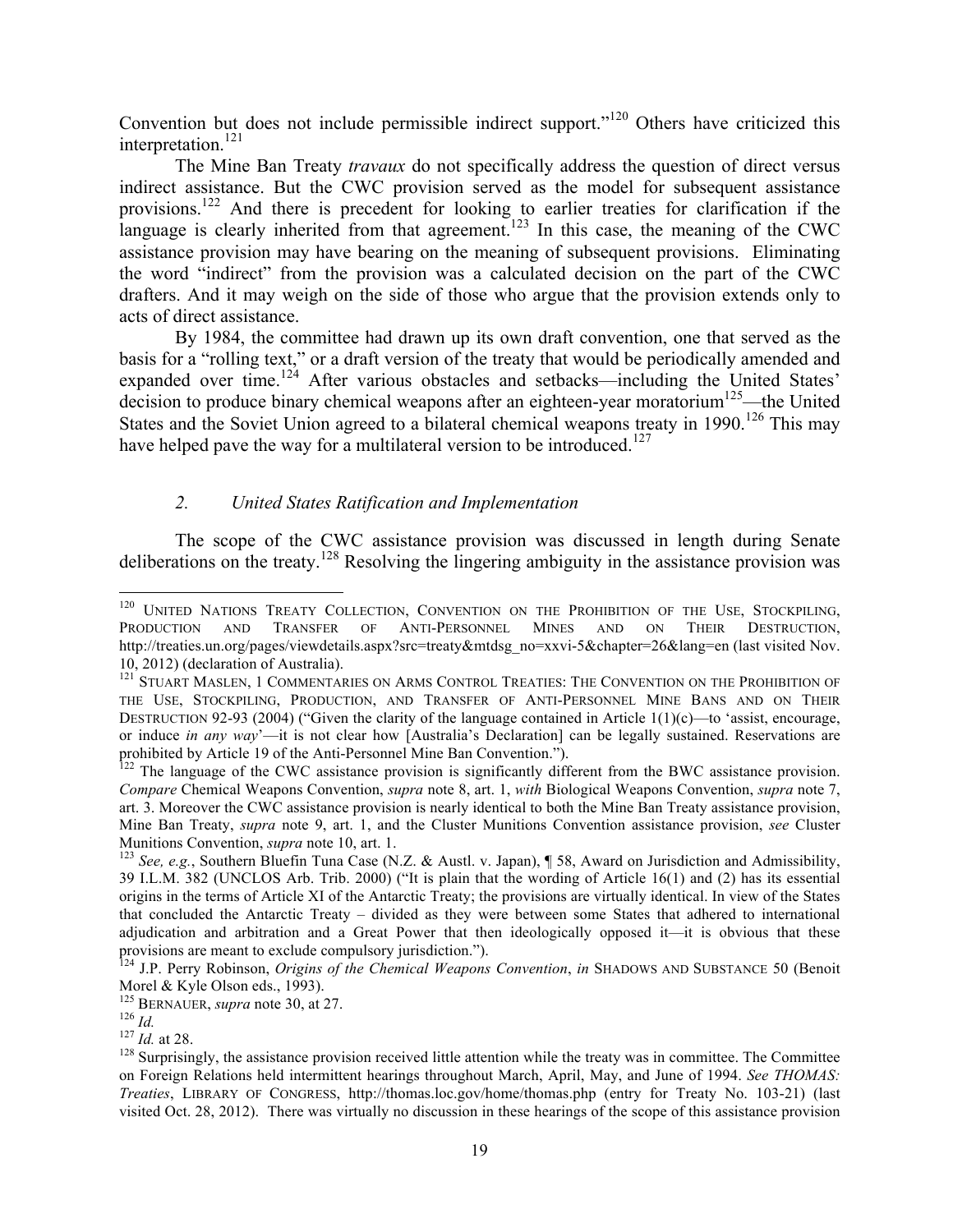not the primary goal of this discussion. Rather, the scope of the assistance provision was raised in the context of the obligations imposed by Article X. But the proceedings nonetheless highlight the Senate's fluid conception of the assistance provision.

Article X of the CWC requires that states parties facilitate the "fullest possible exchange of equipment, material and scientific and technological information concerning means of protection against chemical weapons."<sup>129</sup> During the ratification process, some senators expressed concern that this obligation would compel the United States to relinquish sensitive scientific knowledge to rogue states.<sup>130</sup> An amendment was introduced that would have prohibited the United States from joining the CWC unless the parties of the Convention agreed to strike this article.<sup>131</sup> Such an amendment was, in the words of one member, "an outright killer" that would "prevent the United States from joining the Convention."<sup>132</sup>

In an effort to salvage the treaty, its proponents countered these national security concerns by casting the assistance provision as a powerful check on the Article X obligations. Such Article X concerns were unfounded, explained one national security advisor, because "countries contemplating any exchanges under Article X are legally bound by the fundamental obligation in Article I of the treaty never 'to assist, encourage or induce in any way anyone to engage in any activity prohibited' under the Convention."<sup>133</sup> As a result, "all relevant transfers" must be subject to very close scrutiny, especially with countries whose compliance may be in doubt $^{134}$ 

Senator Dianne Feinstein espoused an even more expansive view of the reach of the assistance provision, testifying that:

Within the CWC, the countries who make exchanges allowed in Article X are legally bound by the treaty's overriding principle, stated in Article I, that they can do nothing to ''assist, encourage, or induce, in any way, anyone to engage in any activity prohibited to a State Party under this Convention.'' Any country's failure to uphold this obligation would enable the full force of over 160 nations to coalesce in support of sanctions, and possibly military action . . . . It must be remembered that Article I supersedes all subsequent articles of the Convention. It

throughout the course of these hearings. *Chemical Weapons Convention (Treaty Doc. 103-21): Hearings Before the S. Comm. on Foreign Relations*, 103d Cong. (1994). The committee report likewise fails to clarify the definition of the provision. S. REP. NO. 104-33 (1996).<br><sup>129</sup> Chemical Weapons Convention, *supra* note 8, art. X(3).<br><sup>130</sup> See, e.g., 143 CONG. REC. S3592 (daily ed. Apr. 24, 1997) (statement of Sen. Hutchinson) ("Even worse, this

treaty as written actually encourages the spread of chemical weapons technology among the countries that are parties to it because articles X and XI require treaty participants to share their chemical weapons defense technologies and prohibits countries from placing restrictions on commerce in chemicals that can be used for weapons purposes.").<br><sup>131</sup> 143 CONG. REC. S3572 (daily ed. Apr. 24, 1997) (statement by Sen. Wellstone) ("CWC condition No.

<sup>32</sup> . . . prohibits the United States from joining the CWC until the President certifies that the parties to the convention have agreed to strike article X and amend article XI.").<br><sup>132</sup> *Id.* 133 143 CONG. REC. S3583 (daily ed. Apr. 24, 1997) (letter from Samuel Berger, Asst. to the President for National

Security Affairs to Sen. Diane Feinstein (Apr. 22, 1997)).

<sup>&</sup>lt;sup>134</sup> *Id.* (letter from Samuel Berger, Asst. to the President for National Security Affairs to Sen. Diane Feinstein (Apr. 22, 1997)).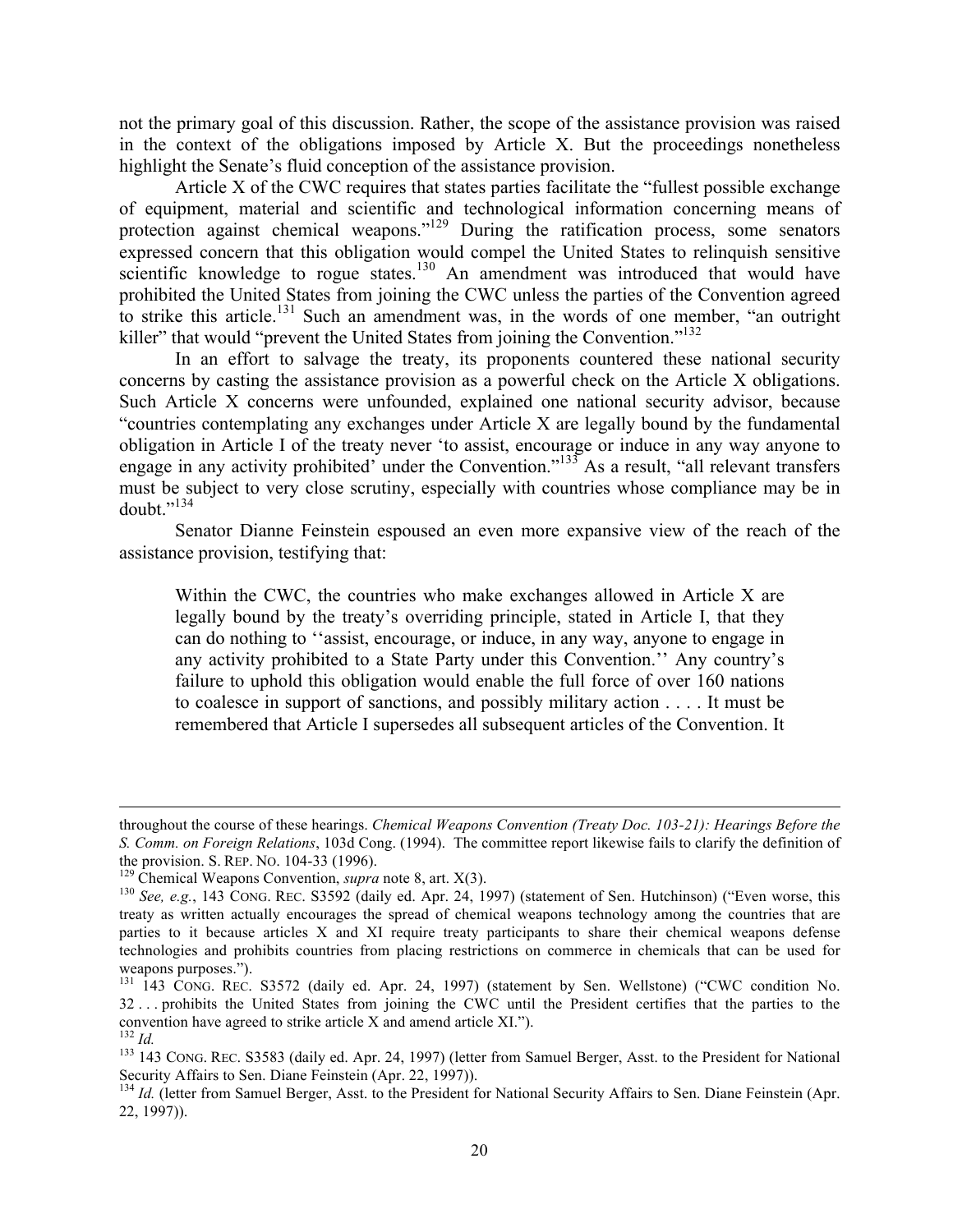is disingenuous to suggest that the treaty would undercut its central prohibition so blatantly. $^{135}$ 

Other senators expressed a similarly broad interpretation of the scope of the assistance provision. Senator Joe Biden stated: "[L]ook, you cannot avoid the central purpose of the treaty and that is: Never, under any circumstances, can any party assist, encourage, induce in any way anyone to engage in any prohibited activity."<sup>136</sup> And, perhaps most colorfully, Senator Glenn argued that in light of the obligations imposed by Article I, the Article X national security objection was "hogwash."<sup>137</sup>

Those advocating for an amendment to strike Article X argued that this alleged primacy of the Article I assistance provision was mere conjecture. "There is also the idea—and this is really not a proper legal argument, but some have said that article I supersedes the specific articles of the convention," argued Senator Jon Kyl. "Now, for those who are lawyers, they recognize this is not true. The specific always governs over the general. Article I is a general prohibition. The very specific articles such as articles X and XI will control. They are the specific implementation of the treaty."<sup>138</sup>

The amendment to strike Article X came up for Senate vote on April 24, 1999.<sup>139</sup> The vote was expected to be so close that the Vice-President was called to the Capitol to be on hand in the event of a tie.<sup>140</sup> Ultimately, the proposed amendment was struck down by a healthy margin—the final vote was  $66-34$ <sup> $141$ </sup> But had the amendment passed, it would have killed the treaty outright.<sup>142</sup> In this case, the decision to eliminate this provision should not be read as a straightforward endorsement by the Senate of a strong assistance provision. Some senators may have remained unpersuaded by the argument that Article I was sufficiently robust to counter Article X concerns, but chose to vote against the amendment in order to preserve the treaty as a whole.

Though the Article I argument ultimately prevailed, it was not a commanding victory. A full hour of debate was reserved solely for this amendment,<sup>143</sup> followed by a vote expected to be so close it threatened to come out a tie.<sup>144</sup> In April 1997, nearly thirty years after the ratification of the NPT, the Senate was still debating the most fundamental questions concerning the meaning of the weapons ban assistance provision.<sup>145</sup> Moreover, the understanding of the

<sup>&</sup>lt;sup>135</sup> *Id.* at S3626 (statement of Sen. Diane Feinstein).<br>
<sup>136</sup> *Id.* at S3632 (statement of Sen. Joe Biden).<br>
<sup>137</sup> 143 CONG. REC. S3514 (daily ed. Apr. 23, 1997) (statement of Sen. John Glenn).<br>
<sup>138</sup> 143 CONG. REC. S3 http://www.senate.gov/legislative/LIS/roll\_call\_

lists/roll\_call\_vote\_cfm.cfm?congress=105&session=1&vote=00050 (last visited Nov. 12, 2012). 140 JONATHAN B. TUCKER, CTR. FOR THE STUDY OF WEAPONS OF MASS DESTRUCTION, NAT'L DEF. UNIV., U.S. RATIFICATION OF THE CHEMICAL WEAPONS CONVENTION 22 (2011), http://www.ndu.edu/press/lib/pdf/CSWMD-CaseStudy/CSWMD\_CaseStudy-4.pdf.<br><sup>141</sup> U.S. Senate Roll Call Votes, supra note 139.

<sup>&</sup>lt;sup>142</sup> TUCKER, *supra* note 140, at 22 ("[T]he fifth amendment—to delay U.S. ratification until Articles X and XI of the CWC had been renegotiated—would effectively doom the treaty.").

 $143$  The Article X amendment, along with four other contentious amendments, were debated for ten hours over the course of two days. *Id.* at 18.<br><sup>144</sup> *Id.* at 22.<br><sup>145</sup> The text of the Act implementing the CWC offers little additional guidance as to the meaning of the assistance

provision. Omnibus Consolidated and Emergency Supplemental Appropriations Act of 1998, Div.1, Chemical Weapons Convention Implementation Act of 1998, Pub. L. No. 105-277, 112 Stat. 2681, 2681-867. The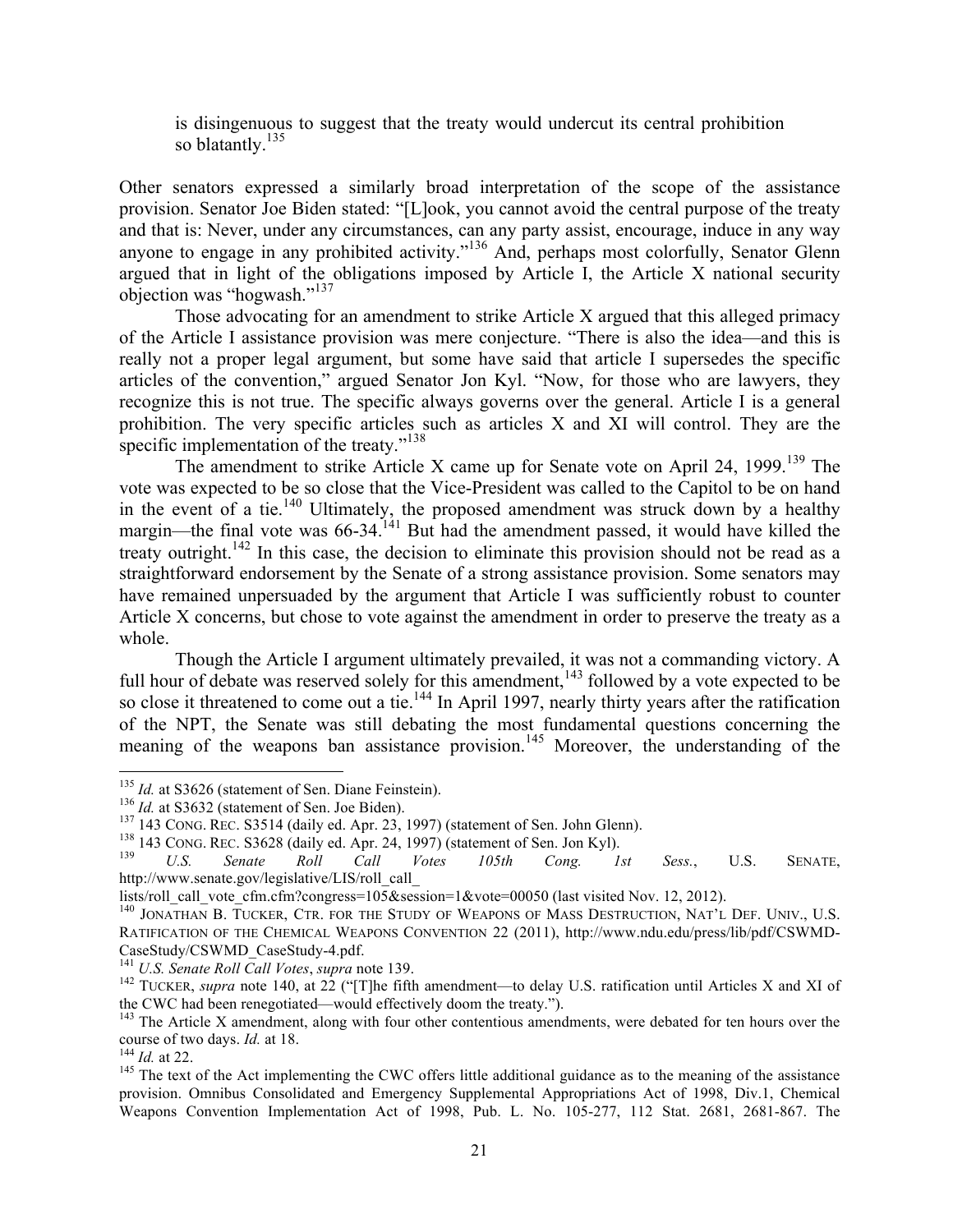assistance provision articulated during the debates over ratification only remotely resembles the weak assistance provision depicted a decade later in the discussions surrounding the U.S.-India nuclear fuel agreement. Preserving the provision's vagueness has permitted members of Congress to shape the provision to conform to shifting political demands.

### *3. State Practice*

Nearly every nation in the world has ratified the CWC, and has committed to dismantling any remaining chemical weapons caches.<sup>146</sup> States have found little opportunity to define the meaning of the CWC assistance provision. Assistance provisions are not usually clarified domestically until the danger of violating the assistance provision arises—for example, when a signatory state engages in a joint military operation with a non-signatory state. These situations can only arise when a party to the treaty interacts with a state that continues to rely on the prohibited weapon. Nearly universal ratification of the CWC has made this increasingly rare. As a result, the implementing statutes of other state parties offer little clarification of the meaning of the provision.

These states have made minor revisions to the assistance provision's language. South Korea's implementing legislation has eliminated "encourage" from the language of its domestic act.<sup>147</sup> Ireland's implementing legislation, on the other hand, prohibits only "assist[ance]," <sup>148</sup> whereas both Australia<sup>149</sup> and Canada's implementing legislation preserves the original language of the CWC assistance provision.<sup>150</sup> Canada's act further provides that "[i]n the event of any inconsistency between the provisions set out in the schedule and the provisions of the Convention, the provisions of the Convention prevail."<sup>151</sup> This sample represents only a fraction of the nations that have ratified the treaty. But this cross-section of domestic statutes suggests that domestic legislating implementing the CWC offers little additional guidance as to the meaning of "assist, encourage, or induce."

implementing act prohibits efforts to "to assist or induce" the development, production, and acquisition of chemical weapons, eliminating the "encourage" provision. But this alteration is not explained, nor does the act define "assist" or "induce." *Id.*

<sup>146</sup> *Status of Participation in the Chemical Weapons Convention as of 21 May 2009*, ORG. FOR THE PROHIBITION OF CHEMICAL WEAPONS, http://www.opcw.org/index.php?eID=dam\_frontend\_push&docID=13069. <sup>147</sup> Act on the Control of the Production, Export, Import, etc. of Specific Chemicals for the Prohibition of Chemical

Weapons, Act no. 5162, art. 3, Aug. 16, 1996 (S. Kor.), http://www.opcw.org/fileadmin/OPCW/LAO/article\_VII/ legislation\_database/KR.pdf.

<sup>&</sup>lt;sup>148</sup> Chemical Weapons Act, 1997, Part II(3)(1)(b) (Act. No. 28/1997) (Ir.), http://www.irishstatutebook.ie/1997/en/act/pub/0028/print.html#partii. <sup>149</sup> Faiza Patel King, *Implementing the Chemical Weapons Convention: A Comparative Case Study of the* 

*Legislation of Australia and France*, *in* THE CHEMICAL WEAPONS CONVENTION: IMPLEMENTATION, CHALLENGES,

AND OPPORTUNITIES 104 (Ramesh Thakur & Ere Haru eds., 2006).<br><sup>150</sup> Chemical Weapons Convention Implementation Act, S.C. 1995, c. 25, art. 6 (Can.), http://lawslois.justice.gc.ca/

eng/acts/C-27.6/FullText.html. <sup>151</sup> *Id.* art. 2(3).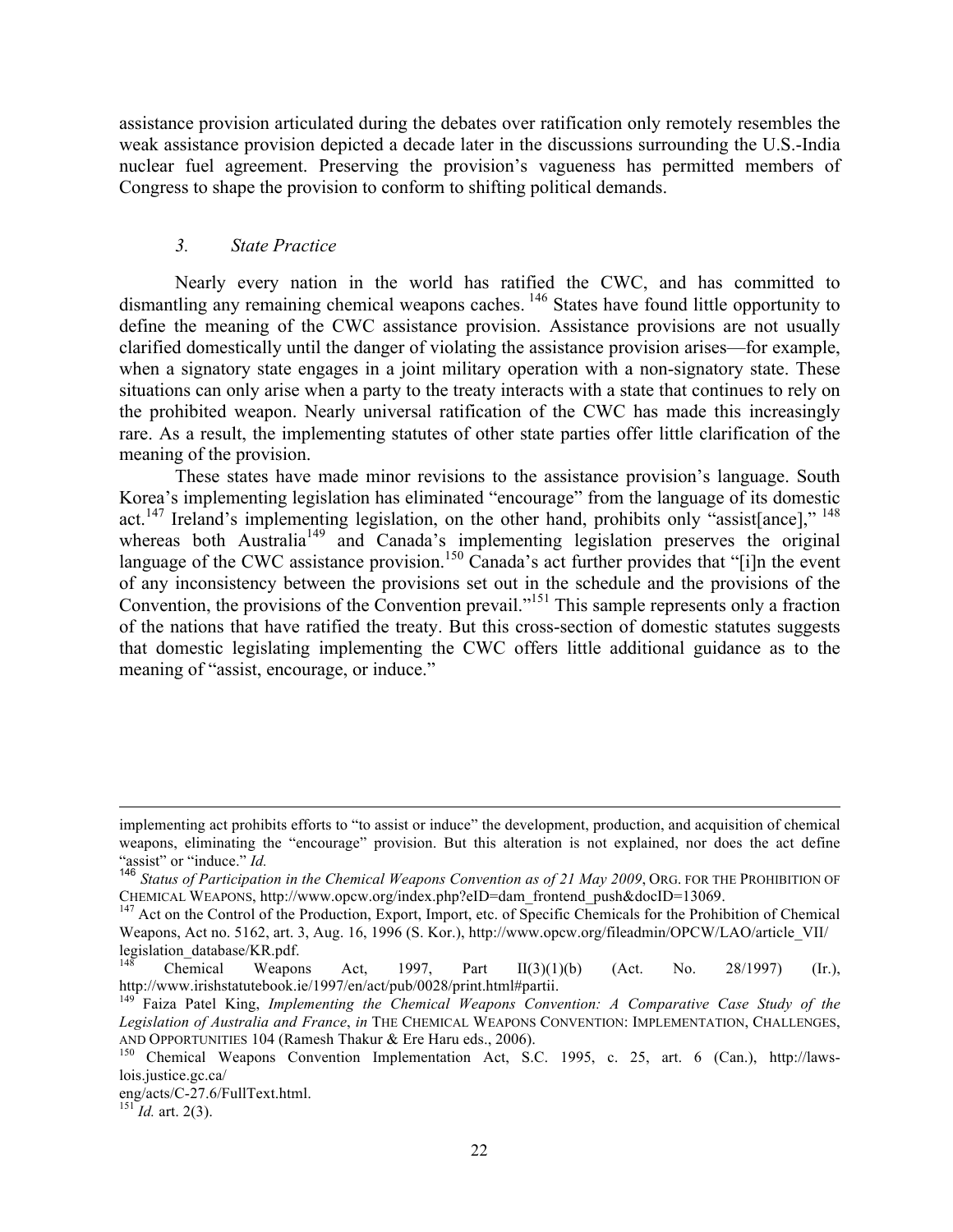## **D. The Mine Ban Treaty**

The Mine Ban Treaty assistance provision repeats nearly verbatim the language of the CWC. Under Article I of the Mine Ban Treaty, "[e]ach State Party undertakes never under any circumstances . . . to assist, encourage or induce, in any way, anyone to engage in any activity prohibited to a State Party under this Convention."<sup>152</sup> The treaty itself does not further define the meaning of "assist, encourage, or induce." And the *travaux* do not significantly clarify its terms.

The examples of state practice, however, provide valuable insight into the international community's evolving understanding of this provision. Due to the failure of many powerful states to ratify the treaty, the signatories to the Convention were forced to define the assistance provision's impact upon joint operations between signatory and non-signatory states. They were also forced to confront the new question of whether investment in a company that manufactures the prohibited weapon qualifies as "assistance" under the terms of the treaty.

### *1. Travaux Préparatoires*

The Mine Ban Treaty advanced through an accelerated negotiations process. States attending the First Review Conference of the Convention on Conventional Weapons in May 1996 expressed widespread support for an international effort to curtail the use of landmines.<sup>153</sup> The Mine Ban Treaty signing ceremony took place just nineteen months later.<sup>154</sup> Perhaps due in part to this compressed schedule, the text of Article I was adopted nearly verbatim from the CWC. Even early drafts include this unaltered assistance provision language.<sup>155</sup>

Moreover, the travaux collectively show that the assistance provision was rarely, if ever, invoked during the Mine Ban negotiating process. One survey of the Mine Ban Treaty drafting process concluded that there was no discussion of the scope of the assistance provision prior to the treaty's adoption.<sup>156</sup> Given the scarcity of relevant preparatory material, examples of state practice take on heightened salience in the effort to untangle the scope of the Mine Ban Treaty assistance provision.

<sup>&</sup>lt;sup>152</sup> Mine Ban Treaty, *supra* note 9, art. 1.<br><sup>153</sup> Stuart Maslen & Peter Herby, *An International Ban on Anti-personnel Mines: History and Negotiation of the "Ottawa Treaty*,*" in* THE BANNING OF ANTI-PERSONNEL MINES: THE LEGAL CONTRIBUTION OF THE

 $154$  *Id.* at 607. This compressed timeframe was due largely to the mine ban proponents' desire to capitalize on the momentum built at the First Review Conference. But the process may have been further accelerated by the death of Princess Diana in August of 1997. Proponents viewed the treaty as a fitting tribute to Princess Diana's lifetime work of anti-landmine advocacy. As public pressure mounted, the treaty took on increased urgency, particularly in the United Kingdom. ALAN BRYDEN, INTERNATIONAL LAW, POLITICS AND INHUMANE WEAPONS: THE EFFECTIVENESS OF GLOBAL LANDMINE REGIMES 11 (2013).<br><sup>155</sup> *See, e.g.*, Convention on the Prohibition of the Use, Stockpiling, Production and Transfer of Anti-personnel

Mines and on their Destruction, Austrian Draft, May 13, 1997, *reprinted in* THE BANNING OF ANTI-PERSONNEL LANDMINES, *supra* note 153, at 554.<br><sup>156</sup> Stuart Maslen, Anti-Personnel Mines Under International Humanitarian Law: A View from the

VANISHING POINT 115 (2001) ("To the best knowledge of the author, there was no open discussion of the issue during or prior to the Oslo Diplomatic Conference, yet since the adoption of the Convention, the precise meaning of the undertaking contained in Article I(1)(c) has been widely debated.").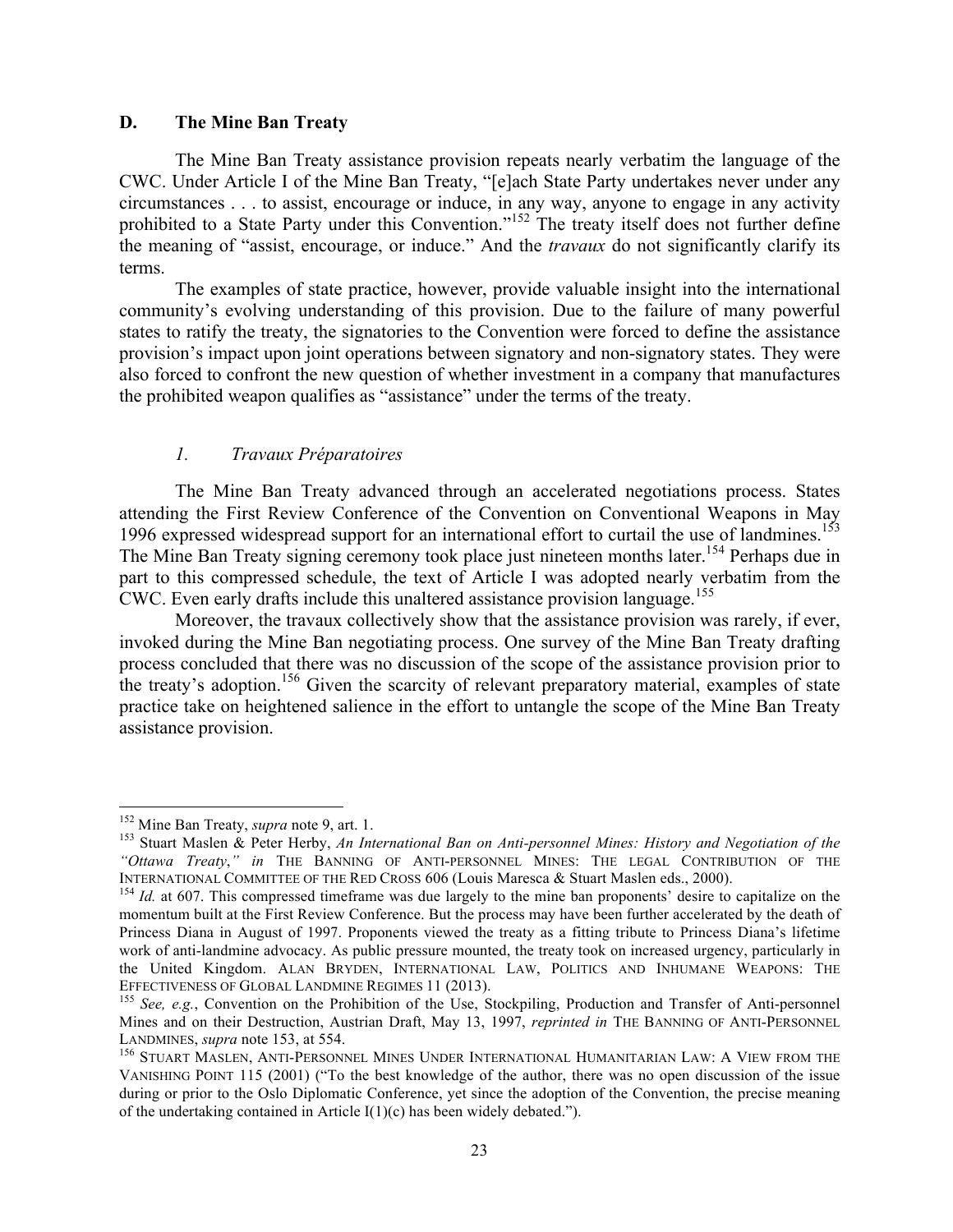#### *2. United States Ratification and Implementation*

The United States has not ratified the Mine Ban Treaty.

#### *3. State Practice*

The Mine Ban Treaty negotiations proceeded fairly smoothly. The ratification process, however, marked a departure in the evolution of the assistance provision across weapons ban treaties. The Mine Ban Treaty represented the first global treaty containing an assistance provision that the United States failed to ratify.<sup>157</sup> And the United States' abstention, along with its continued reliance on the prohibited weapons, gave a sudden urgency to the project of defining the assistance provision.

Most of the United States' primary military allies, including England, France, and Germany, had ratified the treaty. The United States failure to ratify the treaty forced these states to consider the impact of the assistance provision on military efforts engaged in jointly with the United States. Anticipating this problem, Canada issued a declaration of understanding at the time of ratification. It stated:

It is the understanding of the Government of Canada that, in the context of operations, exercises or other military activity sanctioned by the United Nations or otherwise conducted in accordance with international law, the mere participation by the Canadian Forces, or individual Canadians, in operations, exercises or other military activity conducted in combination with the armed forces of States not party to the Convention which engage in activity prohibited under the Convention would not, by itself, be considered to be assistance, encouragement or inducement in accordance with the meaning of those terms in article 1, paragraph 1 (c).<sup>158</sup>

Various countries followed suit. Australia and the United Kingdom issued similar declarations of understanding upon ratification of the treaty,<sup>159</sup> with Australia adding that it would interpret the word "assist" to mean "the actual and direct physical participation in any activity prohibited by the Convention but does not include permissible indirect support  $\dots$ <sup>160</sup>

<sup>&</sup>lt;sup>157</sup> The United Nations lists twelve multilateral treaties containing an assistance provision in its disarmament treaty database. Four of those treaties are regional. The United States is a member of six of those remaining treaties. The only two non-regional disarmament treaties the United States has not joined are the Mine Ban Treaty and the Cluster Munitions Convention. *See* DISARMAMENT TREATIES DATABASE, *supra* note 2. <sup>158</sup> *Convention on the Prohibition of the Use, Stockpiling, Production and Transfer of Anti-Personnel Mines and on* 

*Their Destruction*, UNITED NATIONS TREATY COLLECTION,

http://treaties.un.org/pages/viewdetails.aspx?src=treaty&<br>mtdsg\_no=xxvi-5&chapter=26&lang=en (last visited Nov. 10, 2012) (declaration of Canada).

<sup>&</sup>lt;sup>159</sup> *Id.* (declaration of Australia and declaration of the United Kingdom).<br><sup>160</sup> *Id.* (declaration of Australia). Some scholars have argued that the Australian declaration is functionally equivalent to a treaty reservation restricting the effect of the Convention, which is prohibited by Article 19 of the treaty. MASLEN, *supra* note 121, at 92-93. In the course of a report compiled by a coalition of NGOs, the Australian government submitted the following statement in response to these concerns: "The Australian Defense Forces Activities in military coalitions conducted with non-Ottawa States are governed by rules of engagement which comply, without exception, with the terms of the Convention (including the declaration made by Australia when depositing its instrument of ratification) as incorporated into domestic legislation by the Anti-Personnel Mines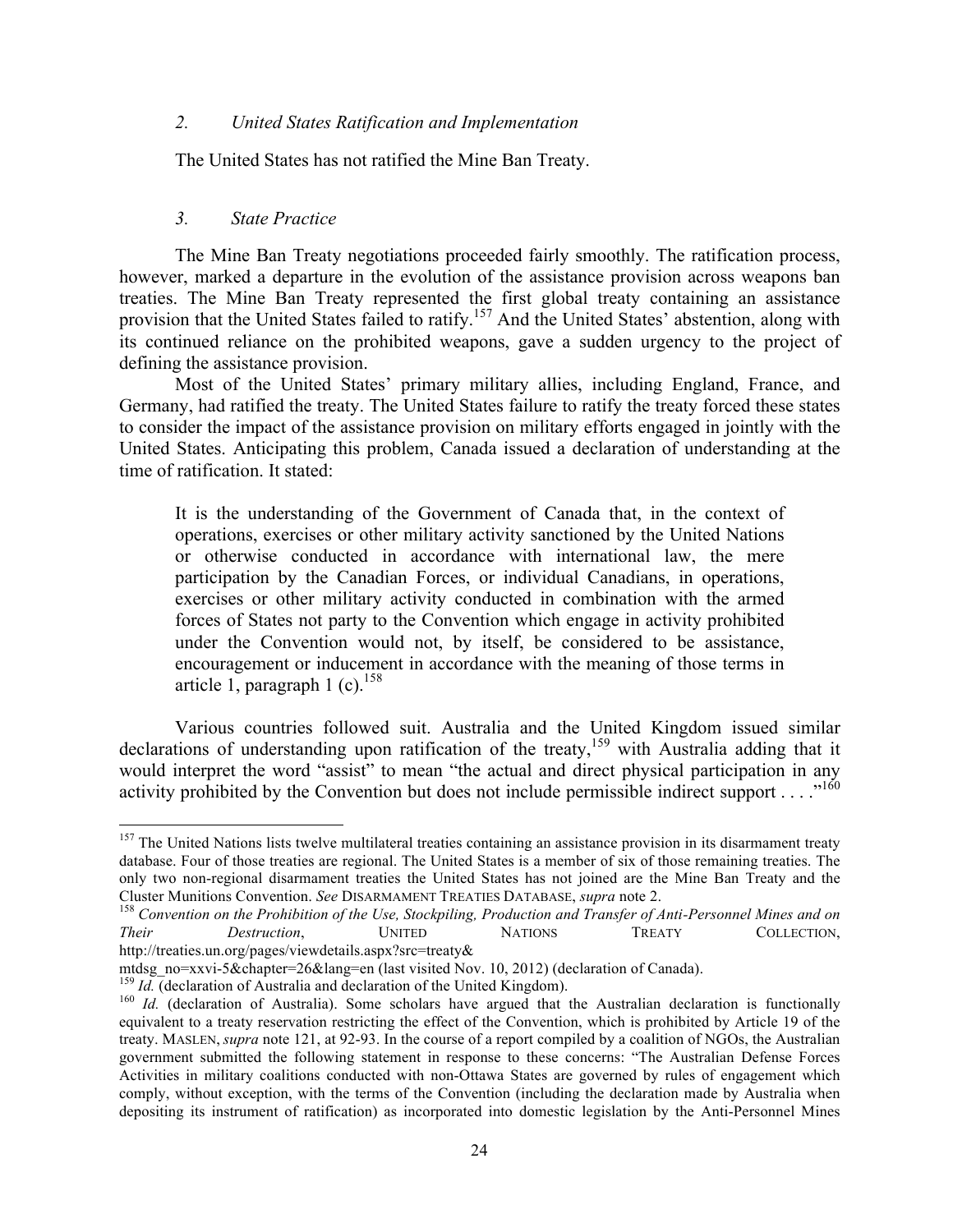And the effort to pass implementing legislation in the United Kingdom was delayed due to concerns that British soldiers would be at risk of prosecution for engaging in joint military operations.<sup>161</sup> Clause 5 of this domestic legislation responds to these concerns by providing a defense against prosecution if certain conditions regarding a joint operation are met.

When the treaty's member states convened for the First Review Conference to the Convention in December 2004, the final report of the conference testified to the member states' ongoing struggle to define the assistance provision in light of the United States' continuing reliance on the prohibited weapon. Paragraph 115 of the final report states:

With respect to Article 1, States Parties have discussed paragraph 1, subparagraph c of the Article (i.e., that each State Party undertakes never to assist, encourage or induce, in any way, anyone to engage in any activity prohibited to a State Party under this Convention), - and how they understand its application when engaged in military operations with States not party to the Convention. In addition, States Parties have discussed whether the transit of antipersonnel mines by a State not party to the Convention relates to this provision.<sup>163</sup>

But interoperability was not the only area of concern. The sudden confusion regarding joint military engagements was accompanied by another fresh problem: whether investment in companies that manufacture the prohibited weapon violates the assistance provision. States have long held that domestic companies engaging directly in the manufacturing or transportation of the prohibited weapon violate the terms of a disarmament treaty.164 But given the large number of states that had failed to ratify this particular treaty—including the United States, Russia, and China, India, and South Korea<sup>165</sup>—signatory states were newly confronted with the prospect of widespread and unconcealed manufacturing of the prohibited weapon.

Norway's Advisory Council on International Law addressed this question in 2001. The Council determined that, although the provision's text does not contain explicit guidance, the Norwegian government should refrain from investing in a Singaporean company that continued to manufacture mines because such an investment would veer perilously close to the provision's bounds. "The provision in article 1(1)(c) says nothing about which forms of assistance, etc. are meant to be covered," the Council wrote, but it is also "widely formulated and must be presumed to be intended to cover all forms of assistance."<sup>166</sup> The investment of the Norwegian fund "could contribute to other states and investors following suit."<sup>167</sup> And even if an investment were too small to

 $^{167}$  *Id.* 

Convention Act of 1998." INT'L CAMPAIGN TO BAN LANDMINES, LANDMINE MONITOR REPORT 2004: TOWARD A MINE-FREE WORLD 20 (2004).

<sup>&</sup>lt;sup>161</sup> MASLEN, *supra* note 156, at 134.<br><sup>162</sup> *Id.* <sup>162</sup> *Id.* 163 First Review Conference on the State Parties to the Convention on the Prohibition of the Use, Stockpiling, Production, and Transfer of Anti-Personnel Mines and on Their Destruction, Nairobi, Kenya, Nov. 29-Dec. 3, 2004, *Final Report*, **¶** 115, APLC/CONF/2004/5 (Feb. 9, 2005).<br><sup>164</sup> *See infra* Section I(B)(2).<br><sup>165</sup> *States Parties and Signatories, APLC*, U.N. OFFICE AT GENEVA, http://www.unog.ch/80256EE600585943/

<sup>%28</sup>httpPages%29/6E65F97C9D695724C12571C0003D09EF?OpenDocument (last visited Nov. 12, 2012).

<sup>&</sup>lt;sup>166</sup> THE CONVENTION ON CLUSTER MUNITIONS: A COMMENTARY 134 (Gro Nystuen & Stuart Casey-Maslen eds., 2010) (citations omitted).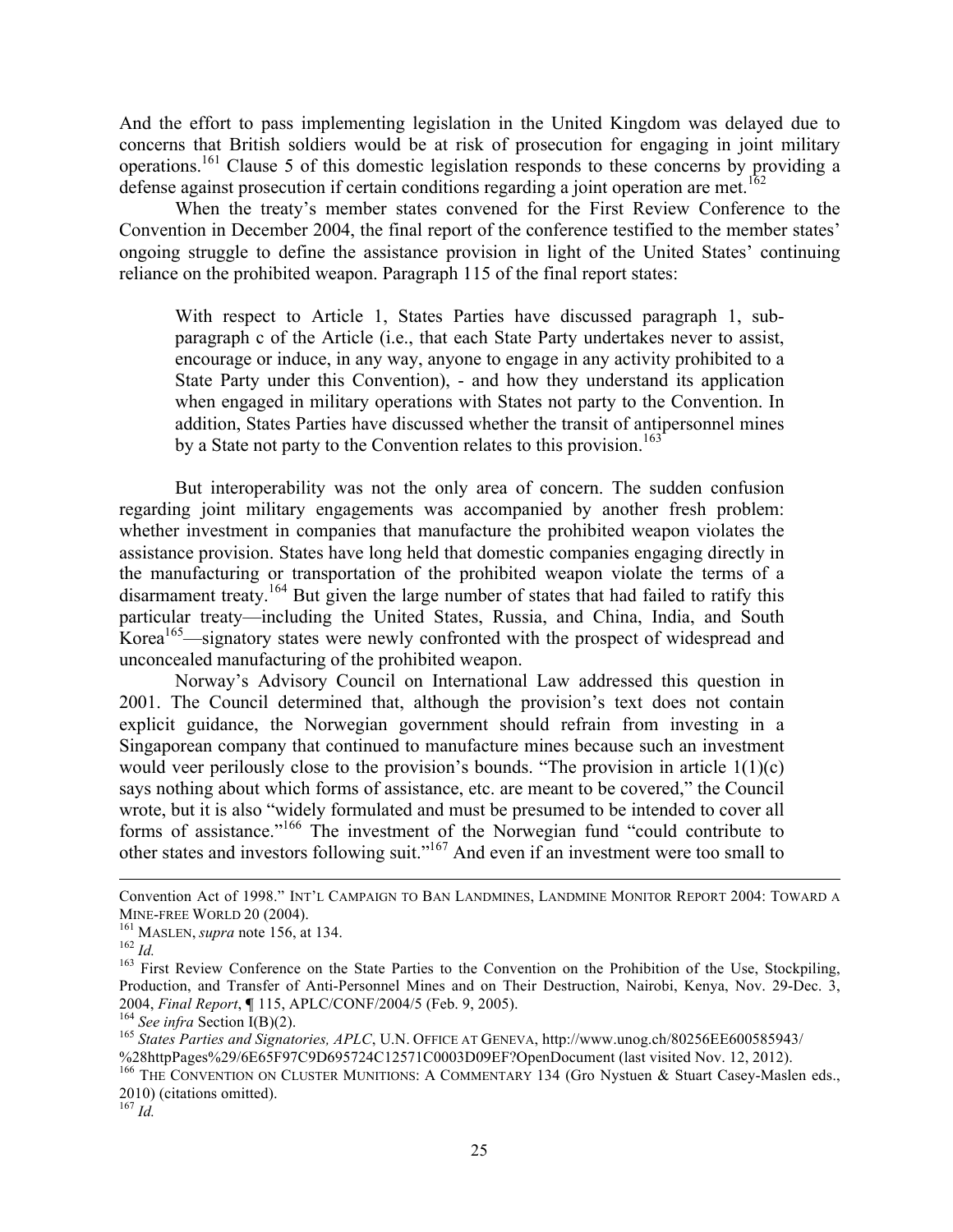transgress the assistance prong of the provision, "this would probably nonetheless be covered by the alternatives 'induce or encourage' in any way."<sup>168</sup> Other countries, however, have yet to address this question directly.

### **E. The Cluster Munitions Convention**

The Cluster Munitions Convention assistance provision nearly replicates the CWC assistance provision. It prohibits all state parties from "[a]ssist[ing], encourag[ing] or induc[ing] anyone to engage in any activity prohibited to a State Party under this Convention."<sup>169</sup> The Convention distinguishes itself from previous agreements, however, by embedding clarifying statements within its text.

Article 21 of the Cluster Munitions Convention governs "[r]elations with States not party to this Convention."<sup>170</sup> It represents the first weapons ban treaty provision to address explicitly the issue of joint military engagement with a non-signatory state. And it provides that member states, as well as their military personnel and their citizens, "may engage in military cooperation and operations with States not party to this Convention that might engage in activities prohibited to a State Party."<sup>171</sup>

This concession to the national security demands of member states, however, does not defeat the assistance provision altogether. "Nothing in paragraph 3 of this Article," the Convention continues in Article 21(4), authorizes a state party to the Convention "(a) To develop, produce or otherwise acquire cluster munitions; (b) To itself stockpile or transfer cluster munitions; (c) To itself use cluster munitions; or (d) To expressly request the use of cluster munitions in cases where the choice of munitions used is within its exclusive control."172 The interaction between this paragraph and the Article 1 assistance provision suggests that a member state is firmly prohibited from engaging in any of the activities described in Article 21(4), but that the vast range of activity not governed by this provision is left to the state to define $173$ 

The *travaux* reveal little about the drafters' understanding of the way in which Article 21 affected the Article 1 assistance provision. But a survey of emerging state views reveals significant differences in state practice on crucial questions regarding the provision's scope. Preserving the provision's ambiguity permits each country to tailor its understanding of the provision to various domestic pressures and concerns.

<sup>&</sup>lt;sup>168</sup> *Id.*<br><sup>169</sup> Cluster Munitions Convention, *supra* note 10, art. 1.<br><sup>170</sup> *Id.* art. 21.<br><sup>171</sup> *Id.* art. 21(3).<br><sup>171</sup> *Id.* art. 21(4).<br><sup>172</sup> *Id.* art. 21(4).<br><sup>172</sup> *Id.* art. 21(4). Article 21 derogates from the obligations imposed by Article 1. "The word 'notwithstanding' supports the interpretation that paragraph 3 [of the Convention] indeed formulates an exception to the more general rules laid down in Article 1or that it deviates from the legal situation that would otherwise have prevailed." THE CONVENTION ON CLUSTER MUNITIONS: A COMMENTARY, *supra* note 166, at 573.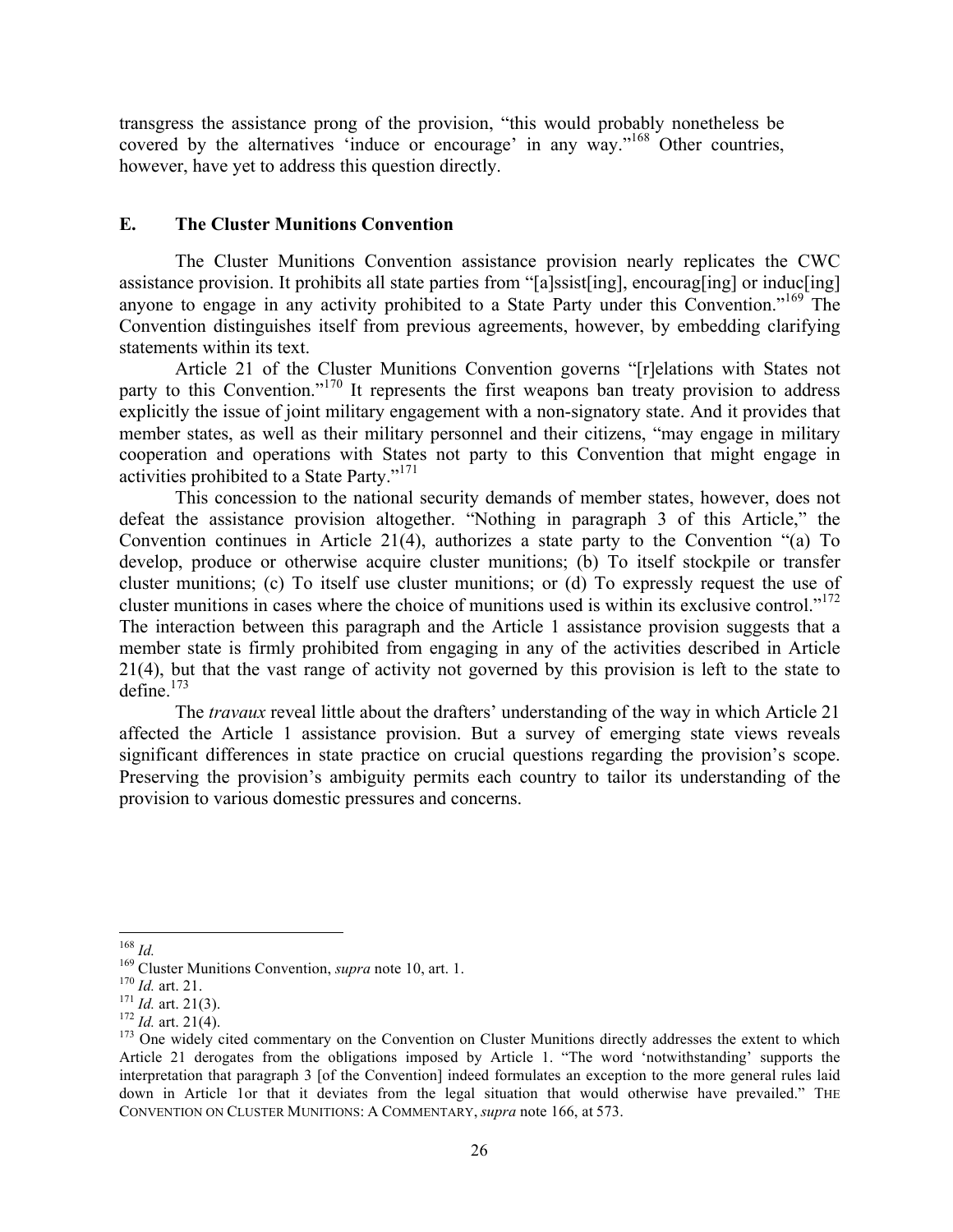# *1. Travaux Préparatoires*

The Cluster Munitions Convention has only seventy-two states parties.<sup>174</sup> As a point of comparison, 160 states are party to the Mine Ban Treaty.<sup>175</sup> The drafting process reflects this muted international consensus for the treaty. It also reflects the lingering impact of the failure of the many powerful states to ratify the previous multilateral weapons ban treaty. The United States had indicated at the outset that it would not join the Convention. As a result, the question of the assistance provision's impact on joint military engagement colored the entire negotiation process.176 The impact of Article 1 on interoperability "proved to be a major point of contention in the final negotiations of Article 1 from the beginning of the Diplomatic Conference until the final day of negotiations."177

At a draft conference held in Wellington, a group of delegations presented a discussion paper summarizing the interoperability concerns generated by the assistance provision as written.<sup>178</sup> The Mine Ban Treaty had contained no provision explicitly addressing interoperability. But the group argued that, although cluster munitions were more likely to actually be deployed in combat than mines, and therefore posed a greater danger for a state to violate the assistance provision.<sup>179</sup> Various proposals were offered in response.<sup>180</sup> But as late as January 21, 2008, the Draft Cluster Munitions Convention still did not contain a provision addressing the question of interoperability.<sup>181</sup>

By the time of the May 2008 Diplomatic Conference in Dublin, it had become clear that the question of interoperability would pose one of the most significant challenges for the drafting process.<sup>182</sup> During consultations with interested delegations, a consensus emerged that including the interoperability caveat as a separate article, rather than as an amendment to Article

<sup>&</sup>lt;sup>174</sup> DISARMAMENT TREATIES DATABASE, supra note 2.<br><sup>175</sup> As a point of comparison, 160 states are party to the Mine Ban Treaty. *Convention on the Prohibition of the Use, Stockpiling, Production and Transfer of Anti-Personnel Mines and on their Destruction*, UNITED NATIONS OFFICE FOR *DISARMAMENT AFFAIRS*, DISARMAMENT TREATIES DATABASE, http://disarmament.un.org/treaties/t/mine\_ban (last visited Nov. 14, 2012). One hundred ninety nations are party to the NPT. *Treaty on the Non-Proliferation of Nuclear Weapons*, UNITED NATIONS OFFICE FOR DISARMAMENT AFFAIRS, DISARMAMENT TREATIES DATABASE, http://disarmament.un.org/treaties/t/npt (last visited Nov. 14, 2012). One hundred and sixty three states are party to the BWC. *Convention on the Prohibition of the Development, Production and Stockpiling of Bacteriological (Biological) and Toxin Weapons and on their Destruction*, UNITED NATIONS OFFICE FOR DISARMAMENT AFFAIRS, DISARMAMENT TREATIES DATABASE, http://disarmament.un.org/treaties/t/bwc (last visited Nov. 14, 2012) And 188 states are party to the CWC. *Convention on the Prohibition of the Development, Production, Stockpiling and Use of Chemical Weapons and on their Destruction*, UNITED NATIONS OFFICE FOR DISARMAMENT AFFAIRS, DISARMAMENT TREATIES DATABASE, http://disarmament.un.org/treaties/t/cwc (last visited Nov. 14, 2012).<br><sup>176</sup> THE CONVENTION ON CLUSTER MUNITIONS: A COMMENTARY, *supra* note 166, at 550 n.32. ("According to a

report by Human Rights Watch and Landmine Action, a State Department official said the US had communicated its views on the process and the draft convention to more than 100 nations. Foremost among the concerns it raised with other States about the possible impact of a future Convention that prohibits cluster munitions was the issue of 'interoperability' (joint military engagement operations involving the US and States Parties to the Convention), with the US seeking to ensure that a new Convention would not impede its ability to employ cluster munitions in NATO and other coalition military operations.").<br>
<sup>177</sup> *Id.* at 106.<br>
<sup>178</sup> *Id.* at 553.<br>
<sup>179</sup> *Id.* at 554.<br>
<sup>180</sup> *Id.* at 554.<br>
<sup>181</sup> THE CONVENTION ON CLUSTER MUNITIONS: A COMMENTARY, *supra* note 166, at 653-66.<br>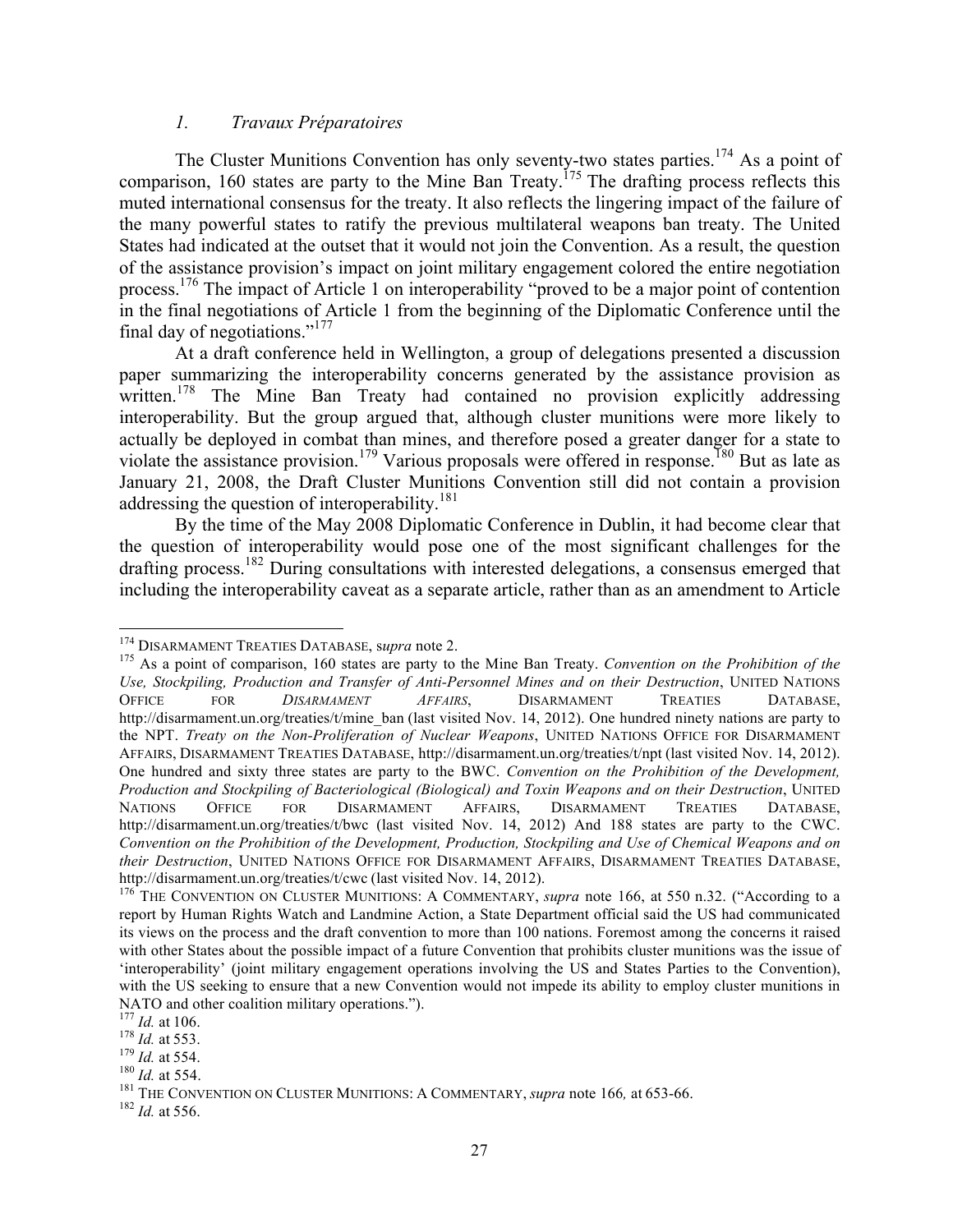I, offered the best path forward.183 This new article was drafted, and the delegates conveyed informally that they would accept this draft text as a basis for consensus for the final language of the treaty.<sup>184</sup>

# *2. United States Ratification and Implementation*

The United States has not ratified the Cluster Munitions Convention.

### *3. State Practice*

The Cluster Munitions Convention entered into force just over two years ago. As a result, there are few examples of implementing legislation to examine. However, at least one state has already been criticized for using Article 21 to abrogate the Convention's core prohibitions. Australia's proposed legislation criminalizes assistance with obtaining or using cluster munitions, but also provides broad exceptions to this rule for those individuals engaged in joint military operations with non-signatory states.<sup>185</sup> Human Rights Watch chastised Australia for ceding too much ground on the issue, urging the country to "issue clear policy statements that it will not knowingly assist with the use of cluster munitions, and will not grant permission for foreign forces to stockpile cluster munitions on, or transit cluster munitions through, Australian territory."<sup>186</sup>

Informal reports also suggest that significant confusion and discord remain among states parties as to the scope of the assistance provision. During the course of their research for a 2009 report on the Cluster Munitions Convention, Human Rights Watch and Landmine Action obtained letters from various government officials clarifying their country's position on the scope of the assistance provision.<sup>187</sup> While not legally binding, these responses provide some indication as to state's current understanding of the provision.

Responding to the question of whether the assistance provision prohibits the transit of cluster munitions through the territory of a member state, the Dutch Minister of Foreign Affairs wrote that "the transit across Dutch territory of cluster munitions that remain the property of the third party in question is not prohibited under the Convention."<sup>188</sup> The United Kingdom had also previously stated that the assistance provision imposes no legal requirement to ban the storage or transit of foreign cluster munitions on its territory.<sup>189</sup> However, in keeping with the spirit of the treaty, the United Kingdom would seek to remove all caches from its territory "within the eight year period allowed for stockpile destruction."<sup>190</sup> Mexico, on the other hand, indicated in a letter to HRW and Landmine Action that "the transit . . . of cluster munitions is

<sup>&</sup>lt;sup>183</sup> *Id.* at 558.<br><sup>184</sup> *Id.* at 565.<br><sup>185</sup> Criminal Code Amendment (Cluster Munitions Prohibition) Bill 2010 (Cth) paras. 72.41-72.43 (Austl.), http://www.comlaw.gov.au/Details/C2010B00251.

<sup>&</sup>lt;sup>186</sup> *Australia: Cluster Munitions Law Seriously Flawed*, HUMAN RIGHTS WATCH, Aug. 22, 2012, http://www.hrw.org/news/2012/08/22/australia-cluster-munitions-law-seriously-flawed.

<sup>&</sup>lt;sup>187</sup> HUMAN RIGHTS WATCH ET AL., BANNING CLUSTER MUNITIONS: GOVERNMENT POLICY AND PRACTICE 35 (2009) [hereinafter HRW Report].

<sup>&</sup>lt;sup>188</sup> *Id.* at 25 (quoting Letter from Henk Swarttouw, Dutch Ministry of Foreign Affairs, to Human Rights Watch and Landmine Action (Feb. 26, 2009)).

 $\frac{189}{190}$  *Id.*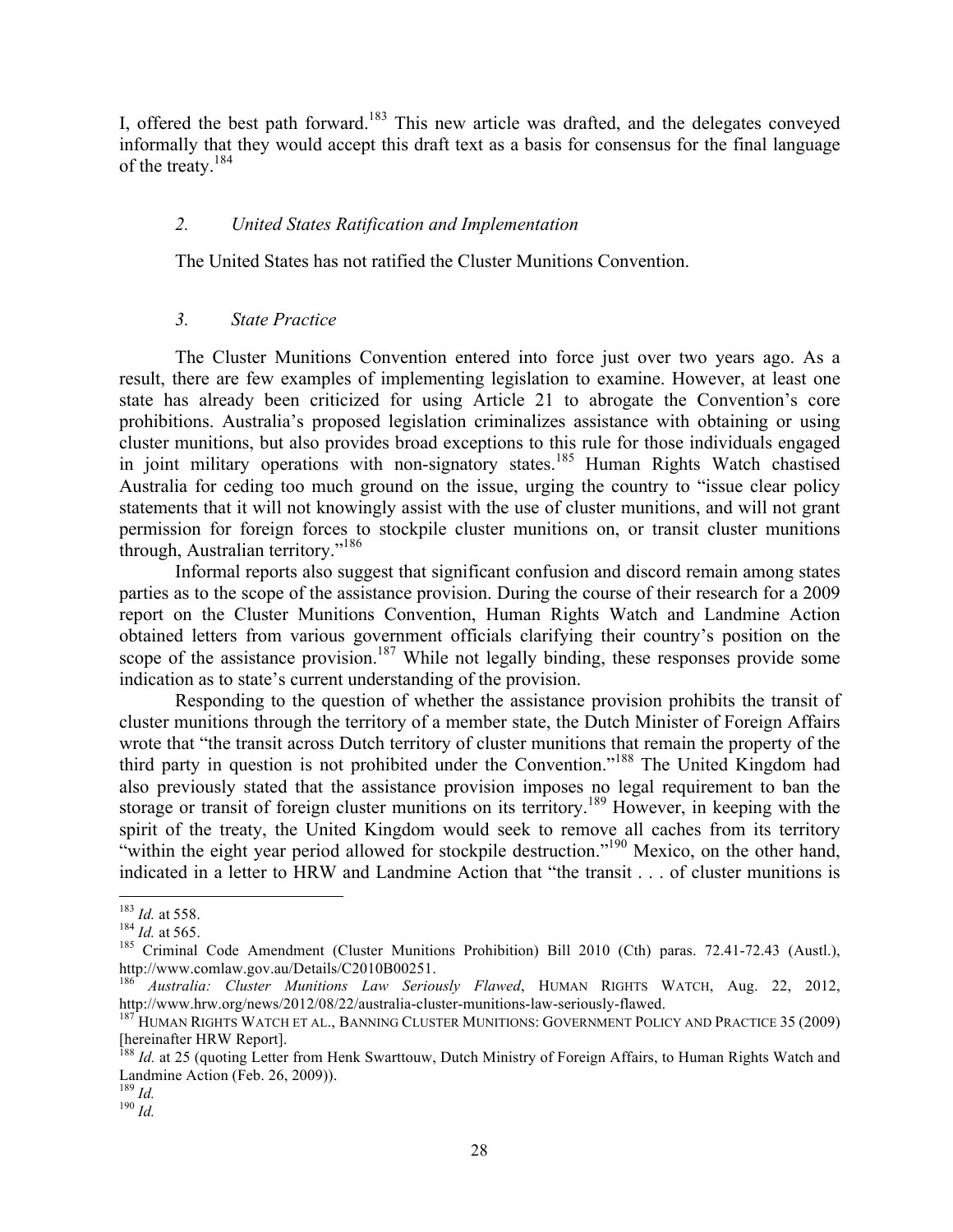prohibited" unless such action is taken for the purpose of destroying the prohibited weapon or for providing training in the detection, clearance, and destruction of cluster munitions.<sup>191</sup> Bulgaria, Burkina Faso, Ecuador, Lebanon, Malta, and Zambia have all assumed similar positions.192

The HRW report also probed member states for their understanding of how the assistance provision interacts with the interoperability provision. Fewer countries indicated their position on this question. But Ecuador indicated that states may never use Article 21 to derogate from any of the core prohibitions, presumably meaning those articulated in Article I.<sup>193</sup> The Netherlands stated that "the consequences of this provision for NATO operations are still being clarified."194

The question of whether investment in a company that manufactures cluster munitions qualifies as "assistance" has also taken on increased salience in recent years. Following the close of negotiations at the Dublin Conference, the Cluster Munitions Coalition, an international civil society campaign heavily involved in the effort to establish a treaty to ban cluster munitions, called for states to expressly indicate that the assistance provision extends to prohibit investment in cluster munitions producers.<sup>195</sup> No state party issued such a statement at the time. $196$ 

A number of the domestic statutes implementing the Convention, however, do govern investment in companies that manufacture cluster munitions weapons. Ireland's implementing legislation prohibits the investment of any public funds in a company that manufactures cluster munitions.<sup>197</sup> It further provides that "[a]n investor shall endeavour to avoid the direct investment of public moneys in equity or debt securities issued by a munitions company."<sup>198</sup> New Zealand also prohibits "intentional or knowing investment in the development or production of cluster munitions."199 Luxembourg's implementing legislation contains a similar provision.200

This Part has surveyed a vast amount of material produced over the course of decades. Out of this broad array of sources, a few patterns emerge. First, the original assistance provision was only vaguely defined at the time of drafting, and the provision has remained ambiguous for the four decades since. The drafters have rarely addressed the scope of the assistance provision directly, and various states' implementing legislation has seldom attempted to clarify its meaning. Collectively, these sources suggest that the weapons ban assistance provision has been left deliberately vague.

Second, states have taken advantage of this vagueness to adapt the provision to changing circumstances. For example, the assistance provision was cast as exceedingly powerful by the

<sup>&</sup>lt;sup>191</sup> *Id.* (quoting Letter from Amb. Juan Manuel Gómez Robledo, Secretariat of Foreign Relations of Mex., to Human Rights Watch and Landmine Action (Mar. 4, 2009)).<br>
<sup>192</sup> *Id.*<br>
<sup>194</sup> *Id.* at 26 (quoting Letter from Henk Swarttouw, Dutch Ministry of Foreign Affairs, to Human Rights Watch and

Landmine Action (Feb. 26, 2009)).<br><sup>195</sup> THE CONVENTION ON CLUSTER MUNITIONS: A COMMENTARY, *supra* note 166, at 130-31.

<sup>196</sup> THE CONVENTION ON CLUSTER 166 THE CONVENTION ON CLUSTER 166.<br><sup>197</sup> Cluster Munitions and Anti-personnel Mines Act 2008 (Act No. 20/2008) pt. 4 (Ir.), http://www.stopexplosiveinvestments.org/uploads/pdf/ireland\_legislation.pdf.  $^{198}$   $\overline{\rm\it{Id}}$ 

<sup>&</sup>lt;sup>199</sup> THE CONVENTION ON CLUSTER MUNITIONS: A COMMENTARY, *supra* note 166, at 132.<br><sup>200</sup> *Id.*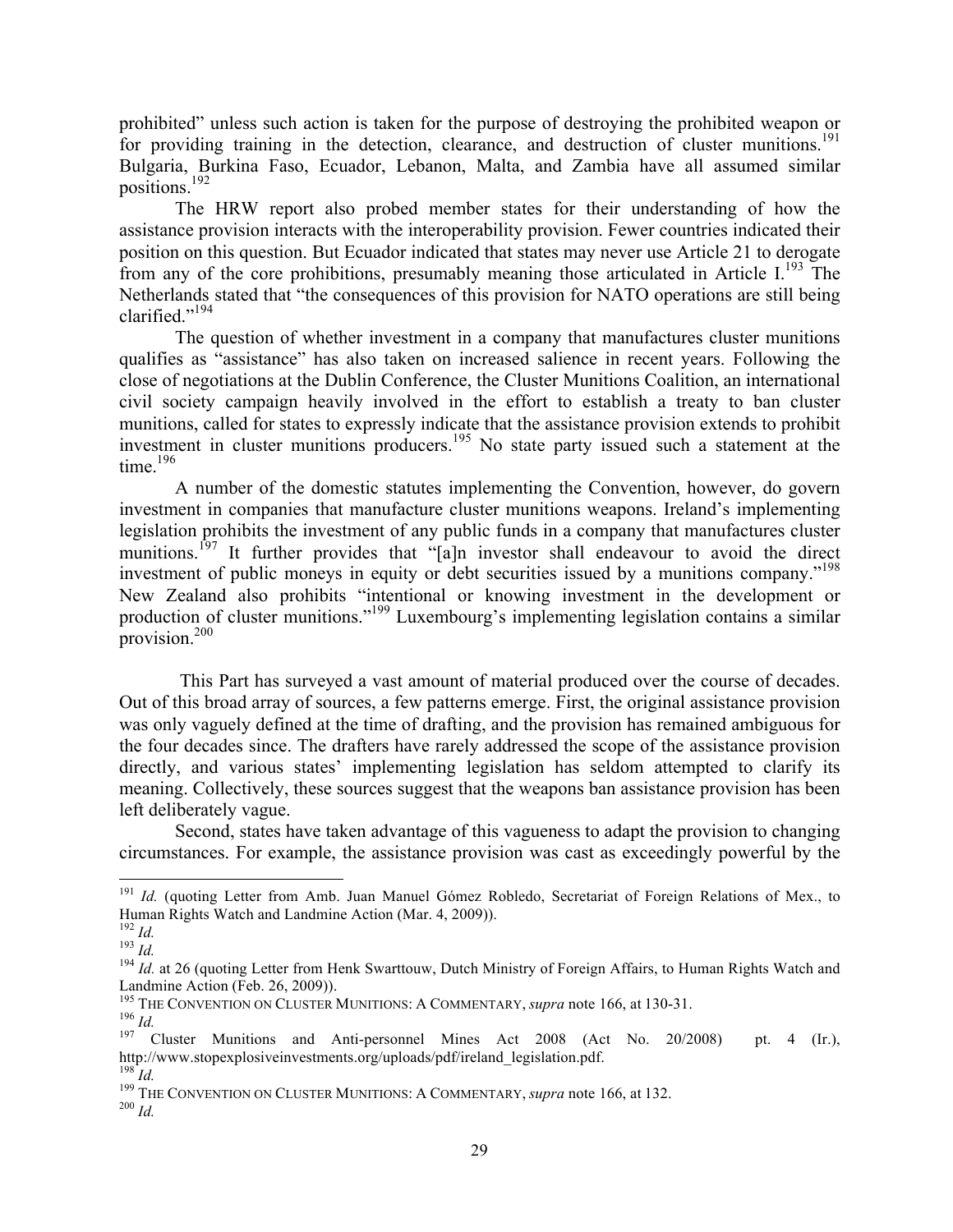Senate in order to ratify an important and controversial weapons ban treaty. But when the U.S. government decided that present circumstances called for enhanced nuclear trade with India despite the consequences such a move may have for the NPT—the provision was contracted to allow the United States to maneuver around it.

And finally, this flexibility has reduced the cost of becoming a party to weapons ban treaties. It has allowed signatory states to continue engaging in joint military operations with non-signatory states. Member states are given wide latitude to determine which acts violate the provision. This reduces the risk of a domestic political backlash over an unpopular position. It also permits states to avoid antagonizing a crucial military ally.

### **II. ENFORCEMENT MECHANISMS**

Defining the scope of a weapons-ban assistance provision permits the international community to recognize the violation of a treaty obligation. But this is only a first step toward ensuring compliance. In order to be effective, assistance provisions must also contain some mechanism for remedying violations. And yet the five weapons ban treaties surveyed here contain only weak provisions for enforcement. Even the most clearly defined assistance provision becomes meaningless if it repeatedly ignored.

Just as case law clarifies the meaning of a statute, enforcement of the terms of a treaty help to clarify its scope. This section demonstrates that violations of the assistance provision have rarely been punished. As a result, the assistance provision has retained its ambiguity. Throughout the 1970s and 1980s, for example, nuclear states repeatedly provided non-nuclear states with sensitive nuclear assistance.<sup>201</sup> And yet it was unclear which forms of assistance violated the terms of the treaty. If any of these transfers of sensitive nuclear material had triggered allegations of an Article I violation, the terms of this provision's scope may have been clarified. But a history of non-enforcement has contributed to the assistance provision's continued ambiguity.

### **A. Treaty Language**

The Nuclear Non-Proliferation Treaty does not explicitly empower state parties to punish its members for failing to comply with the terms of the treaty. However, it does offer incentives for states to ratify and adhere to their treaty obligations. Under Article V of the NPT, nuclear states agree to provide nuclear technology and explosive devices to non-nuclear states parties to the treaty for the purpose of "peaceful application."<sup>202</sup> Such assistance should be offered at a price that is "as low as possible and exclude[s] any charge for research and development.<sup>2203</sup> The NPT compensates states for refraining from obtaining nuclear weapons by providing them with a steady and inexpensive supply of nuclear energy.

At the time of drafting, the benefit of NPT ratification for nuclear-weapons states was obvious: containing the spread of nuclear weapons would help preserve the nuclear states' national security advantage. But for non-nuclear states, the promise of cheap and easy access to nuclear power, combined with the many obstacles to obtaining a nuclear weapon or achieving

<sup>201</sup> *See supra* Subsection I(A)(3). 202 Non-Proliferation Treaty, *supra* note 6, art. 5. <sup>203</sup> *Id.*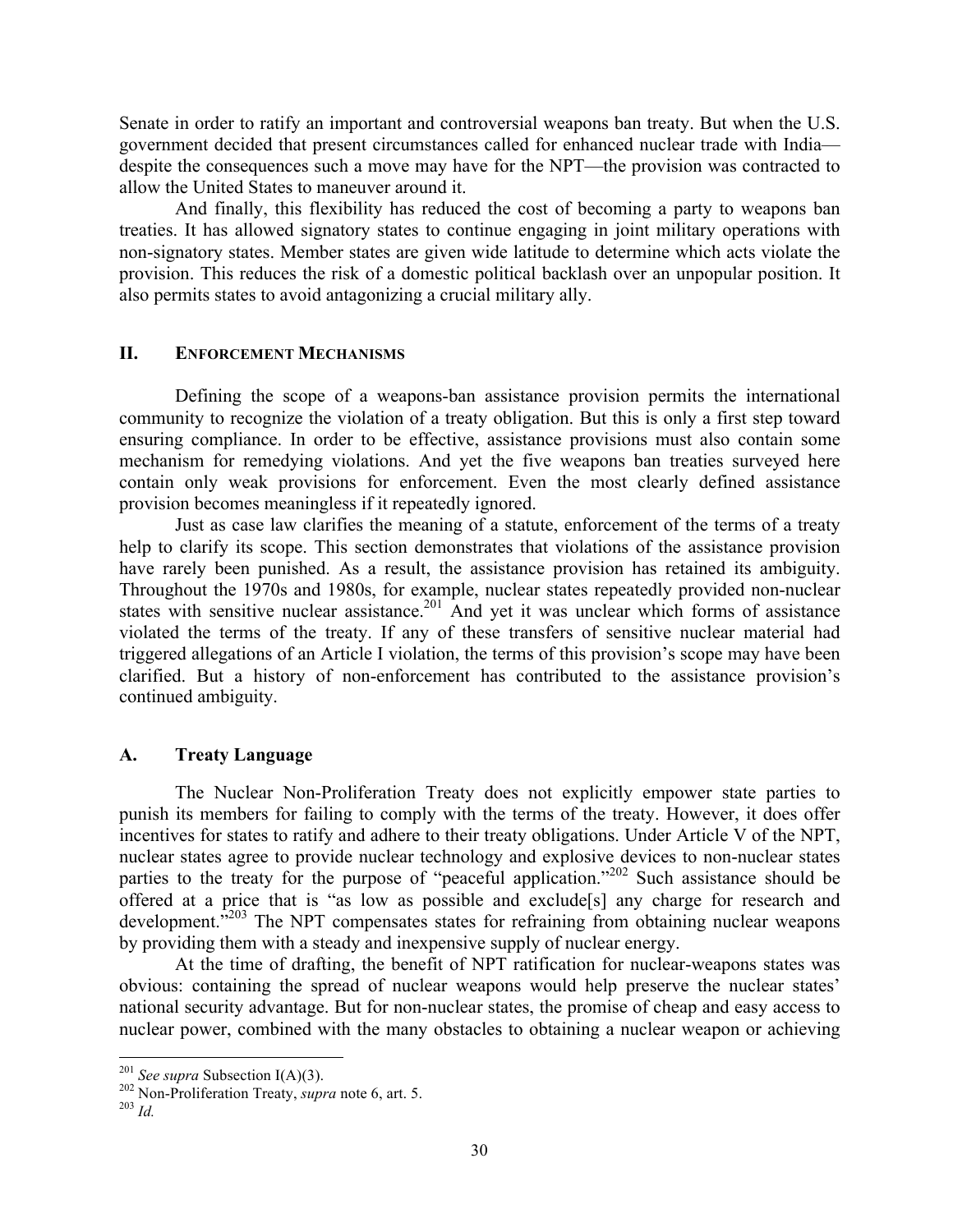nuclear capabilities, also counseled strongly in favor of compliance with the terms of the treaty. In theory, the interaction between the Article I assistance provision and the Article V enforcement regime would create substantial incentives for states to comply with the requirements of the treaty.<sup>204</sup>

The negotiation process for the next major disarmament treaty, the Biological Weapons Convention, proceeded smoothly.<sup>205</sup> But the price of this smooth passage was the absence of any effective enforcement mechanisms.<sup>206</sup> There are no specific provisions for verifying a state's compliance with the treaty. The treaty provides only that a state party may lodge a complaint with the Security Council against another for a breach of its obligations, and that the targeted state must "co-operate" with any subsequent investigation the Security Council may initiate. 207

By the time the Chemical Weapons Convention was opened for signature in 1993, the collapse of the Soviet Union had radically altered the global world order, and had opened up new opportunities for international legal cooperation. In the context of this new geo-political reality—and perhaps with an eye toward the ways in which the NPT had failed to contain the spread of nuclear weapons—the drafters of the CWC crafted an alternative method of enforcement. The first prong of the CWC enforcement regime resembles that of the NPT. It provides for the suspension of certain rights and privileges under the treaty in the event of noncompliance.<sup>208</sup> Such rights and privileges include, for example, "the right to participate in[] the fullest possible exchange of chemicals, equipment and scientific and technical information relating to the development and application of chemistry for purposes not prohibited under this Convention."<sup>209</sup>

Yet in the event that the withholding of these rights and privileges granted by the treaty fails to curb the state's behavior, the CWC provides additional mechanisms for enforcement. When a state party has committed "serious damage" to the purpose of the Convention, the Conference "may recommend collective measures to States Parties in conformity with international law."<sup>210</sup> And in the case of a violation of "particular gravity," the Conference shall "bring the issue . . . to the attention of the United Nations General Assembly and the United Nations Security Council."<sup>211</sup> An added incentive for compliance is that states parties must monitor and regulate their trade in chemicals with non-states parties. For a certain category of chemicals, states parties are prohibited from engaging in trade with a non-state party altogether.<sup>212</sup> Many of these chemicals are necessary for the manufacture of legitimate products.

 <sup>204</sup> In reality, numerous non-nuclear states launched nuclear weapons programs. *See supra* Subsection I.A.3. But the counter-factual is also hard to prove. The NPT may have been successful in deterring scores more states from pursuing their own nuclear programs.<br><sup>205</sup> BOWMAN, *supra* note 76, at 15.

 $^{206}$  *Id.*<br><sup>207</sup> Biological Weapons Convention, *supra* note 7, art. 5.<br><sup>208</sup> Under Article XII, the Convention Conference, comprised of one representative of each state party, may, "upon the recommendation of the Executive Council, restrict or suspend the State Party's rights and privileges under this Convention until it undertakes the necessary action to conform with its obligations under this Convention."<br>Chemical Weapons Convention, *supra* note 8, arts. 8(9), 12(2).

<sup>&</sup>lt;sup>209</sup> Id. art. 11(2)(b).<br><sup>210</sup> Id. art. 12(3).<br><sup>211</sup> Id. art. 12(4).<br><sup>212</sup> Chemical Weapons Convention (Treaty Doc. 103-21): Hearings Before the S. Comm. on Foreign Relations, 103d Cong. 28-29 (1994) (statement of Hon. Stephen J. Ledogar, U.S. Rep., Conf. on Disarmament, U.S. Dep't of State).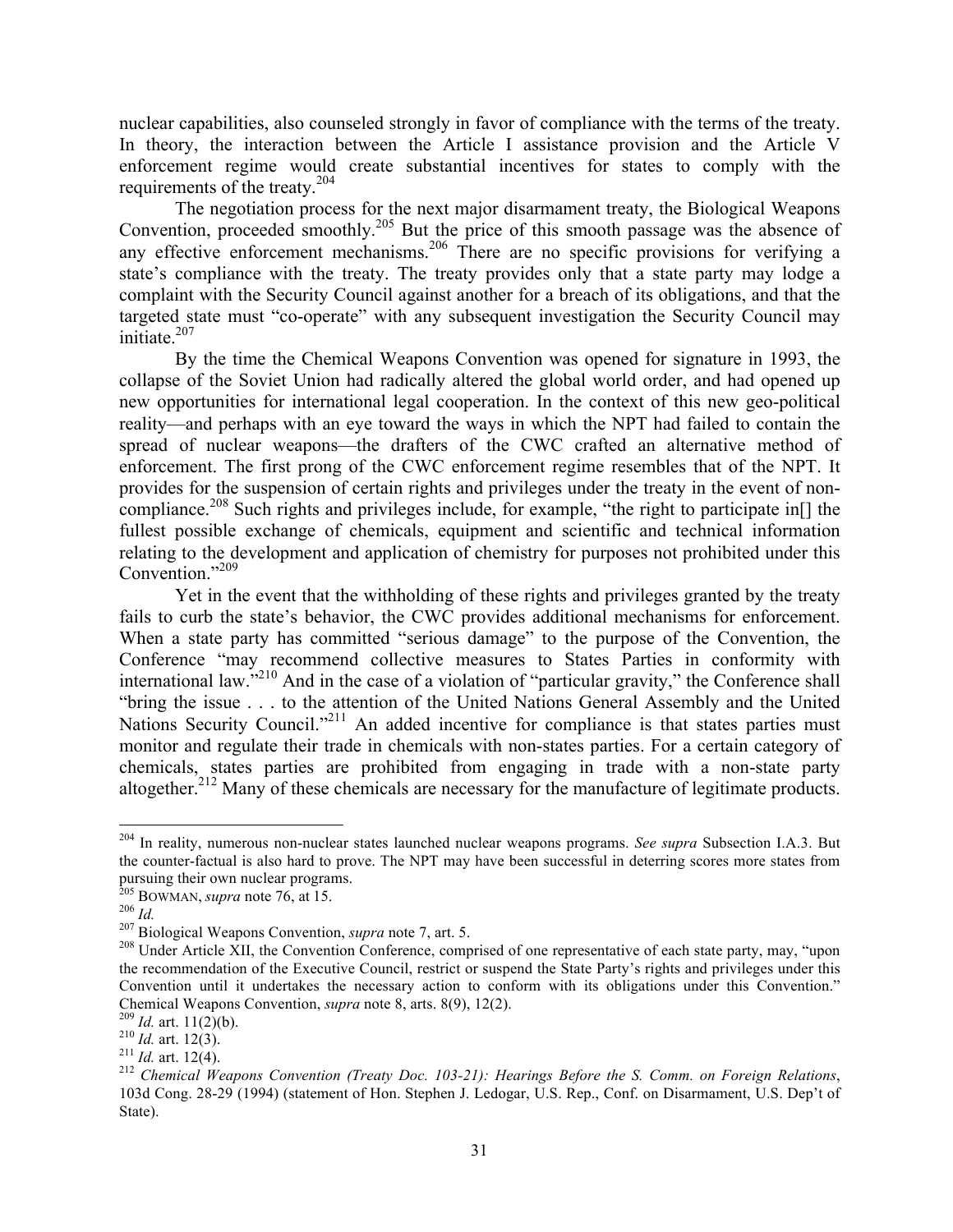States are therefore incentivized to avoid expulsion from the treaty in order to protect domestic production.213

In sum, the enforcement language goes beyond that of the NPT. But the CWC still fails to provide more explicit instructions for ensuring compliance. Moreover, the United States may have further weakened the enforcement capabilities of the CWC by passing implementing legislation that reserves the right to refuse chemical weapons inspections in the interests of national security<sup>214</sup> and to refuse the removal of chemical samples from U.S. territory.<sup>215</sup> In the aftermath of the legislation's adoption, "[s]everal foreign governments [took] note of the provisions and some, such as India and Russia  $\ldots$  initiated steps to duplicate them."<sup>216</sup>

Despite these weaknesses, the next major weapons-ban treaty to contain an assistance provision offered even fewer options for ensuring compliance. The Mine Ban Treaty provides only vague and blunted enforcement mechanisms. A member state agrees to submit to a series of intricate and well-orchestrated steps to ensure compliance. The process is initiated when one member state suspects non-compliance by another state and submits a request for "clarification."217 The request may eventually be routed through the United Nations, culminating in a "fact-finding mission" and a meeting of member states.<sup>218</sup> But these softened provisions represent the totality of enforcement provided for by the text of the treaty itself.

The Cluster Munitions Convention offers little more in the way of enforcement. This recent treaty echoes the language of the Mine Ban Treaty, providing that "the Meeting of States Parties may suggest to the States Parties concerned ways and means further to clarify or resolve the matter under consideration, including the initiation of appropriate procedures in conformity with international law." $^{219}$ 

#### **B. Unilateral Withdrawal**

The limited enforcement mechanisms set forth in the text of the treaty itself are further weakened by the ease with which a state party may unilaterally withdraw from its treaty obligations. All five treaties contain a relatively costless means of exit for member states. Even if a state party were to face stiff penalties for violating the assistance provision, it could simply cast off its treaty obligations altogether.

The NPT permits a state to withdraw from the treaty following a three-month waiting period, provided that the state also provides the other states parties and the U.N. Security Council notice of withdrawal, including a "statement of the extraordinary events it regards as having jeopardized its supreme interests."<sup>220</sup> The BWC and the CWC also provide for unilateral withdrawal under the same terms as laid out in the NPT: a member state may withdraw from each convention with three months (in the case of the BWC) or 90 days' (in the case of the

<sup>&</sup>lt;sup>213</sup> *Id.* 214 Chemical Weapons Convention Implementation Act of 1998, Pub. L. No. 105-277, div. I, tit. III, § 307, 112 Stat. 2681-856, 2681-878 to 2681-879 (codified as amended at 22 U.S.C. § 6701-71 (2006)).

<sup>&</sup>lt;sup>215</sup> *Id.* at 2681-875 ("No sample collected in the United States pursuant to an inspection permitted by this Act may be transferred for analysis to any laboratory outside the territory of the United States.").

<sup>216</sup> Jonathan B. Tucker, *The Chemical Weapons Convention: Has it Enhanced U.S. Security?*, ARMS CONTROL TODAY, Apr. 2001, at 10, http://www.armscontrol.org/act/2001\_04/tucker.<br><sup>217</sup> Mine Ban Treaty, *supra* note 9, art. 8.<br><sup>218</sup> Id. arts. 8(8)-(20).<br><sup>218</sup> Cluster Munitions Convention, *supra* note 10, art. 8(5).<br><sup>219</sup> Clust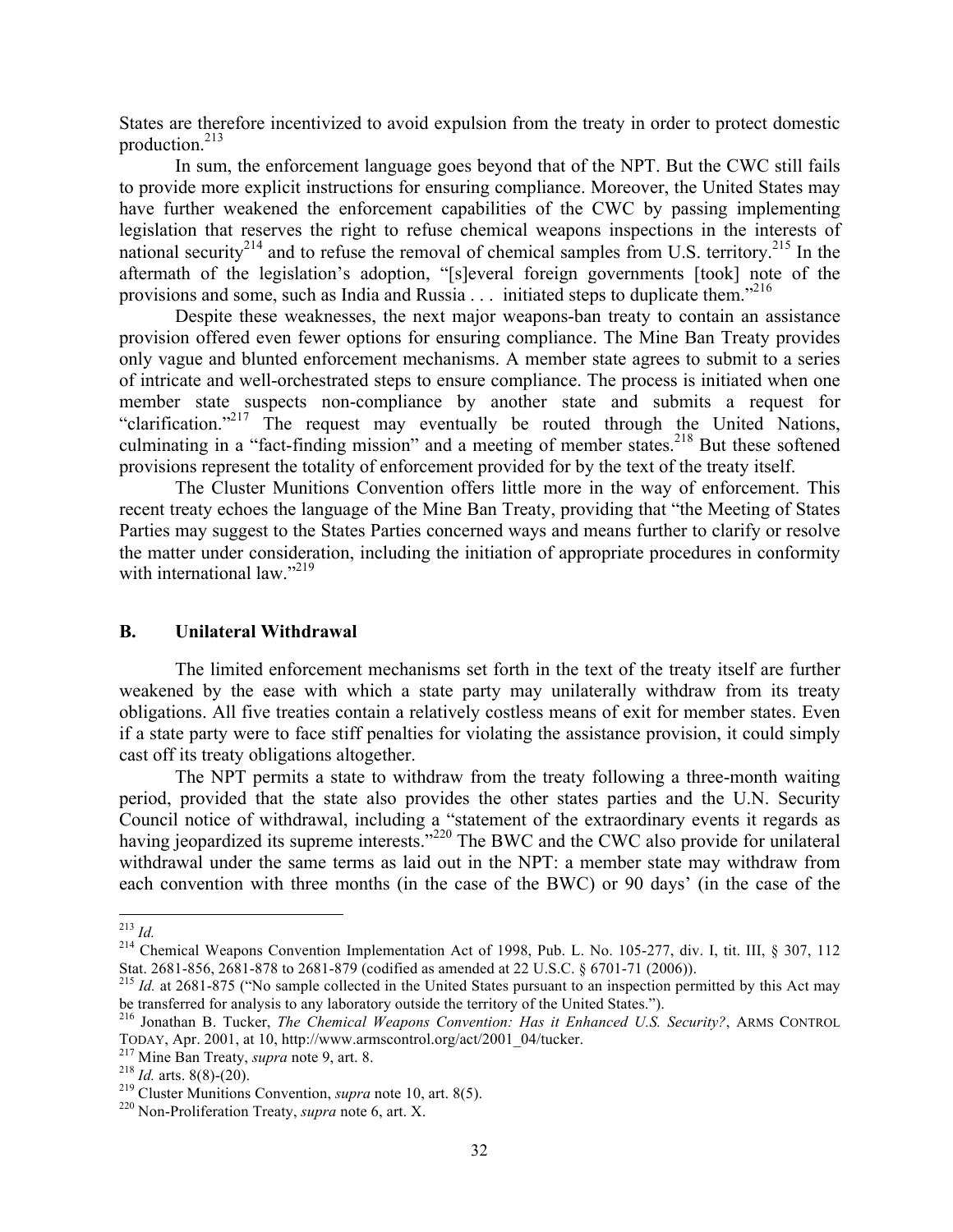CWC) notice and assurance that such withdrawal is required because "the supreme interests of its country" would otherwise be jeopardized.<sup>221</sup> The Mine Ban Treaty imposes both a longer waiting period and safeguards against withdrawal in wartime. Under Article 20, a state may unilaterally withdraw from the treaty following a six-month waiting period, unless the state is engaged in an armed conflict. In this case, "the withdrawal shall not take effect before the end of the armed conflict."<sup>222</sup> The Cluster Munitions Convention contains similar terms.<sup>223</sup>

None of the weapons-ban treaties imposes penalties upon withdrawing states that have consequences beyond those that any other non-signatory state faces. In the case of the NPT, for example, withdrawal includes a loss of access to nuclear technologies for "peaceful" purposes—i.e., the loss of a benefit that membership confers, rather than a penalty for withdrawal.<sup>224</sup> Under the four remaining treaties, the adverse consequences of withdrawal are perhaps less immediately obvious. The benefits of membership include the exchange of "equipment and scientific and technical information" relating to the prohibited weapon; withdrawal from these treaties may thus impose indirect costs.

There are few examples of state withdrawal from the weapons-ban treaties. Nonetheless, North Korea's unilateral withdrawal from the NPT in 2003 demonstrates that there are circumstances under which a state will not merely flout a treaty's obligations, but will instead bow out from the agreement altogether. International reaction to this withdrawal from the NPT obligations is therefore instructive. On January 10, 2003, North Korea announced that it was withdrawing from the NPT and would no longer submit to inspections by the International Atomic Energy Agency.<sup>225</sup> Article X of the NPT states that any member has the right to withdraw "if it decides that extraordinary events, related to the subject matter of this Treaty, have jeopardized the supreme interests of its country."<sup>226</sup> It does not impose a good faith requirement on the party exiting the treaty. Thus, while there was some debate over whether North Korea was bound to fulfill the three-month waiting period, $227$  the international consensus appears to be that North Korea is no longer a party to the treaty. $228$ 

The same day North Korea announced its withdrawal, Kofi Annan issued a statement urging North Korea to reconsider.<sup>229</sup> A series of six-party talks were initiated soon after North

<sup>&</sup>lt;sup>221</sup> Chemical Weapons Convention, *supra* note 8, art. 16; Biological Weapons Convention, *supra* note 7, art. 13(2).<br><sup>222</sup> Mine Ban Treaty, *supra* note 9, art. 20.<br><sup>223</sup> Cluster Munitions Convention, *supra* note 10, a

INT'L LAW (Jan. 2003), http://www.asil.org/insigh96.cfm. 226 Non-Proliferation Treaty, *supra* note 6, art. 10. <sup>227</sup> North Korea announced its withdrawal from the NPT in 1993. After intense negotiations, the government

announced it would "unilaterally ... suspend, as long as it consider[ed] necessary, the effectuation of its withdrawal from the NPT." Patricia Hewitson, *Nonproliferation and Reduction of Nuclear Weapons: Risks of Weakening the Multilateral Nuclear Nonproliferation Norm*, 21 BERKELEY J. INT'L L. 405, 431 (2003). North Korea argued that the 2003 withdrawal took effect immediately because it was only one day short of the three-<br>month waiting period when it suspended its withdrawal in 1993. *Id.* at 432 n.143.

<sup>&</sup>lt;sup>228</sup> The U.N. website acknowledges that North Korea "announced its withdrawal from the treaty," but it notes that States Parties "continue to express divergent views" regarding North Korea's status. *Democratic People's Republic of Korea: Accession to Treaty on the Non-Proliferation of Nuclear Weapons*, UNITED NATIONS OFFICE FOR DISARMAMENT AFFAIRS, http://disarmament.un.org/treaties/a/npt/democraticpeoplesrepublicofkorea/acc/moscow (last visited Nov. 11, 2012).<br><sup>229</sup> Press Release, U.N. Secretary-General, Secretary General Urges Democratic People's Republic of Korea to

Reconsider Withdrawal From Nuclear Non-Proliferation Treaty, U.N. Press Release SG/SM/8578 (Oct. 1, 2003), http://www.un.org/News/Press/docs/2003/sgsm8578.doc.htm.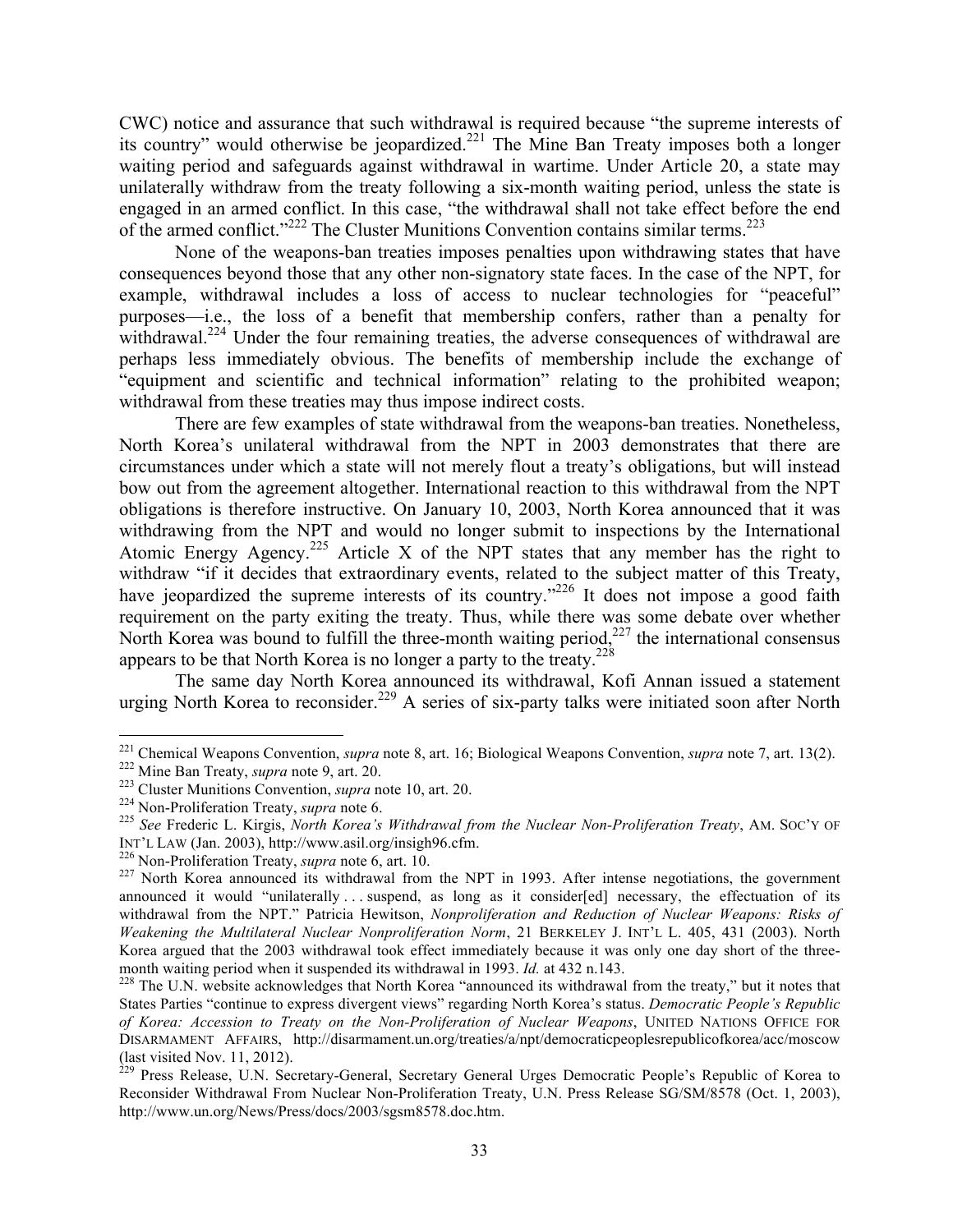Korea's announcement and lasted until February 10, 2005.<sup>230</sup> But it was not until after North Korea announced that it had successfully executed a nuclear test on October 9, 2006 that the international community mounted a more serious response to North Korea's nuclear activities. Five days after the test, the Security Council passed Resolution 1718. That resolution stated that nuclear proliferation "constitutes a threat to international peace and security."<sup>231</sup> According to one scholar, this language had the effect of "polishing the trigger to act under Chapter VII of the UN Charter."<sup>232</sup> The resolution also "[d]emand[ed] that the DPRK immediately retract its announcement of withdrawal from the  $[NPT]$ <sup>233</sup> and imposed limited sanctions.<sup>234</sup>

In July 2006, the Security Council issued Resolution 1695. Though working outside of the NPT framework, the resolution indirectly addressed some central elements of the assistance provision. It mandated that all member states "prevent missile and missile-related items, materials, goods and technology being transferred" to North Korea's missile or WMD programs, and that they further "prevent the procurement of missiles or missile related-items, materials, goods and technology" from North Korea, and "the transfer of any financial resources in relation to" North Korea's missile or WMD program.<sup>235</sup>

Following North Korea's launch of a second nuclear test in May of 2009, the Security Council issued further sanctions.236 But there was never any military response to North Korea's violation of the NPT. And there is no indication that there are serious checks in place to deter nations from exercising a right to abandon a treaty. The North Korean example indicates that mere withdrawal is not sufficient to elicit a strong international response. In this case, it was the violation of the prevailing norm against the detonation of nuclear weapons that provoked the international community to punish a transgressing state.<sup>237</sup> This example suggests that unilateral withdrawal offers a relatively cost-free option for a state that chooses to abdicate is treaty obligations.

#### **C. External Methods of Enforcement**

International responses to violations of weapons ban treaty assistance provisions have varied enormously. But any ramification or punishment for disarmament treaty violations has generally targeted states that violated the treaty directly. There are far fewer examples of a state being punished for merely providing assistance with the production or acquisition of a prohibited weapon. Moreover, the response from the United Nations to these violations of these assistance provisions has been fairly muted. The United Nations has been hesitant to impose sanctions for the violation of any provisions of these disarmament treaties, and has been even more reluctant to punish those states that have assisted others in their pursuit of a prohibited weapon. The response from the United Nations following India and Pakistan's 1998 nuclear detonations is illustrative of this pattern. In the weeks following the explosion, the Security

<sup>&</sup>lt;sup>230</sup> Geoffrey S. Carlson, *An Offer They Can't Refuse? The Security Council Tells North Korea to Re-Sign the Nuclear Non-Proliferation Treaty, 46 COLUM. J. TRANSNAT'L L. 420, 435 (2008).* 

<sup>&</sup>lt;sup>231</sup> S.C. Res. 1718, U.N. Doc S/RES/1718 (Oct. 14, 2006).<br><sup>232</sup> Carlson, *supra* note 230, at 438.<br><sup>233</sup> S.C. Res. 1718, *supra* note 231, ¶ 3.<br><sup>234</sup> Id. ¶ 8.<br><sup>236</sup> S.C. Res. 1695, ¶¶ 3-4, U.N. Doc. S/RES/1695 (Jul. 15, *Nuclear Taboo: The United States and the Normative Basis of Nuclear Non-Use*, 53 INT'L ORG. 433 (1993).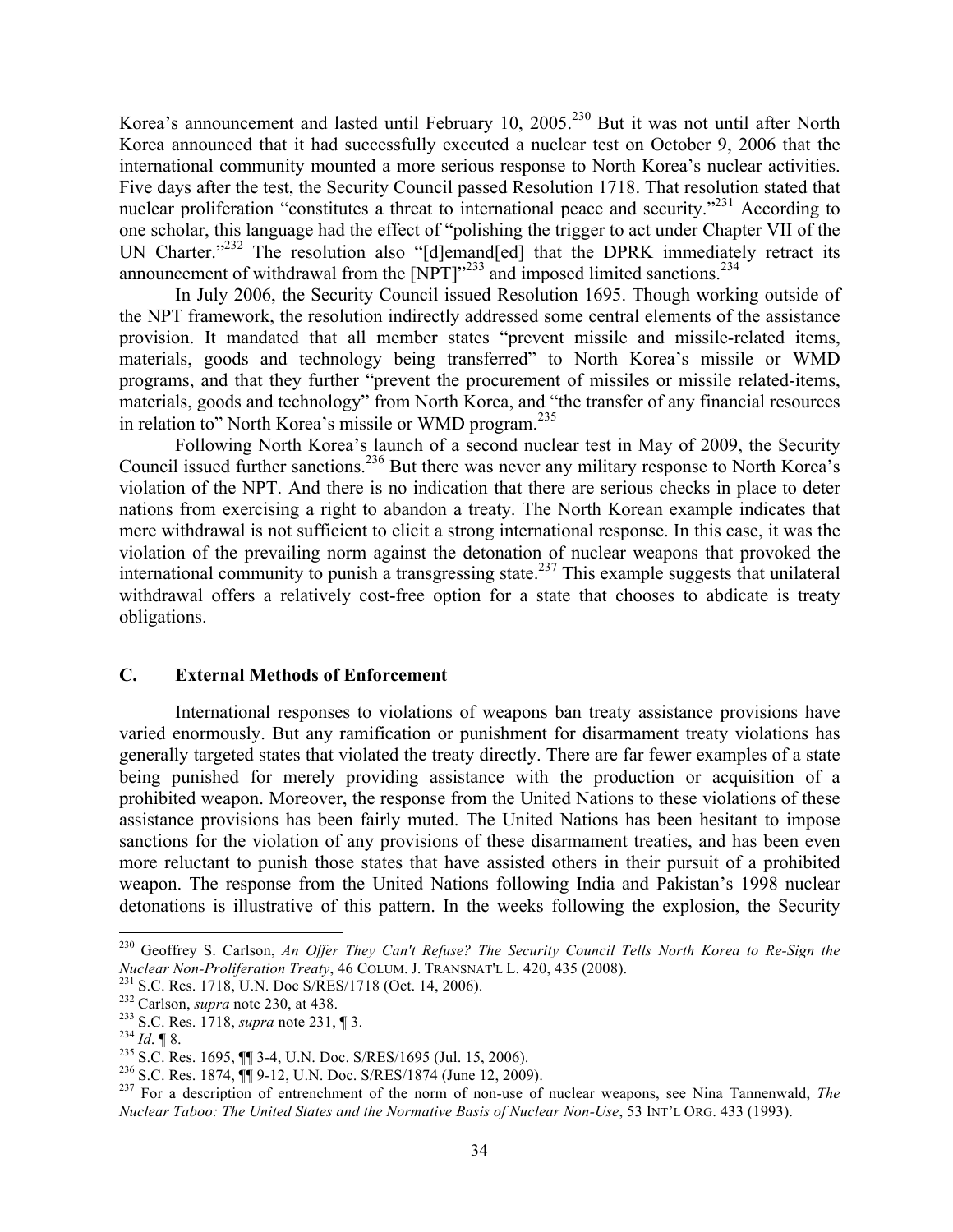Council issued a non-binding resolution "[e]ncourag[ing] all States to prevent the export of equipment, materials or technology that could in any way assist programmes in India or Pakistan for nuclear weapons or for ballistic missiles capable of delivering such weapons."<sup>238</sup> The Security Council did not even take the step of banning exports of nuclear equipment and technology to India. $^{239}$ 

This survey of enforcement mechanisms reveals underscores the difficulties of ensuring compliance with any of these treaties' requirements. The assistance provision, which governs acts one step removed from the actual reliance on a prohibited weapon, is even more challenging to enforce. The primary result of this weak enforcement regime is that a provision will be rendered entirely meaningless if it is universally ignored. The secondary consequence of this history of non-enforcement is that the provision has not been further defined by the process of prosecuting its violation.

# **III. THE BENEFITS AND DRAWBACKS TO AMBIGUITY**

The deliberate vagueness of the assistance provision offers member states the benefit of flexibility. It permits each state to tailor the assistance provision to their specific needs. The advantage of this approach is that it helps national security concerns, allowing states to determine when and how the assistance provision may affect a joint military operation with a non-signatory state. It allows states to create military "workarounds" that permit them to comply with their treaty obligations while still maintaining strong ties with its crucial allies.

This flexibility has proved crucial to American military operations. The United States relies on these "workarounds" in its own efforts to engage the military aid of countries that are signatories to disarmament treaties like the Cluster Munitions Convention.<sup>240</sup> For example, Canadian soldiers operating as part of the allied forces in Afghanistan in 2001 were ordered by their American commander to lay anti-personnel mines. Because Canada is a signatory to the Ottawa Convention, the soldiers refused. American forces were eventually brought in to lay the mines for them.<sup>241</sup> While this solution could potentially have some limited adverse military effects—for example, delaying a military operation while waiting for American forces to arrive—such a workaround permits Canada to continue engaging in joint operations with the United States. To deem third-party states providing military assistance to other countries as having violated their treaty obligations may weaken the United States' ability to enlist the military support of many of its most important allies.

In addition, a more aggressive interpretation of the assistance provision may have a dampening effect on future weapons ban treaties. If the space for interpretation of the assistance provision is constricted, states may begin to decide that the global benefits of prohibiting noxious weapons are outweighed by the national security costs imposed by ratifying these

<sup>&</sup>lt;sup>238</sup> S.C. Res. 1172, ¶ 8, U.N. Doc. S/RES/1172 (June 6, 1998).<br><sup>239</sup> Orde F. Kittrie, *Averting Catastrophe: Why the Nuclear Nonproliferation Treaty Is Losing Its Deterrence Capacity and How to Restore It. 28 MICH. J. INT* 

<sup>&</sup>lt;sup>240</sup> HUMAN RIGHTS WATCH & HARVARD LAW SCH. INT'L HUMAN RIGHTS CLINIC, INTEROPERABILITY AND THE PROHIBITION ON ASSISTANCE: MEMORANDUM TO DELEGATES OF THE DUBLIN DIPLOMATIC CONFERENCE ON CLUSTER MUNITIONS 10-11 (2008), http://www.hrw.org/pub/2008/arms/HRW\_HLS\_Interoperability\_0508.pdf. <sup>241</sup> Michael Byers, *Book Review*, 23 EUR. J. INT'L L. 586, 586-87 (2012) (reviewing HELMUT PHILIPP AUST,

COMPLICITY AND THE LAW OF STATE RESPONSIBILITY, (2011)).